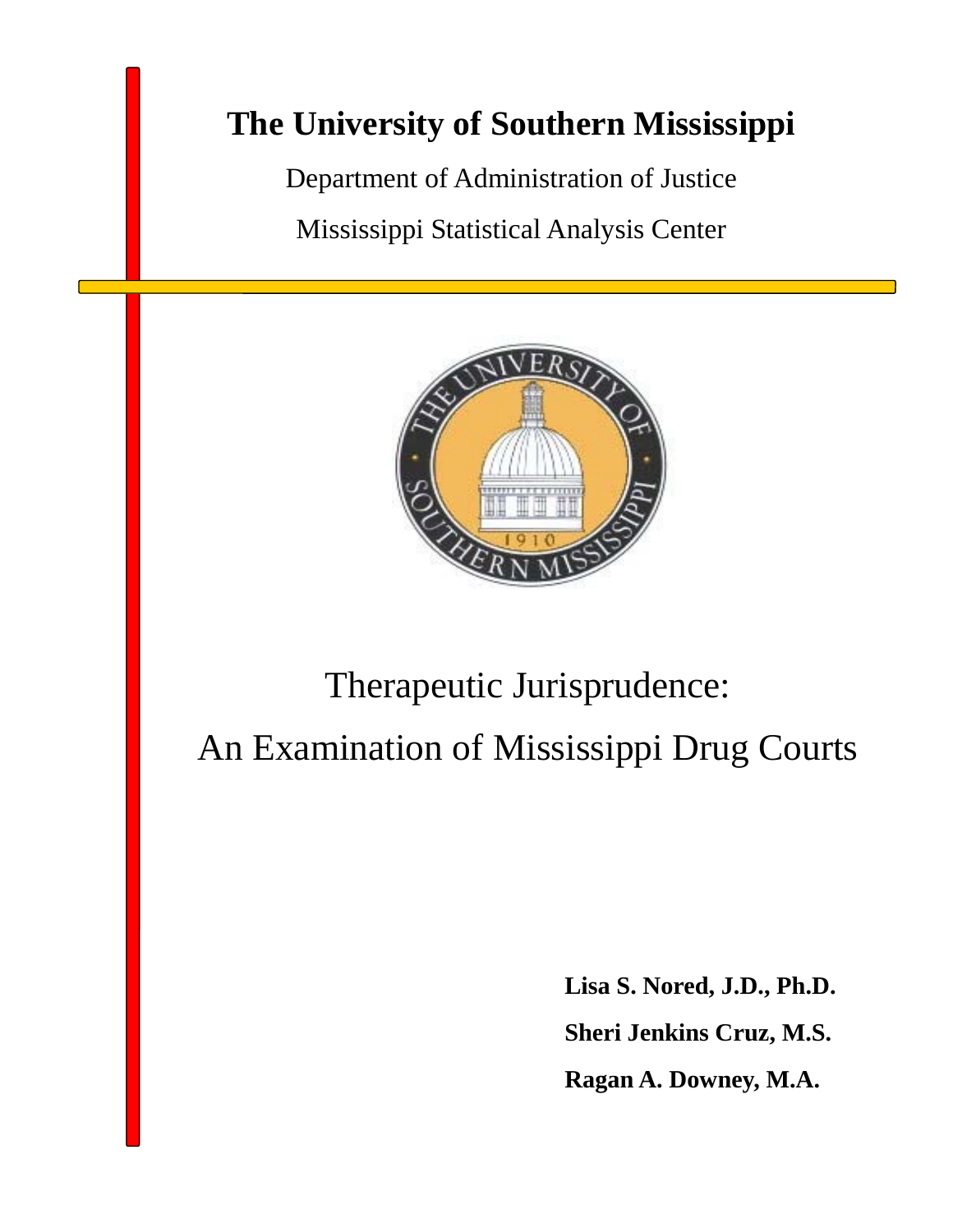**Mississippi Statistical Analysis Center Department of Administration of Justice The University of Southern Mississippi 118 College Drive #5127 Hattiesburg, MS 39406** 

#### **Lisa S. Nored, J.D., Ph.D.**

*Chair, Department of Administration of Justice Director, Mississippi Statistical Analysis Center* 

#### **Sheri Jenkins Cruz, M.S.**  *Research Analyst, Mississippi Statistical Analysis Center*

**Ragan A. Downey, M.A.**  *Research Analyst, Mississippi Statistical Analysis Center* 

### **Executive Order & Mission Statement**

The Mississippi Statistical Analysis Center was created by executive order of Governor Ronnie Musgrove in October of 2000. The mission of the MS-SAC is to provide sound statistical information in order to improve the efficiency and effectiveness of the state's criminal justice system.

This project was conducted by the Mississippi Statistical Analysis Center with financial assistance from the United States Department of Justice, Bureau of Justice Statistics, Grant # 2006-BJ-CX-K006.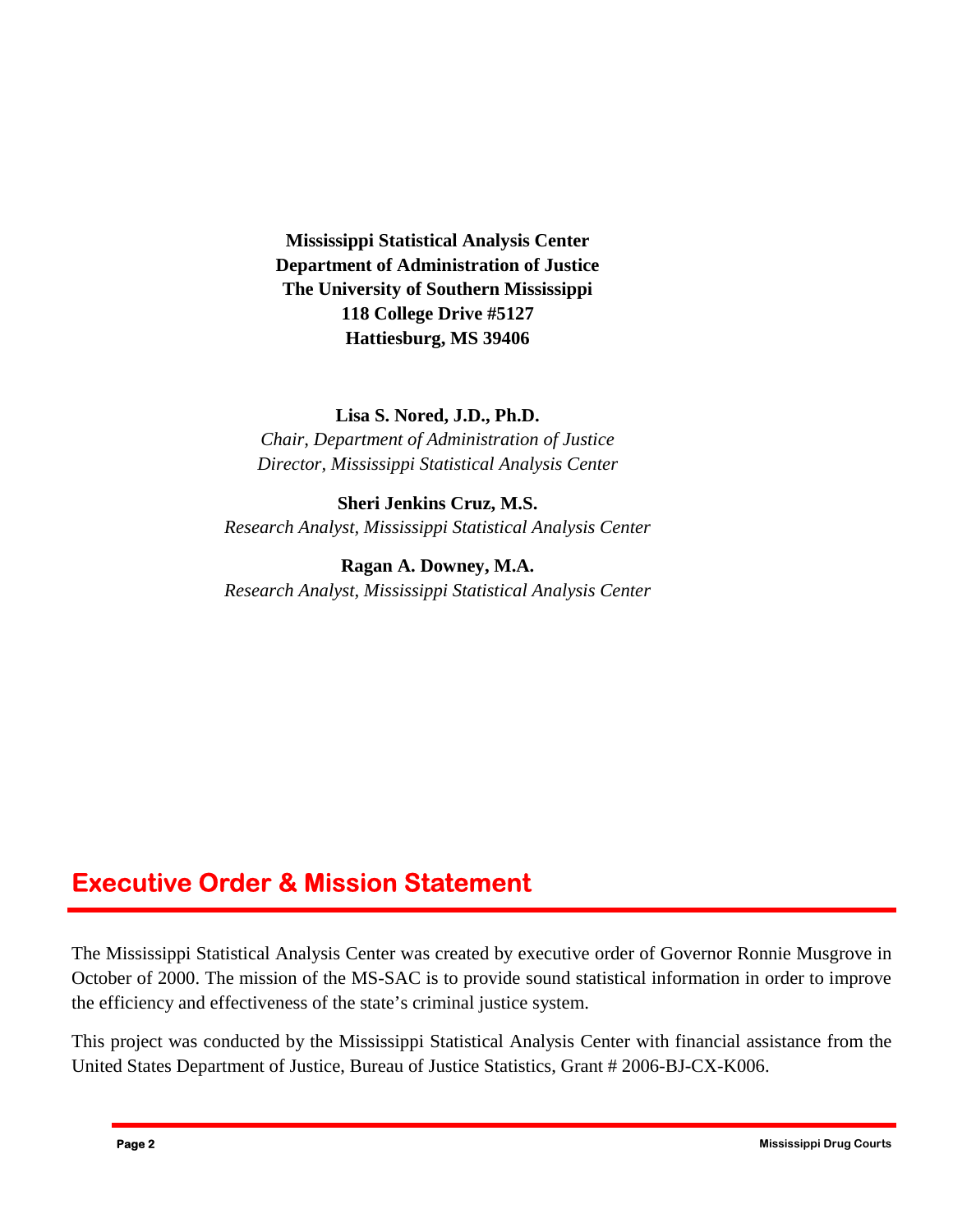# **Table of Contents**

| Introduction                           | $\overline{4}$ |
|----------------------------------------|----------------|
| Methodology                            | $\tau$         |
| Overview                               | $8\,$          |
| 7th Circuit                            | 12             |
| <b>Hinds County</b>                    |                |
| 12th Circuit                           | 16             |
|                                        |                |
| <b>Forrest County</b>                  |                |
| Perry County                           |                |
| 14th Circuit                           | 24             |
| <b>Lincoln County</b>                  |                |
| Pike County                            |                |
| <b>Walthall County</b>                 |                |
| 19th Circuit                           | 38             |
| George County                          |                |
| Greene County                          |                |
| Jackson County                         |                |
| Juvenile Drug Courts                   | 50             |
| Overview                               | 50             |
| <b>Adams County</b>                    | 54             |
| <b>Madison County</b>                  | 57             |
| Perspectives                           | 61             |
| Judges                                 | 61             |
| Administrators                         | 62             |
| Probation Officers                     | 63             |
| <b>Conclusions and Recommendations</b> | 64             |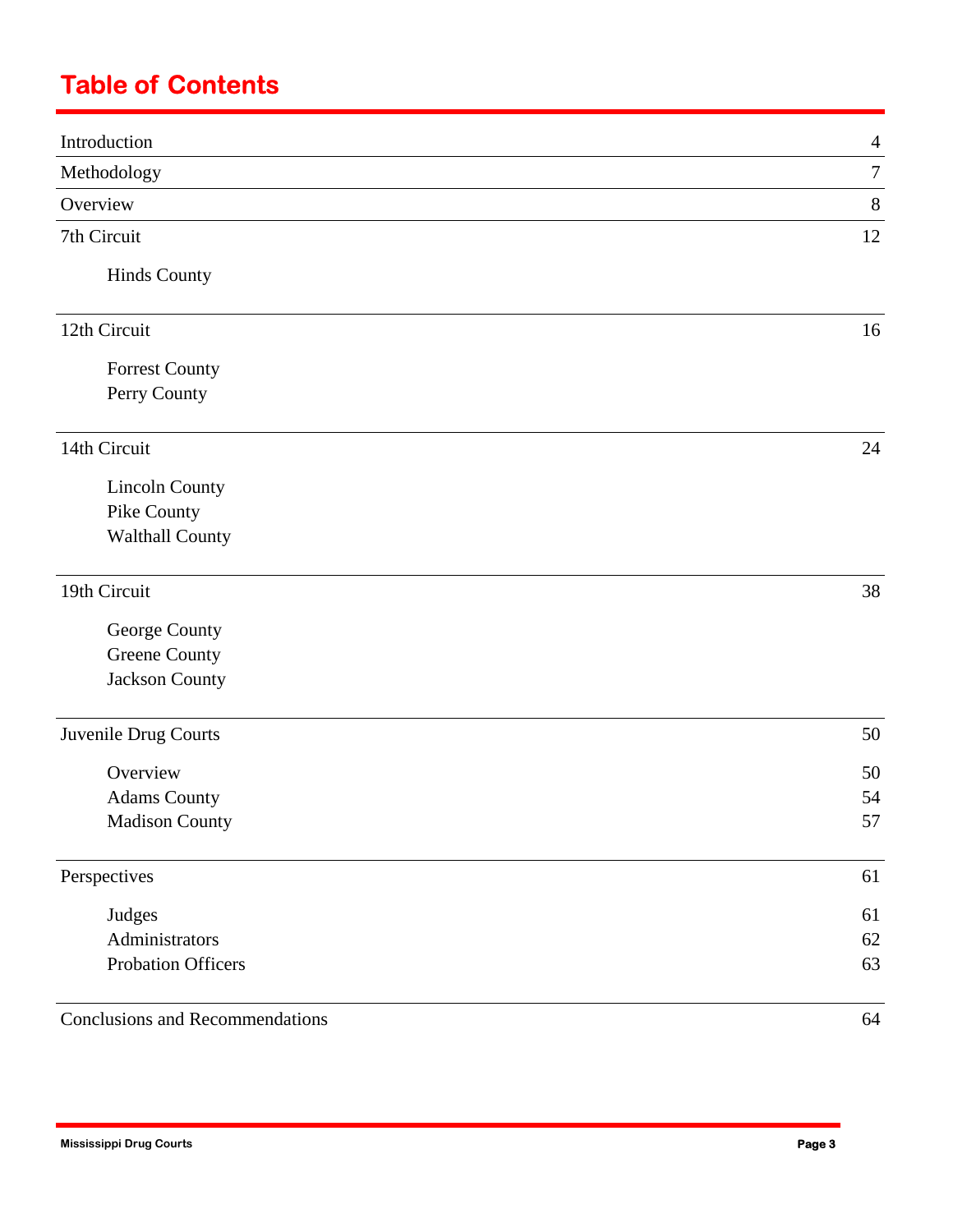### **Introduction**

One of the most serious problems facing the criminal justice system today is the large number of drug offenders in the system. Drug offenses create a backlog of cases in the courts, contribute to jail overcrowding, overload probation departments and significantly increase prison populations. These issues provide motivation to policy makers to build more correctional facilities.

In the last two decades local, state and federal authorities have acknowledged that the drug problem has reached serious proportions. As such, policymakers seek alternatives to lessen the strain that drug offenses place on the criminal justice system. The result has been the development of hundreds of community drug programs that serve as a form of diversion for drug-related offenders. Diversion is the process of removing individuals from the formal system of prosecution and adjudication, and placing them in a less-formal setting.

 A drug court is a special court given the responsibility to handle cases involving substance-abusing offenders through comprehensive supervision, drug testing, treatment services and immediate sanctions and incentives. The mission of a drug court program is to provide an alternative to incarceration for persons convicted of drug-related charges as well as for persons whose substance abuse was an underlying factor in the commission of a crime. Research has shown a causal relationship between substance use and criminal activity. The premise of therapeutic jurisprudence is that eliminating substance abuse will greatly reduce the illegal acts committed by substance abusers and, therefore, have a major impact on reducing the incidence of crime.

 The design and structure of drug court programs are developed at the local level. Many sectors of the community are involved in the planning and implementation process of a drug court system including law enforcement, mental health professionals, educators and community organizations. According to the National Institute of Justice Update, the core elements of drug courts are

- judicial commitment and leadership.
- collaboration among criminal justice agencies, the courts, treatment agencies and community organizations.
- education and training programs in substance abuse, addictive behaviors and their treatment for relevant personnel within the judicial system (prosecutors, defense counsel, judges, treatment providers and public health officials).
- a specific target population, defined as such by reference to its drug involvement and risk to public safety,
- a custom-designed treatment program addressing the specific treatment needs of the target population.
- integrated information management that links the court with criminal justice and treatment agencies.
- provide adequate supervision for defendants and offenders.
- a detailed and comprehensive drug court implementation plan that would include benchmarks, orientation and training for all affected personnel, funding sources to support such drug court implementation and maintenance, and an assessment strategy that defines outcomes and identifies the kind of evidence required to measure those outcomes, as well as a timetable for reporting and analyzing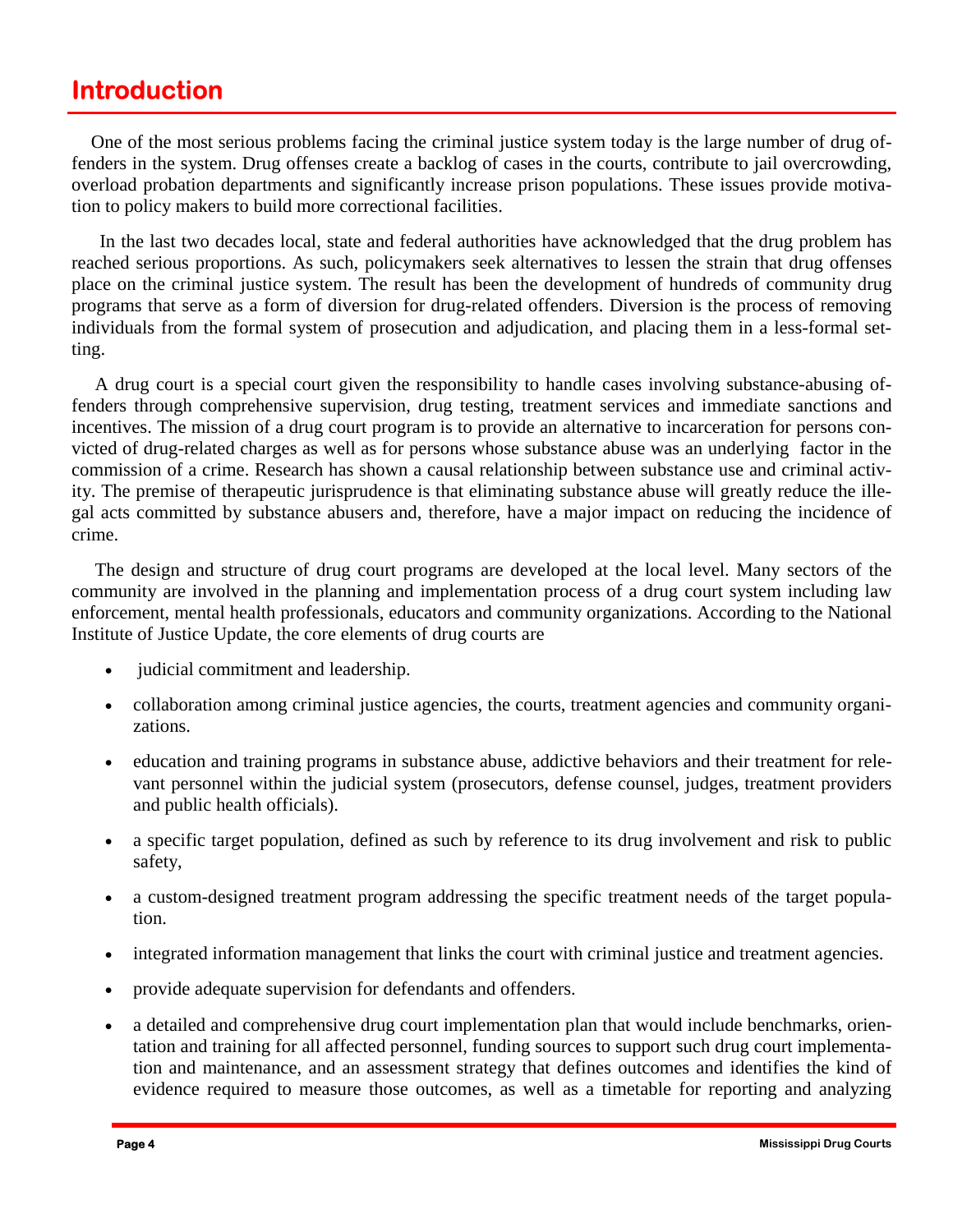those outcomes.

In addition, the National Drug Court Institute also identifies the following as goals of drug courts:

- to decrease criminal recidivism
- to provide cost-effective intervention with drug offenders
- to concentrate expertise about drug cases into a single courtroom
- to increase retention in drug treatment through judicial supervision and sanctions
- to provide drug-involved offenders with the opportunity for affordable treatment
- to address other needs of drug-involved offenders through clinical assessment, effective case management, and to "free up" judicial, prosecutorial and defense resources for other types of cases

convicted of a violent offense and does not pose a substantial risk to society. Requirements for admission into drug court programs vary from jurisdiction to jurisdiction, but can be summarized into three general criteria. First, the offender must be charged with an alcohol or drug-related conviction or the crime was committed under the influence or to support the substance abuse. Second, the offender has no conditions that would preclude benefit from treatment. Finally, the offender has not been

As of April 2006, there were 1,557 drug courts operating in the United States, and 394 more were in the planning phases. Currently, fifty states plus the District of Columbia, Northern Mariana Islands, Puerto Rico, Guam, two Federal Districts and 136 tribal programs have drug courts that are in operation or are being planned. In addition, there were 73,000 adult and 4,000 juvenile graduates from drug court programs as of 2006. There was an estimated 1,000 drug-free babies born, 3,500 parents who either regained or retained custody of their children, 4,500 resumed child support payments, and seventy-three percent (73%) retained or obtained employment (Drug Courts, 2006).

 In addition, research and program evaluations suggest that drug courts save money. The National Association of Drug Court Professionals estimates incarceration of drug offenders costs between \$20,000 and \$50,000 per person per year, with the capital costs of building a prison cell at around \$80,000. In contrast, the typical drug court system costs less than \$2,500 per year per offender

#### • **Dade County Drug Court**

In 1989, the first drug court in the United States was implemented in the Eleventh Judicial Circuit Court of Florida under the supervision of the Honorable Herbert M. Klien. This drug court was established a diversion and treatment program for drug offenders. The main components of this program were early identification of appropriate candidates, diversion from the ordinary course of prosecutions, and rehabilitation of defendants with intensive supervision by the drug court judge and treatment specialist. This drug court program offered drug offenders the chance to avoid prosecution, get off drugs and change their lives in a positive way. Participation in the drug court program was voluntary.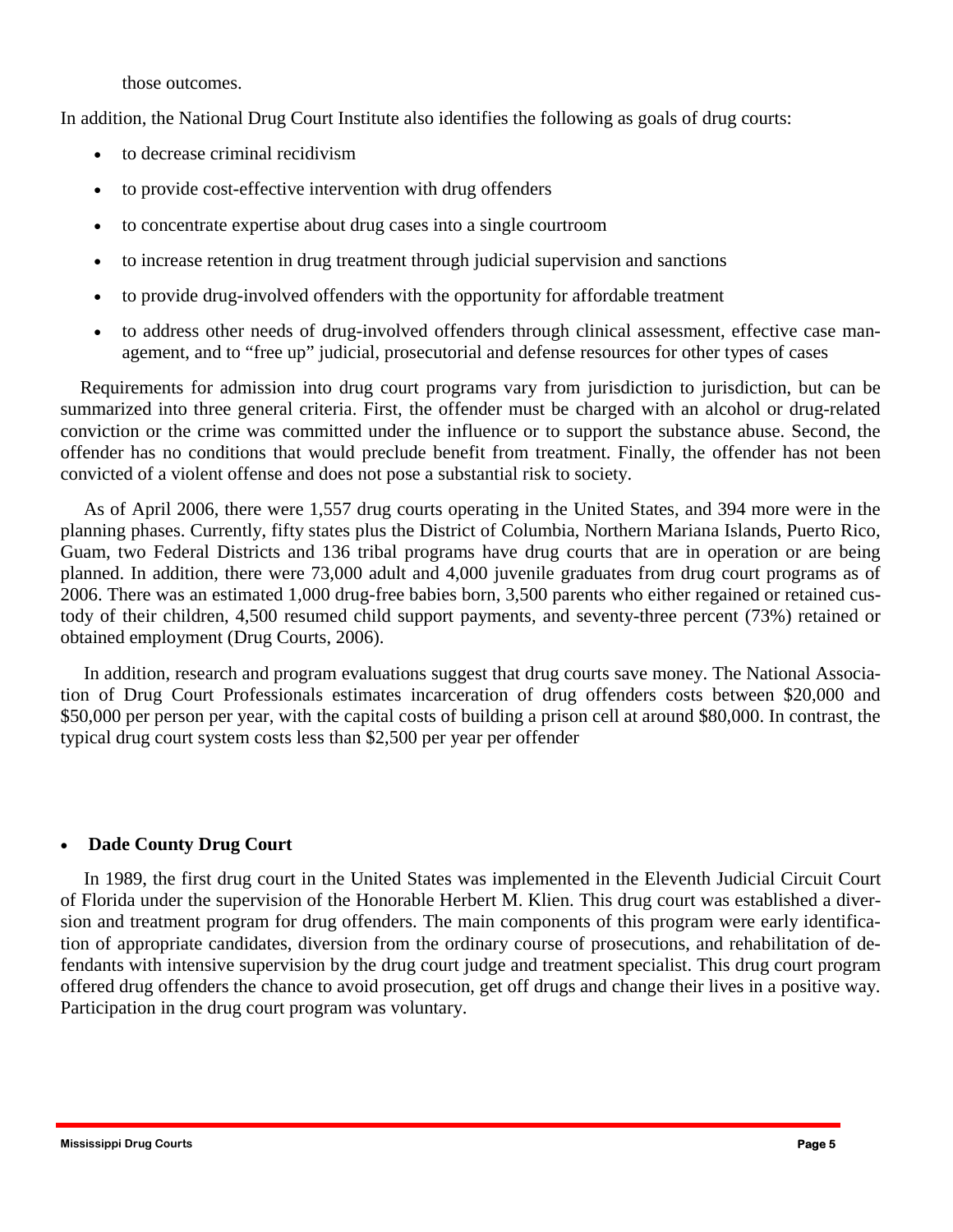#### • **Drug Courts in Mississippi**

The first drug court in the state of Mississippi began in Ridgeland, Miss. in 1995. The drug court concept spread quickly and four years later the first felony drug court program was created by Judge Keith Starrett in the 14<sup>th</sup> Circuit Court district. By January 2003, there were seven drug court programs in the state of Mississippi and five more in the planning stages. In April of 2003, Senate Bill 2605 was signed into law by the governor. This new law allowed for the creation of drug court programs statewide in Chancery, Circuit, County, Youth, Municipal or Justice courts. This law was codified as the Alice Griffin Clarke Drug Court Act (Mississippi Code § 9-23).

 The drug court law in Mississippi states that the Administrative Office of Courts shall be responsible for certifying all drug court programs in the state, ensuring that all drug court programs comply with the rules promulgated by the State Drug Court Advisory Board and that all drug court programs operating in the state of Mississippi shall follow the key components of drug courts.

The purpose of this project was to collect data from multiple drug court programs and facilitate future research that could compare data at both the county and program level. Selecting multiple sites for data collection allowed the researchers to observe distinct operational qualities of the selected programs and to gain some insight into the daily operations of Mississippi drug courts.

### **Definition of Terms**

 The following definition of terms sections is provided to assist the reader in understanding concepts included in the following report:

- or could not be located by program staff. Absconded: Client purposely fled supervision
- Active: Client was actively participating in the program at time of data collection.
- **Cocaine-p:** Refers to powder cocaine or unspecified cocaine use.
- **Cocaine-r:** Refers specifically to crack-cocaine use.
- **D.C. & Prior:** Drug Court Charge & Prior Conviction (i.e. offender had previously been convicted of the same offense as the drug court charge)
- **Drug Court Charge:** Refers to nonadjudicated offenses of pre-trial diversion clients.
- **Graduate:** Client completed program.
- **Meth:** Refers to methamphetamine use in general.
- **Other Drugs:** Refers to less common drug use, such as LSD (acid), mushrooms (psilocybin), ecstasy (MDMA), angel dust (PCP), or cigarettes dipped in formaldehyde.
- **Rx Drugs:** Refers to the use of prescription drugs.
- **Terminated:** Client failed to complete program requirements, either by voluntary withdrawal or mandated removal.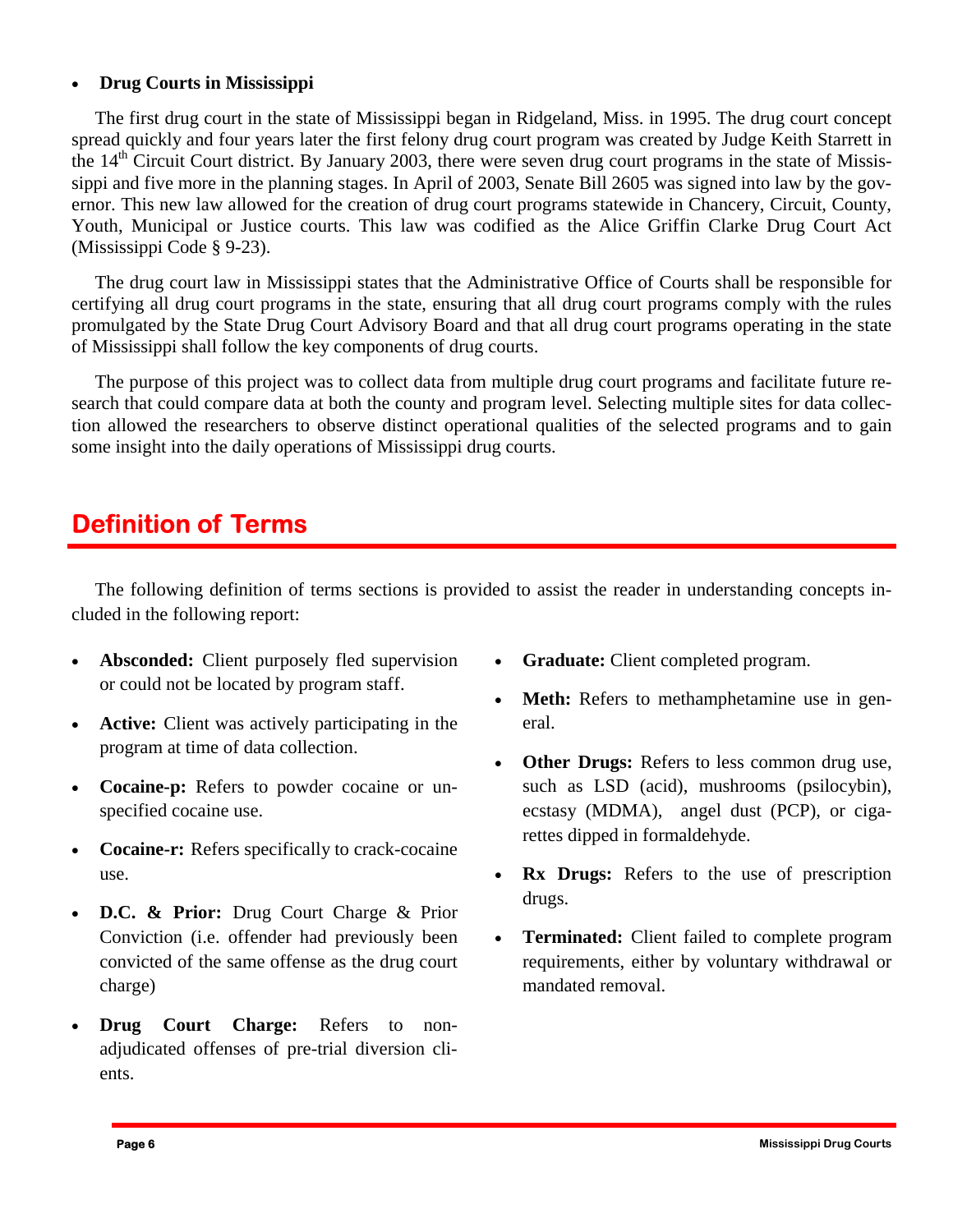# **Methodology**

The sample for this study included drug court participants and drug court professionals. The first sample consisted of all drug court participants (active, graduated, absconded and terminated) in six programs: four adult districts ( $N= 951$ ) and two juvenile districts ( $N=86$ ). The sites included in this project were identified with the assistance of the Mississippi Administrative Office of Courts. The proposed sites were selected based on the following criteria:

- in operation for at least one year;
- type of jurisdiction; (adult drug courts are felony cases only);
- cooperation from the judge and administrator/coordinator;
- demographically representative; and
- met time and budgetary restraints.

The proposed sites, both adult and juvenile, included the  $7<sup>th</sup>$  Circuit Drug Court in Jackson (Hinds County), 12th Circuit Drug Court in Hattiesburg (Forrest and Perry Counties), 14th Circuit Drug Court in Brookhaven (Lincoln, Pike and Walthall Counties), and 19th Circuit Drug Court in Pascagoula (George, Greene and Jackson Counties), Adams County Youth Drug Court in Natchez, and Madison County Youth Drug Court in Madison.

 The drug court participants were assigned identification numbers in order to maintain anonymity. The MS-SAC staff did not have any direct contact with participants. Data were collected for 1,037 drug court participants that entered the drug court programs at the designated sites.

 participants were collected using the *Participant Data Instrument* created by the MS-SAC staff. The MS-SAC research analysts reviewed and collected data from official program records and drug court participant intake forms at each of the six drug court sites. This self-reported archival data on the drug court

 The drug court intake forms were administered at the time of intake by the drug court personnel. Drug court intake forms collected self-reported data on demographics, residency, prior convictions, current charges, employment status, medical history, and personal and family drug use history. It is necessary to understand that all data regarding participants was collected by drug court staff at *intake*, and therefore only applies to participants at program entry. Client status was determined at the time of data collection.

 In asking participants to provide information, one should continually be cautious of whether or not the participant is competent or reliable to answer questions. In addition, respondents must be willing to answer intake questions. It was not possible to obtain identical information on all participants, due to incomplete or missing files and lack of uniformity among intake questions. Missing or unknown data is indicated as such when possible.

The second sample for this study consisted of the judges, administrators and probation officers  $(N=18)$ from the above-mentioned circuits. Judges, administrators and probation officers were asked to complete a cross-sectional survey on their perception of drug courts. The respondents were to return the survey in one of the following methods: in a self-addressed stamped envelope; via e-mail, fax, or via the research analyst. The questions were developed by the MS-SAC staff with the guidance of the Department of Justice model for evaluating drug courts.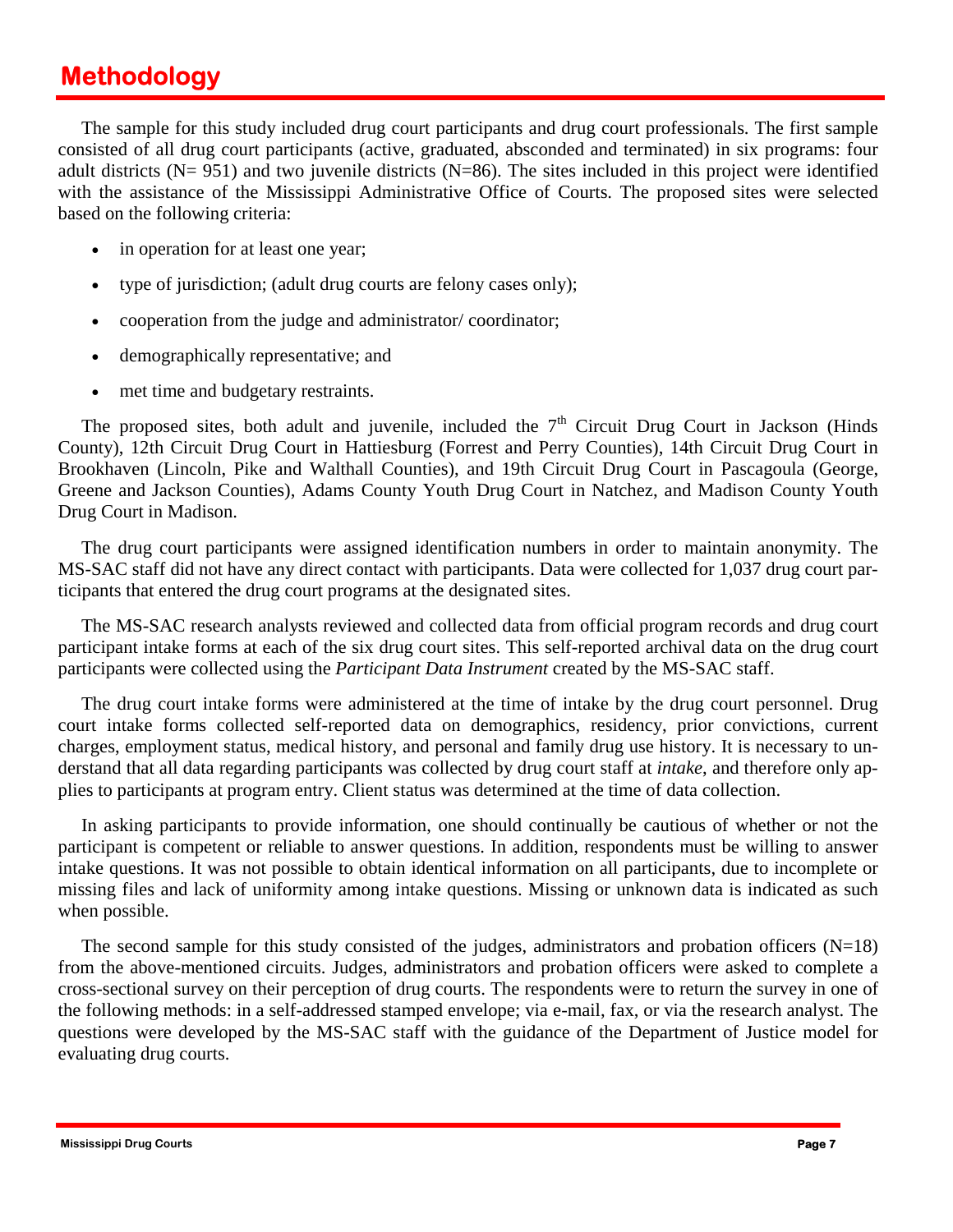The survey was accompanied by a letter of explanation and a self-addressed stamped envelope. If potential respondents did not return their questionnaires after two weeks, a follow-up letter was mailed to the nonrespondents reminding them that their participation would be greatly appreciated. This follow-up letter was accompanied by an additional copy of the original questionnaire and a self-addressed stamped envelope. If potential respondents did not returned their questionnaires after two weeks, a third and final follow-up letter was mailed to nonrespondents. This final follow-up letter was accompanied by an additional copy of the original survey and a self-addressed stamped envelope.

Descriptive analysis and frequency distributions are presented to provide the reader with a general understanding regarding the compositions of the sample, individual programs and counties within those programs. Statistical analysis was performed using the Statistical Package for the Social Sciences.

# **Overview (Adult Programs)**

court programs in the  $7<sup>th</sup>$ ,  $12<sup>th</sup>$ ,  $14<sup>th</sup>$  and  $19<sup>th</sup>$  circuits (N= 951), and in turn should be fairly representative of This section provides aggregate data for the adult drug court participants. It was necessary to ascertain the composition of the sample in its entirety prior to analyzing each program. The analysis represents adult drug adult felony drug court programs in the state of Mississippi. Similar tables, figures and explanations are provided for each county in later sections of this report.

There are approximately 2.9 million in Mississippi, 61.2% of which are Caucasian, 36.9% of which are African-American, 0.4% of which are American Indian and Alaska Native, 0.7% of which are Asian, 0.6% of which are persons reporting two or more races, and 1.7% of which are Hispanic or Latino. Of the approximate population, 51.4% are female and 48.6% are male.

Adult drug court participants ranged in age from 16 to 64 ( $M = 30.93$ , std. dev.=9.189). Race was originally reported as: Caucasian (57.2%, n=544), African- American (39.2%, n=373), Hispanic (.2%, n=2), Native American (.4%, n=4) and other (.4%, n=4). However, due to the lack of diversity (n = 11), race was dichotomized into the categories Caucasian and minority. Gender was reported as: male (68%, n=647) and female (30%, n=285).

For this sample  $(n = 951)$ , adult participants were representative of the total approximated population for the state of Mississippi: 58.8% Caucasian and 41.2% minority (see Table 1.1). Gender, however, was not equivalent to the total approximated population, in that males were overrepresented by 20.6%. For this sample, Caucasian males comprised the largest category of drug court participants (37.2%). The smallest category consisted of minority females (9.2%).

Drug court participants were designated as active (46.7%, n=444), graduate (22.6%, n=215), absconded (5.2%, n=49) and terminated (25.2%, n=240) (see Table 1.1). Active drug court participants represented the largest client status group (n = 440). Terminated participants (n = 225) and graduates (n = 209) were relatively equal in number. Finally, Caucasian drug court participants (58.8%) and minority drug court participants (41.2%) were fairly equivalent overall; however, the number of active minority drug court participants (35.2%) were well below that of Caucasian drug court participants (64.8%).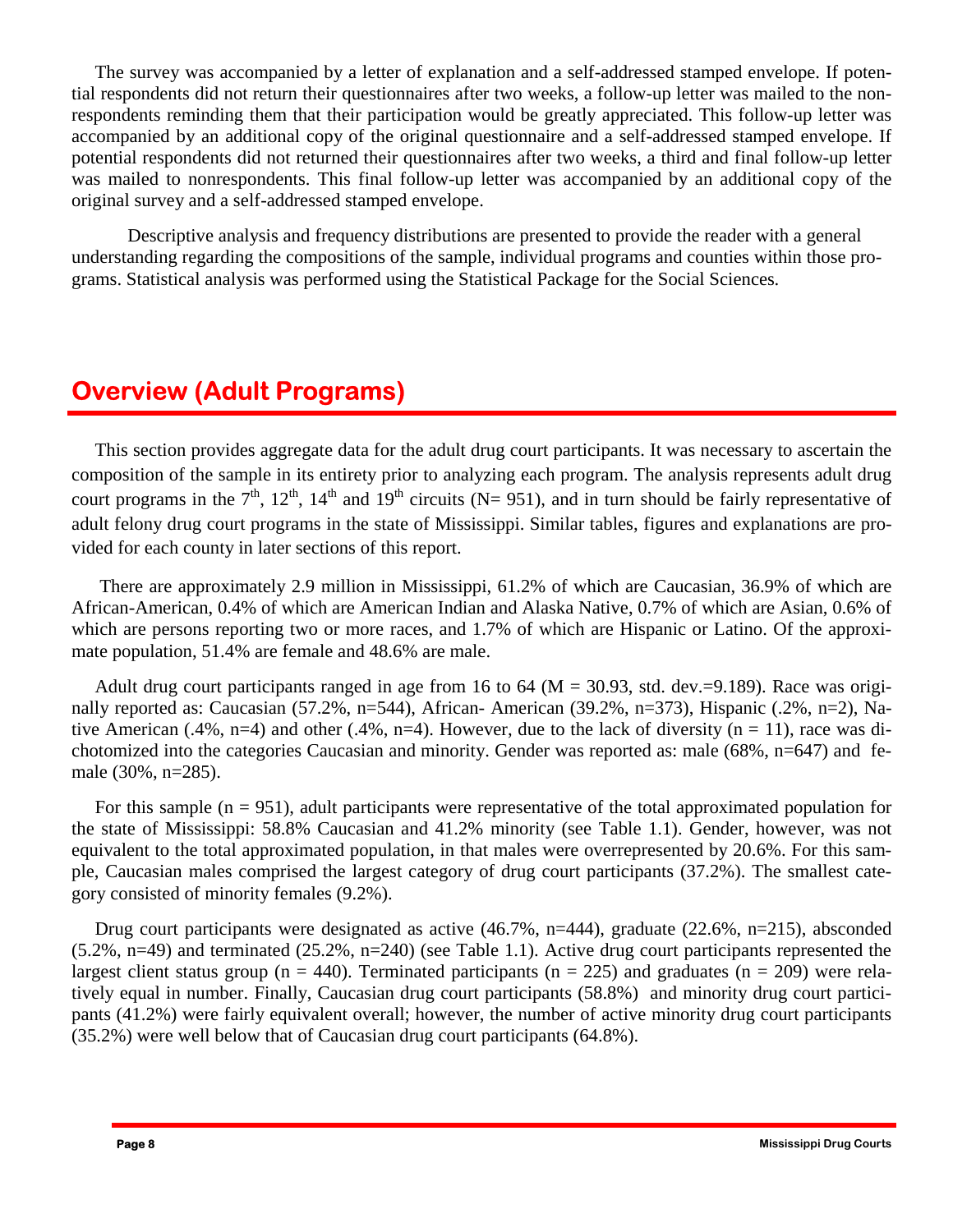| Table 1.1       |               | <b>Client Status, Race, &amp; Gender</b> |                 |       |                  |       |     |                   |               |       |
|-----------------|---------------|------------------------------------------|-----------------|-------|------------------|-------|-----|-------------------|---------------|-------|
|                 | <b>Active</b> |                                          | <b>Graduate</b> |       | <b>Absconded</b> |       |     | <b>Terminated</b> | <b>Totals</b> |       |
|                 | n             | %                                        | n               | %     | n                | %     | n   | %                 | n             | %     |
| Caucasian       | 285           | 64.8%                                    | 117             | 56%   | 20               | 41.7% | 120 | 53.3%             | 542           | 58.8% |
| Female          | 112           | 25.5%                                    | 40              | 19.1% | 8                | 16.7% | 39  | 17.3%             | 199           | 21.6% |
| Male            | 173           | 39.3%                                    | 77              | 36.8% | 12               | 25%   | 81  | 36%               | 343           | 37.2% |
|                 |               |                                          |                 |       |                  |       |     |                   |               |       |
| <b>Minority</b> | 155           | 35.2%                                    | 92              | 44%   | 28               | 58.3% | 105 | 46.7%             | 380           | 41.2% |
| Female          | 39            | 8.9%                                     | 27              | 12.9% | 2                | 4.2%  | 17  | 7.6%              | 85            | 9.2%  |
| Male            | 116           | 26.4%                                    | 65              | 31.1% | 26               | 54.2% | 88  | 39.1%             | 295           | 32%   |
|                 |               |                                          |                 |       |                  |       |     |                   |               |       |
| <b>Totals</b>   | 440           | 100%                                     | 209             | 100%  | 48               | 100%  | 225 | 100%              | 922           | 100%  |

 Of the total adult drug court population, 660 participants were Protestant (69.4%), 35 were Catholic (3.7%), 3 were Jewish (.3%), 10 were other (1.1%), and 44 did not report a religious affiliation (4.6%).

Marital Status was reported as single (50.4%, n=479), married (16.4%, n=156), divorced (20.1%, n=191), widowed  $(1.3\%, n=12)$ , and separated  $(8.1\%, n=77)$ . Of the total adult drug court population  $(n = 951)$ , 298 reported having no children (31.3%), 196 reported having one child (20.6%), 209 reported having two children (22%), 121 reported having three children (12.7%), 50 reported having four children (5.3%), 23 reported having five children (2.4%), 7 reported having six children (.7%), 4 reported having seven children (.4%), and 8 reported having eight or more children (.8%). The adult drug court population includes parents of approximately 1,426 children.

Of the total adult drug court population ( $n = 951$ ), 646 reported having no military experience (67.9%), 2 reported current military activity (.2%), 51 reported having honorable discharges from one of the four branches (5.4%), 6 reported dishonorable or other than honorable discharge (.6%), and 4 reported having service in the military but did not report discharge outcome (.4%).

 Figure 1.1 illustrates education levels of adult drug court participants. Thirty-seven percent never graduated high school (7% had an 8th grade education or below and 30% had some high school). Twenty-six percent graduated high school and 15% had obtained a G.E.D. Fifteen percent had some college education, and 3% had earned a bachelor's degree. One participant had a graduate degree. Four percent of adult participants had unavailable or missing education data.

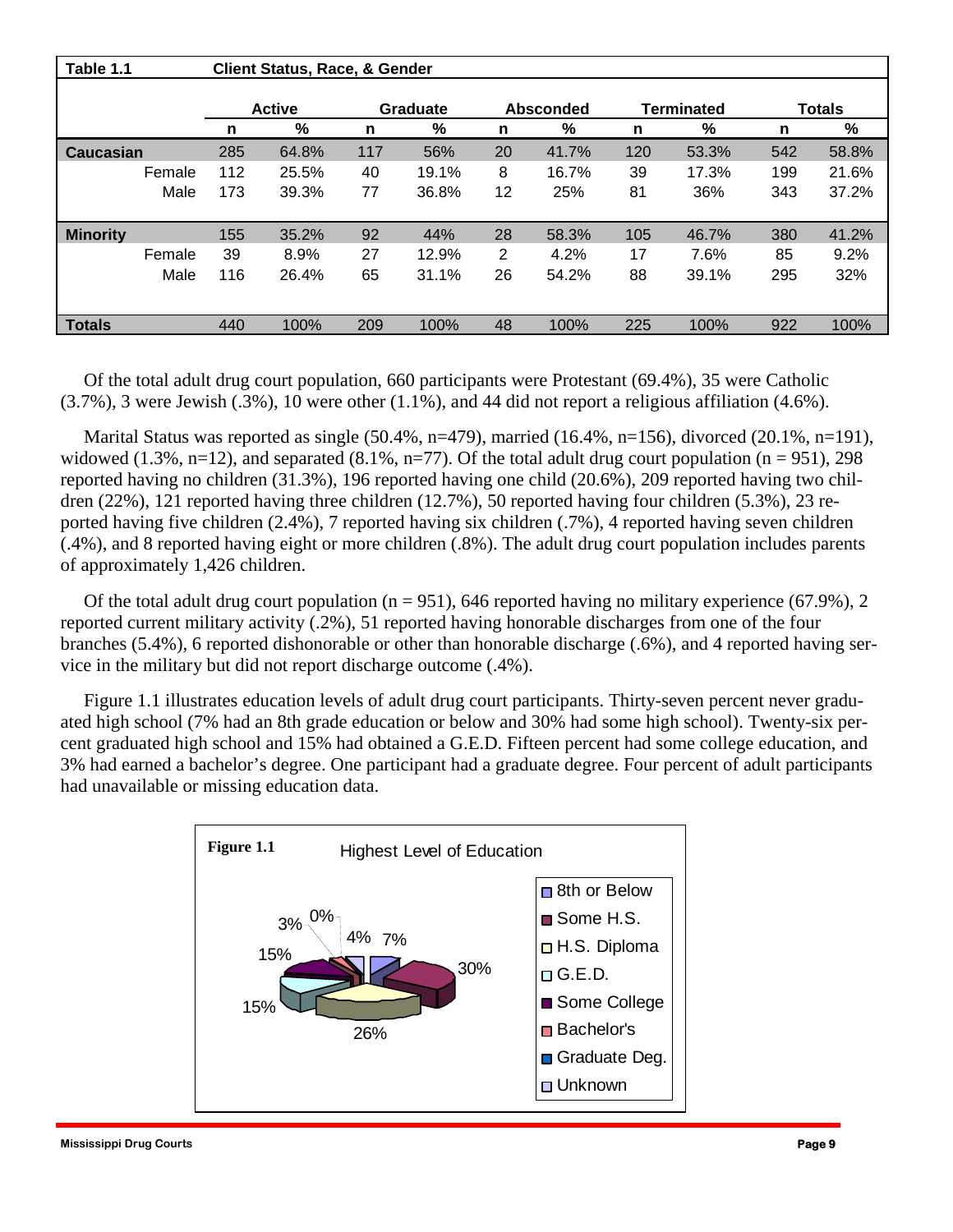Employment was originally coded into twelve categories: unemployed (52.7%, n=501), construction (12.6%, n=120), food service (3.6%, n=34), sales (1.3%, n=12), industrial (4.4%, n=42),farming or livestock (.8%, n=8), education (.4%, n=4), mechanic/auto repair (3.2%, n=30), clerical/administrative assistant (.5%, n=5), student (.5%, n=5), management (.7%, n=7), and other (14.5%, n=138). Employment was recoded for manageability, resulting in the collapsed variables unemployed (52.7%, n=501) and employed (42.6%, n=405) (See Table 1.2).

| Table 1.2  |     | <b>Client Status and Employment at Intake</b> |     |          |    |           |     |                   |               |       |  |  |
|------------|-----|-----------------------------------------------|-----|----------|----|-----------|-----|-------------------|---------------|-------|--|--|
|            |     |                                               |     |          |    |           |     |                   |               |       |  |  |
|            |     | <b>Active</b>                                 |     | Graduate |    | Absconded |     | <b>Terminated</b> | <b>Totals</b> |       |  |  |
|            |     | %                                             |     | %        | n  | %         |     | %                 | n             | %     |  |  |
| Unemployed | 233 | 25.8%                                         | 99  | 11.%     | 26 | 2.9%      | 141 | 15.6%             | 499           | 55.3% |  |  |
| Employed   | 196 | 21.7%                                         | 105 | 11.6%    | 21 | 2.3%      | 82  | 9.1%              | 404           | 44.7% |  |  |

Of the total adult drug court population ( $n = 951$ ), 770 did not report having a physical disability (81%) and 607 reported never being treated for mental health issues (63.8%). The adult drug court population reported a mean age of first drug use as 16.

 Table 1.3 illustrates substance abuse among client status categories. Alcohol use was high in all categories, with 78.4% of active participants, 88.5% of graduates, 72.9% of absconded participants and 85.3 % of participants reporting use at intake. Marijuana use was also prevalent in all categories, with 79.6% of active participants, 76.1% of graduates, 79.2% of absconded participants, and 80% of terminated participants reporting use. Powder or unspecified cocaine use was reported by 50.2% of active participants, 27.3% of graduates, 33.3% of absconded participants and 43.6% of terminated participants. Crack cocaine use was lower, with 20.7% of active participants, 29.2% of graduates, 14.6% of absconded participants and 28% of terminated participants reporting use at intake. Methamphetamine use was reported by 39.1% of active participants, 28.7% of graduates, 29.2% of absconded participants and 23.1% of terminated participants. Heroine use was low among all client status categories. Prescription drug use was reported by 43.6% of active participants, 34% of graduates, 27.1% of absconded participants and 23.6% of terminated participants. Other dug use was reported by 24.8% of active participants, 13.9% of graduates, 14.6% of absconded participants and 18.2% of terminated participants.

| Table1.3           |               | <b>Client Status and Substance Abuse History</b> |                  |                   |
|--------------------|---------------|--------------------------------------------------|------------------|-------------------|
|                    | <b>Active</b> | <b>Graduate</b>                                  | <b>Absconded</b> | <b>Terminated</b> |
|                    | (n=440)       | (n=209)                                          | (n=48)           | $(n=225)$         |
| Alcohol            | 78.4%         | 88.5%                                            | 72.9%            | 85.3%             |
| Marijuana          | 79.6%         | 76.1%                                            | 79.2%            | 80%               |
| Cocaine - p        | 50.2%         | 27.3%                                            | 33.3%            | 43.6%             |
| Cocaine - r        | 20.7%         | 29.2%                                            | 14.6%            | 28%               |
| Meth               | 39.1%         | 28.7%                                            | 29.2%            | 23.1%             |
| Heroine            | 2.5%          | 2.4%                                             | $0\%$            | 3.1%              |
| Rx Drugs           | 43.6%         | 34%                                              | 27.1%            | 23.6%             |
| <b>Other Drugs</b> | 24.8%         | 13.9%                                            | 14.6%            | 18.2%             |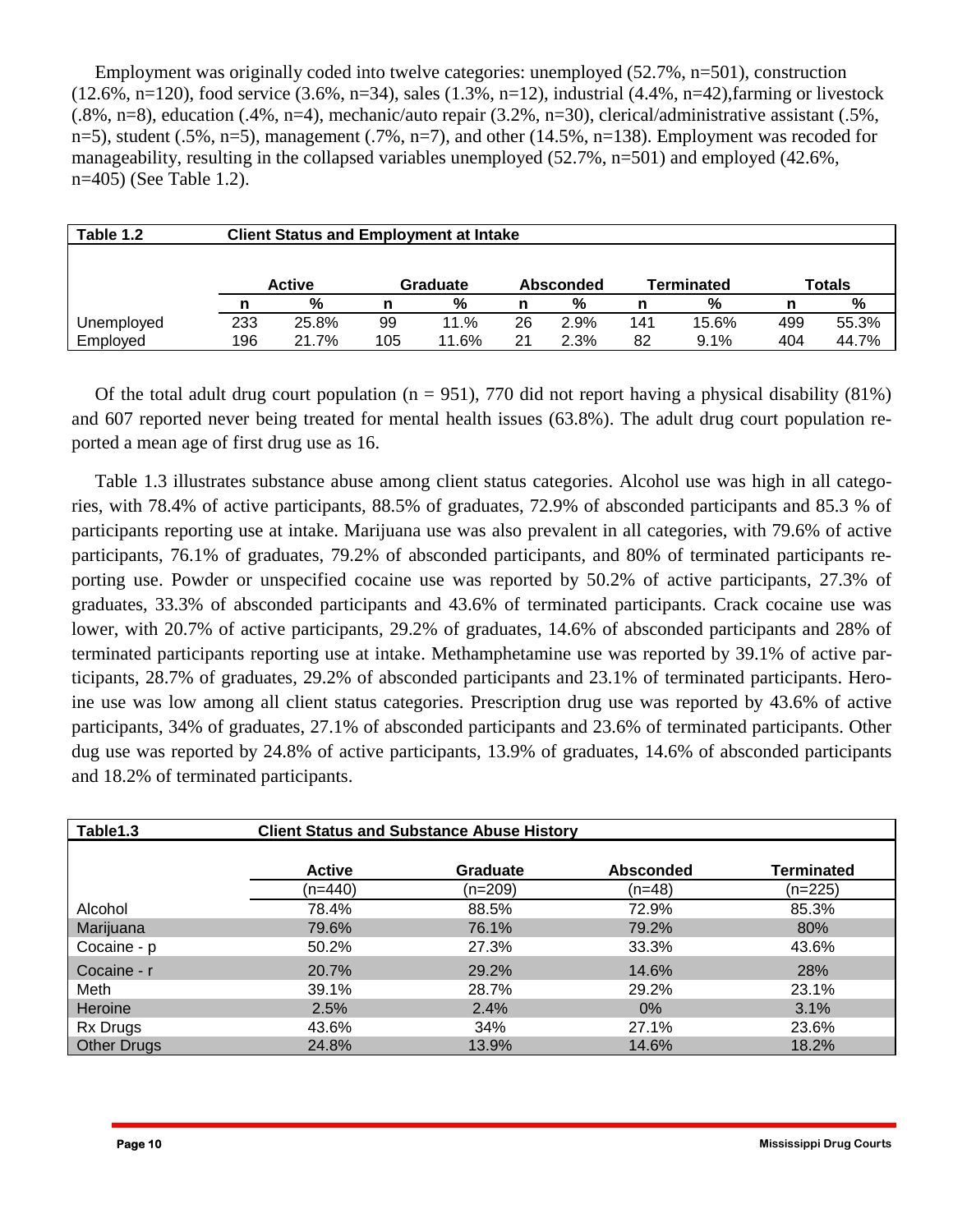Figure 1.2 illustrates substance abuse history and race of adult drug court participants. Alcohol use was high for both Caucasians (82.3% reporting use) and minorities (79.7% reporting use). Marijuana use was also prevalent in both categories, with 76.2% of Caucasians and 81.8% of minorities reporting use at intake. Powder or unspecified cocaine use was reported by 45.6% of Caucasians and 37.6% of minorities. Crack cocaine use was more prevalent among minorities (31.3%) than Caucasians (18.5%). Methamphetamine use was overwhelmingly high among Caucasians (53.1%) when compared to minorities (2.4%). Heroine use was low for both Caucasians (3.9%) and minorities (.5%). Prescription drug use (Rx Drugs) was primarily reported by Caucasians (54.1%) in comparison to minorities (9%). Other drug use was reported by 28% of Caucasians and 8.4% of minorities.



 Figure 1.3 provides program track composition for adult drug court participants. Forty percent of participants were classified as nonadjudicated at the time of data collection. Forty-three percent of adult participants were adjudicated, and were participating in drug court as a condition of probation. Fourteen percent of participants entered as nonadjudicated offenders, but were later adjudicated due to excessive program violations or rearrest. Three percent of adult drug court participants had unavailable or missing program track information.

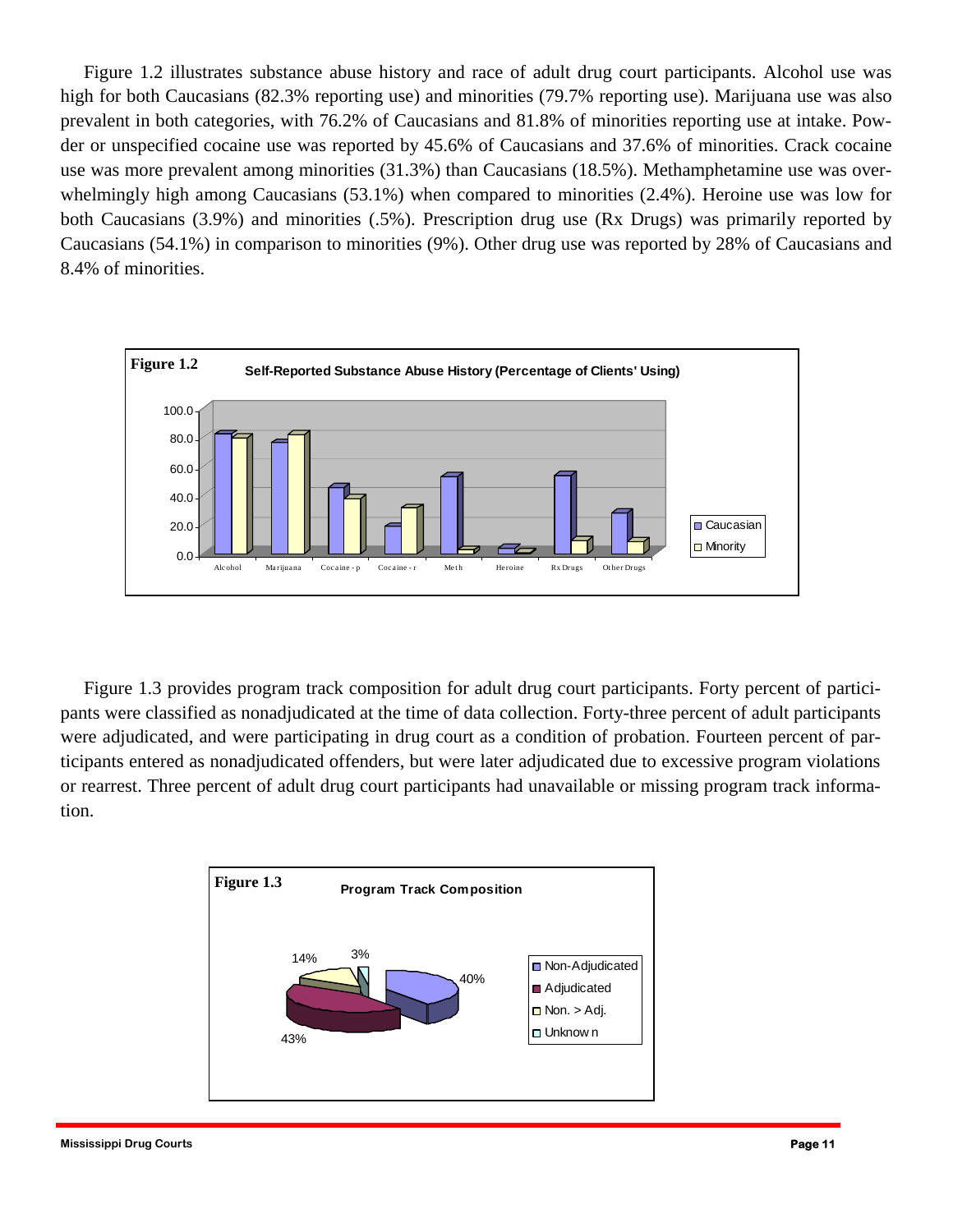Table 1.4 provides criminal histories for all adult drug court programs. For each offense, participants were coded as "no conviction," "convicted," "drug court charge" (indicating a nonadjudicated offense in a pre-trial diversion program), "D.C. & Prior" (indicating a non-adjudicated offense in a pre-trial diversion program and one or more past convictions of the same offense) and "Unknown" (indicating missing data). For the total adult drug court population ( $n = 951$ ), possession of a controlled substance (Possession C/S) (59.8%) was the dominant offense among adult drug court participants, followed by probation or parole violation (22.6%) and DUI or DWI (21.8%). It should be noted that these statistics account for convictions and drug court charges, not arrests.

| Table 1.4<br><b>Criminal History (Adult Programs)</b> |                                |       |     |                  |                             |       |          |         |    |      |
|-------------------------------------------------------|--------------------------------|-------|-----|------------------|-----------------------------|-------|----------|---------|----|------|
|                                                       | <b>No</b><br><b>Conviction</b> |       |     | <b>Convicted</b> | <b>Unknown</b><br>(Missing) |       |          |         |    |      |
|                                                       | n                              | %     | n   | %                | n                           | %     | n        | ℅       | n  | ℅    |
| Possession C/S                                        | 328                            | 34.5% | 304 | 32.0%            | 212                         | 22.3% | 52       | 5.5%    | 55 | 5.8% |
| Possession w/ Intent                                  | 853                            | 89.7% | 19  | 2.0%             | 5                           | 0.5%  | $\Omega$ | 0.0%    | 74 | 7.8% |
| <b>Property Offense</b>                               | 700                            | 73.6% | 154 | 16.2%            | 26                          | 2.7%  | 9        | 0.9%    | 62 | 6.5% |
| Forgery (Rx)                                          | 828                            | 87.1% | 21  | 2.2%             | 27                          | 2.8%  | 4        | 0.4%    | 71 | 7.5% |
| Forgery (Utterance)                                   | 840                            | 88.3% | 35  | 3.7%             | 2                           | 0.2%  | $\Omega$ | 0.0%    | 74 | 7.8% |
| Possession of Precursors                              | 810                            | 85.2% | 43  | 4.5%             | 24                          | 2.5%  | 3        | 0.3%    | 71 | 7.5% |
| Embezzlement                                          | 864                            | 90.9% | 7   | 0.7%             | 5                           | 0.5%  | $\Omega$ | $0.0\%$ | 75 | 7.9% |
| Probation / Parole Violation                          | 674                            | 70.9% | 210 | 22.1%            | 5                           | 0.5%  | $\Omega$ | $0.0\%$ | 62 | 6.5% |
| DUI / DWI                                             | 674                            | 70.9% | 206 | 21.7%            | 1                           | 0.1%  | $\Omega$ | 0.0%    | 70 | 7.4% |
| <b>Other Crime</b>                                    | 640                            | 67.3% | 203 | 21.3%            | 37                          | 3.9%  | 4        | 0.4%    | 67 | 7.0% |

# **7th Circuit (Hinds County)**

The Hinds County Drug Court Probation Program is located in Jackson, Mississippi. Hinds County has an approximate population of 250,000 (U.S. Census Bureau). The majority of Hinds County residents are minorities (66.7%) and females comprise 52.7% of the county population (U.S. Census Bureau).

 The HCDCPP is maintained by a staff of three drug court personnel and one drug court judge. It should be noted that the HCDCPP has cycled through several judges since its inception, due to promotions and appointments to the federal bench. The staff is composed of a program director, a case manager, and a probation officer. This program is primarily utilized as a pre-trial diversion program, although some adjudicated clients request to participate in the drug court program because they want help with their addictions.

The majority of HCDCPP clients were single (67.5%, n=154) and only 8.3% were married (n=19). Caucasians comprised 73.2% (n=30) of divorced participants. Additionally, 38.5% (n=30) of Caucasians were divorced. The divorce rate among minorities was 7.3%. Minorities exhibited a slightly higher mean number of children  $(M=1.61)$  than Caucasians  $(M=1.19)$ . Caucasians exhibited a higher mean number of prior marriages  $(M=.42)$  than minorities  $(M=.04)$ . Caucasian clients exhibited a higher mean age  $(M=32.77)$  than minorities  $(28.68)$ . There were no differences in mean number of prior convictions  $(M=2)$  between Caucasians and minority participants.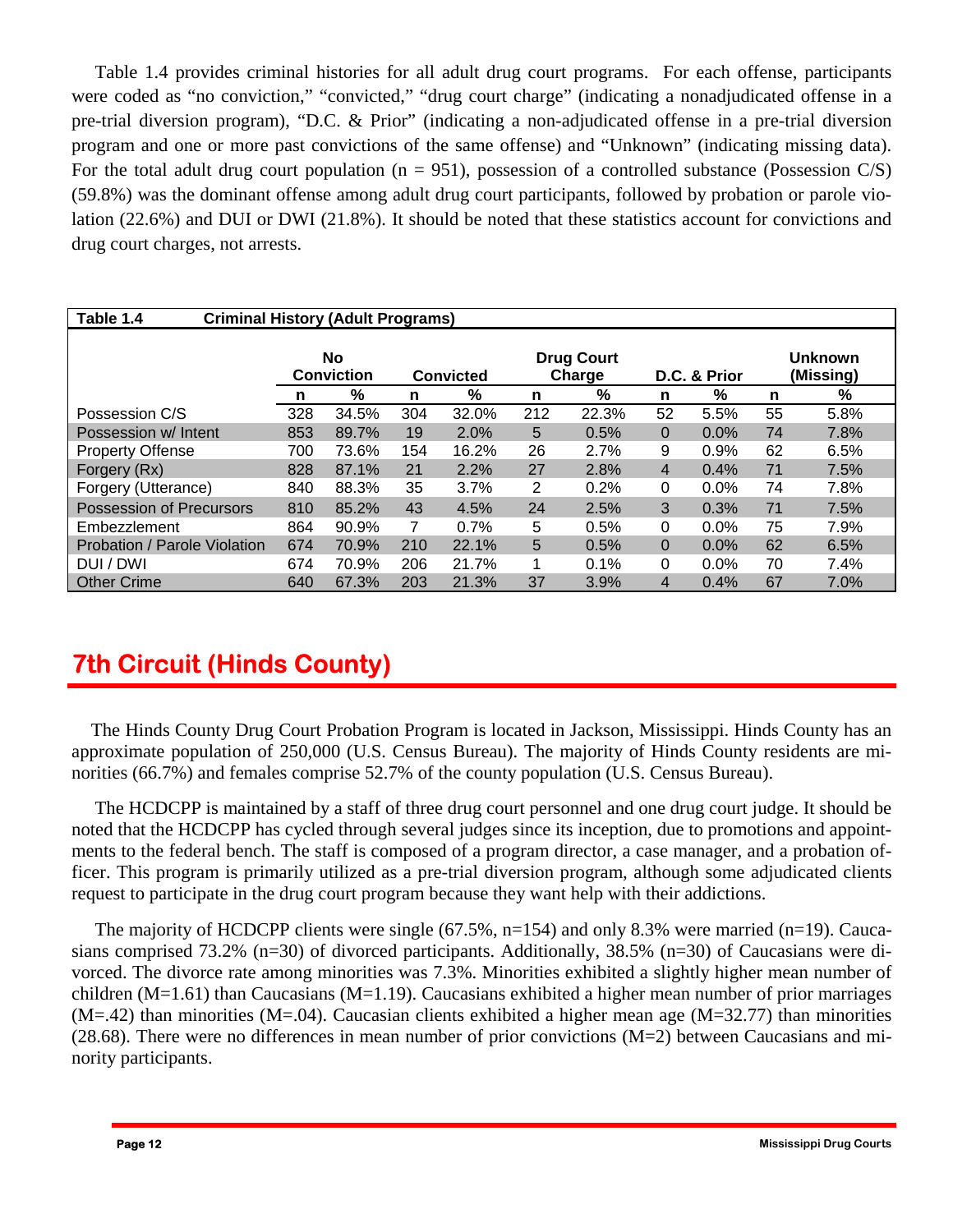Hinds County participants (65.8% minority and 34.2% Caucasian) were fairly representative of general county demographics (66.7% minority and 33.3% Caucasian) regarding race. Gender, however, was not equivalent among participants (68.4% male) and county residents (47.3% male), in that males were overrepresented by 21.1%. Minority males (51.1%, n=118) comprised the largest group of participants, while minority females (14.7%, n=34) comprised the smallest group. Caucasian males represented 17.3% (n=40) of Hinds County participants, and Caucasian females (n=39) composed 16.9%. Active participants (n=99) composed the largest client status group. Graduates (n=67) were nearly equal in number to terminated participants (n=61). There were four absconded participants in Hinds County.

| Table 2.1        |        |               | <b>Client Status, Race, &amp; Gender (Hinds County)</b> |    |          |                |                  |    |                   |     |               |
|------------------|--------|---------------|---------------------------------------------------------|----|----------|----------------|------------------|----|-------------------|-----|---------------|
|                  |        |               |                                                         |    |          |                |                  |    |                   |     |               |
|                  |        | <b>Active</b> |                                                         |    | Graduate |                | <b>Absconded</b> |    | <b>Terminated</b> |     | <b>Totals</b> |
|                  |        | n             | %                                                       | n  | %        | %<br>n         |                  | n  | %                 | n   | %             |
| <b>Caucasian</b> |        | 40            | 40.4%                                                   | 20 | 29.9%    | 0              | 0%               | 19 | 31.1%             | 79  | 34.2%         |
|                  | Female | 20            | 20.2%                                                   | 8  | 11.9%    | 0              | 0%               | 11 | 18%               | 39  | 16.9%         |
|                  | Male   | 20            | 20.2%                                                   | 12 | 17.9%    | 0              | 0%               | 8  | 13.1%             | 40  | 17.3%         |
| <b>Minority</b>  |        | 59            | 59.6%                                                   | 47 | 70.1%    | $\overline{4}$ | 100%             | 42 | 68.9%             | 152 | 65.8%         |
|                  | Female | 12            | 12.1%                                                   | 16 | 23.9%    | 1              | 25%              | 5  | 8.2%              | 34  | 14.7%         |
|                  | Male   | 47            | 47.5%                                                   | 31 | 46.3%    | 3              | 75%              | 37 | 60.7%             | 118 | 51.1%         |
| <b>Totals</b>    |        | 99            | 100%                                                    | 67 | 100%     | 4              | 100%             | 61 | 100%              | 231 | 100%          |

 Figure 2.1 illustrates education levels for Hinds County participants. Fifty percent of participants never graduated high school (6% had an 8th grade education or below and 44% had some high school). Fifteen percent had high school diplomas and 9% had acquired a G.E.D. One-fifth (20%) of participants had some college education, and 6% had earned a bachelor's degree.

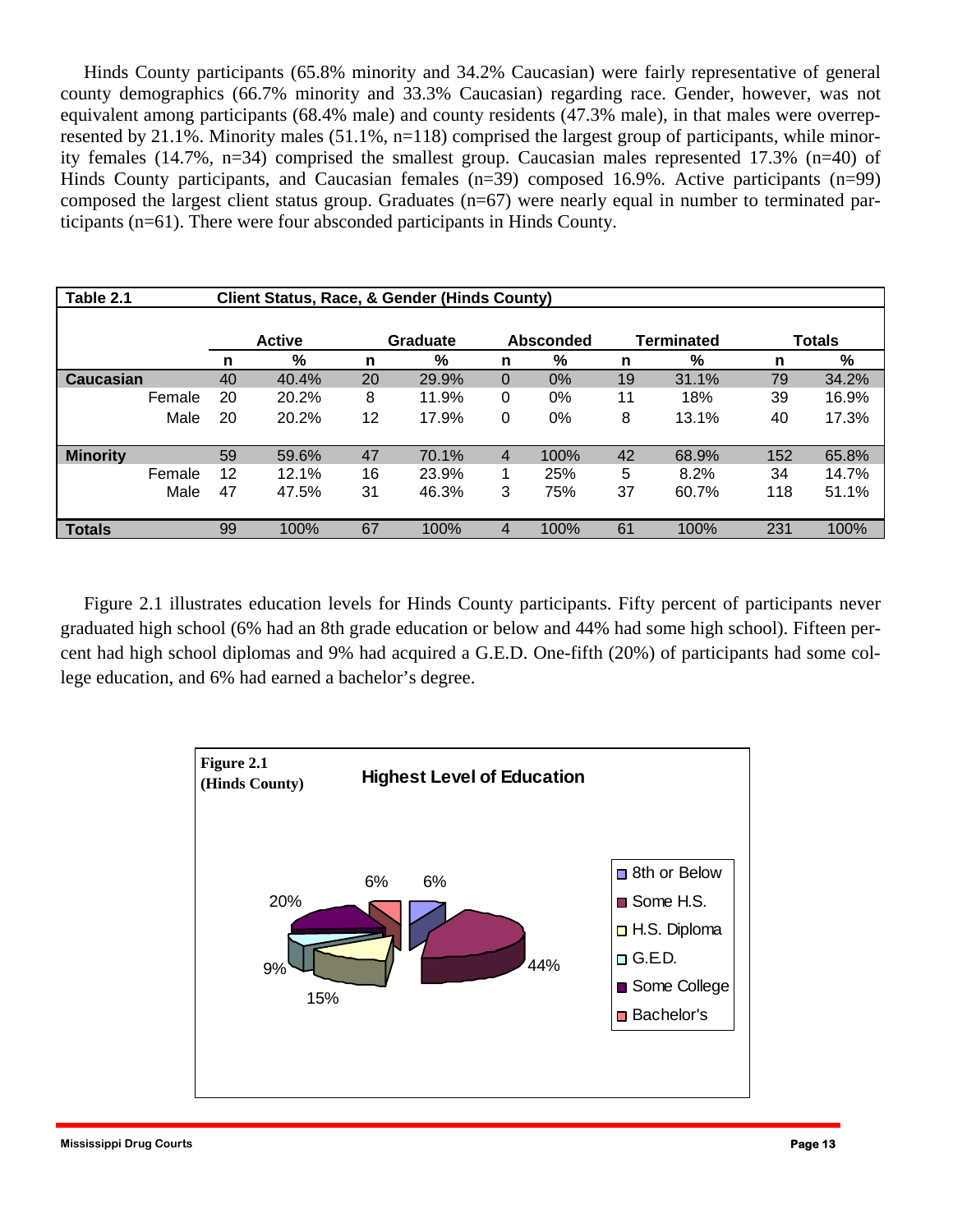Table 2.2 provides collapsed employment-at-intake information for Hinds County participants. Originally, employment was reported as: unemployed  $(69.2\%, n=162)$ , construction  $(5.1\%, n=12)$ , food service  $(3.4\%, n=162)$ n=8), sales (.4%, n=1), industrial (.4%, n=1), farming or livestock (.4%, n=1), student (.4%, n=1), management (.9%, n=2), other (17.9%, n=42), and missing data or unknown (1.7%, n=4). Although collapsed employment data indicate extremely high levels of unemployment at intake (see Table 2.2), many Hinds County participants likely were unemployed due to incarceration.

| Table 2.2  | <b>Client Status and Employment at Intake (Hinds County)</b> |               |    |          |                                |      |    |               |               |       |  |  |
|------------|--------------------------------------------------------------|---------------|----|----------|--------------------------------|------|----|---------------|---------------|-------|--|--|
|            |                                                              |               |    |          |                                |      |    |               |               |       |  |  |
|            |                                                              | <b>Active</b> |    | Graduate | <b>Terminated</b><br>Absconded |      |    |               | <b>Totals</b> |       |  |  |
|            |                                                              | %             |    | %        | n                              | %    |    | $\frac{9}{6}$ |               | %     |  |  |
| Unemployed | 62                                                           | 27%           | 44 | 19.1%    | 3                              | 1.3% | 53 | 23%           | 162           | 70.4% |  |  |
| Employed   | 37                                                           | 16.1%         | 22 | $9.6\%$  |                                | 0%   |    | 3.5%          | 68            | 29.6% |  |  |

 Table 2.3 provides information concerning drug use characteristics among client status categories. Regardless of category, most clients had used alcohol and marijuana at the time of intake. Powder or unspecified cocaine use was relatively low except in the active category (50% of active clients reported using cocaine). Crack cocaine exhibited higher levels of use among all client categories; in particular, it should be noted that 100% of absconded clients reported using crack cocaine. Methamphetamine use was not widely reported in any category, although 27% of active participants and 26.2% of terminated participants reported some use. Heroine use was low in general. Prescription drugs were used slightly more by active clients (31%) than graduates (27.5%) or terminated clients (21.3%). No absconded clients reported using prescription drugs. The use of other drugs was relatively low for all categories, particularly graduates (1.5%) and absconded clients (0%).

| Table 2.3          | <b>Client Status and Substance Abuse History (Hinds County)</b> |          |                  |            |  |  |  |  |  |  |
|--------------------|-----------------------------------------------------------------|----------|------------------|------------|--|--|--|--|--|--|
|                    | <b>Active</b>                                                   | Graduate | <b>Absconded</b> | Terminated |  |  |  |  |  |  |
|                    | (n=100)                                                         | (n=69)   | (n=4)            | (n=61)     |  |  |  |  |  |  |
| Alcohol            | 92%                                                             | 88.4%    | 75%              | 90.2%      |  |  |  |  |  |  |
| Marijuana          | 95%                                                             | 94.2%    | 100%             | 93.4%      |  |  |  |  |  |  |
| Cocaine - p        | 50%                                                             | 17.4%    | 0%               | 29.5%      |  |  |  |  |  |  |
| Cocaine - r        | 51%                                                             | 55.1%    | 100%             | 62.3%      |  |  |  |  |  |  |
| Meth               | 27%                                                             | 14.5%    | 0%               | 26.2%      |  |  |  |  |  |  |
| Heroine            | 1%                                                              | $0\%$    | $0\%$            | 3.3%       |  |  |  |  |  |  |
| <b>Rx Drugs</b>    | 31%                                                             | 27.5%    | 0%               | 21.3%      |  |  |  |  |  |  |
| <b>Other Drugs</b> | 18%                                                             | 1.5%     | $0\%$            | 11.5%      |  |  |  |  |  |  |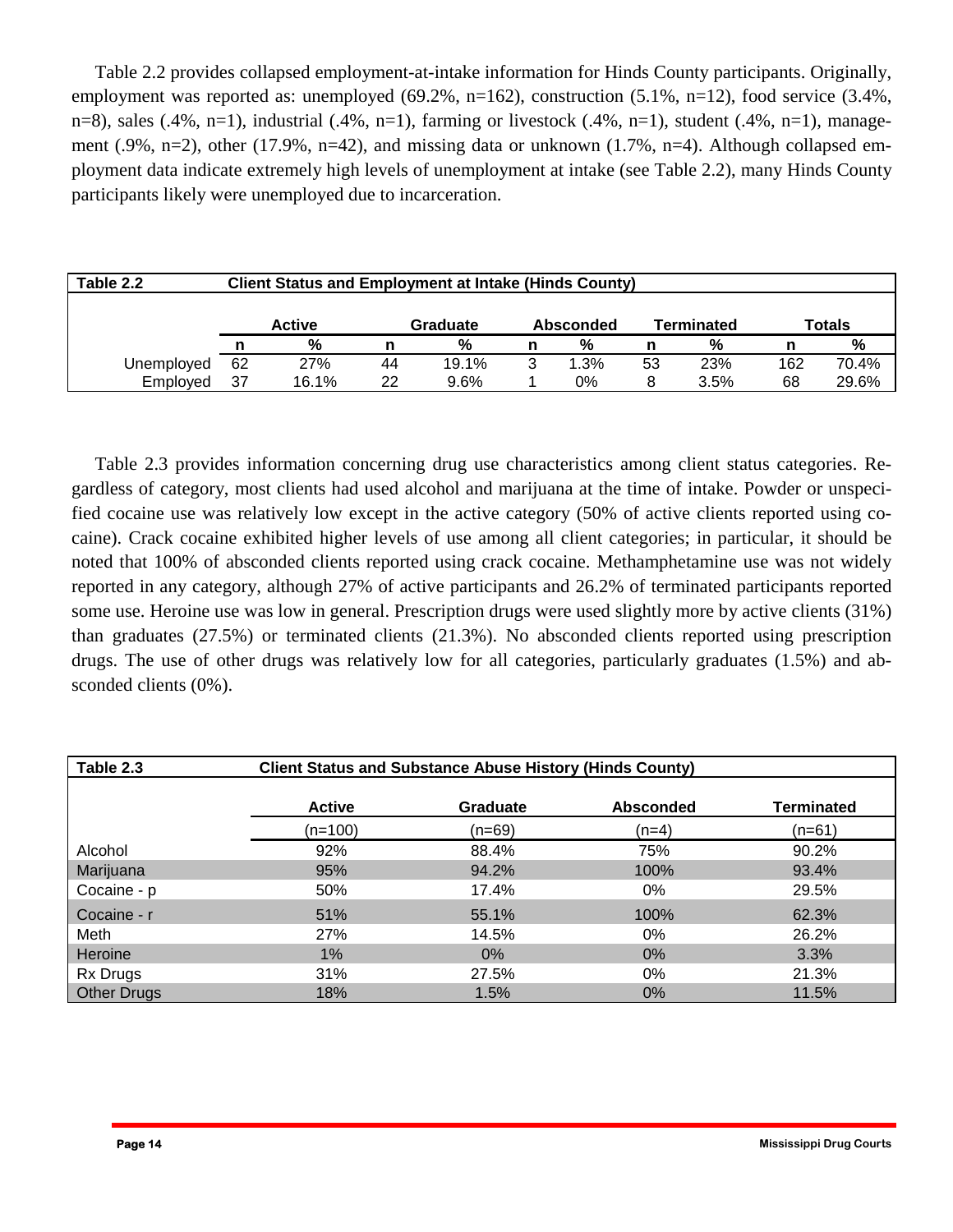Figure 2.2 illustrates drug use within race categories. Alcohol use was high for both categories: 93.7% of Caucasians and 88.2% of minorities reported using alcohol. Marijuana use was also high: 91.1% of Caucasians and 96.1% of minorities reported using the drug. There were notable differences in the use of cocaine (cocaine-p, powder or unspecified cocaine use). More than half (58.2%) of Caucasian participants reported cocaine-p use, while only 22% of minorities reported the same. Crack cocaine use was elevated in both categories, with 46.8% of Caucasians and 60.5% of minorities reporting use. Caucasians reported much higher levels of methamphetamine use (64.6%) than minorities (1.3%). No minorities reported using heroine, and only 3.8% of Caucasians reported using it. Prescription drugs were used by 60.8% of Caucasians and 9.9% of minorities. Other drug use was higher for Caucasians (16.5%) than minorities (7.9%).



 Figure 2.3 provides program track information for Hinds County participants. Fifty percent of clients were enrolled under non-adjudicated status, 31% were adjudicated clients, 18% entered the program as nonadjudicated offenders and were eventually adjudicated due to frequent program violations or rearrest and 1% of clients did not exhibit enough data to ascertain their program track.

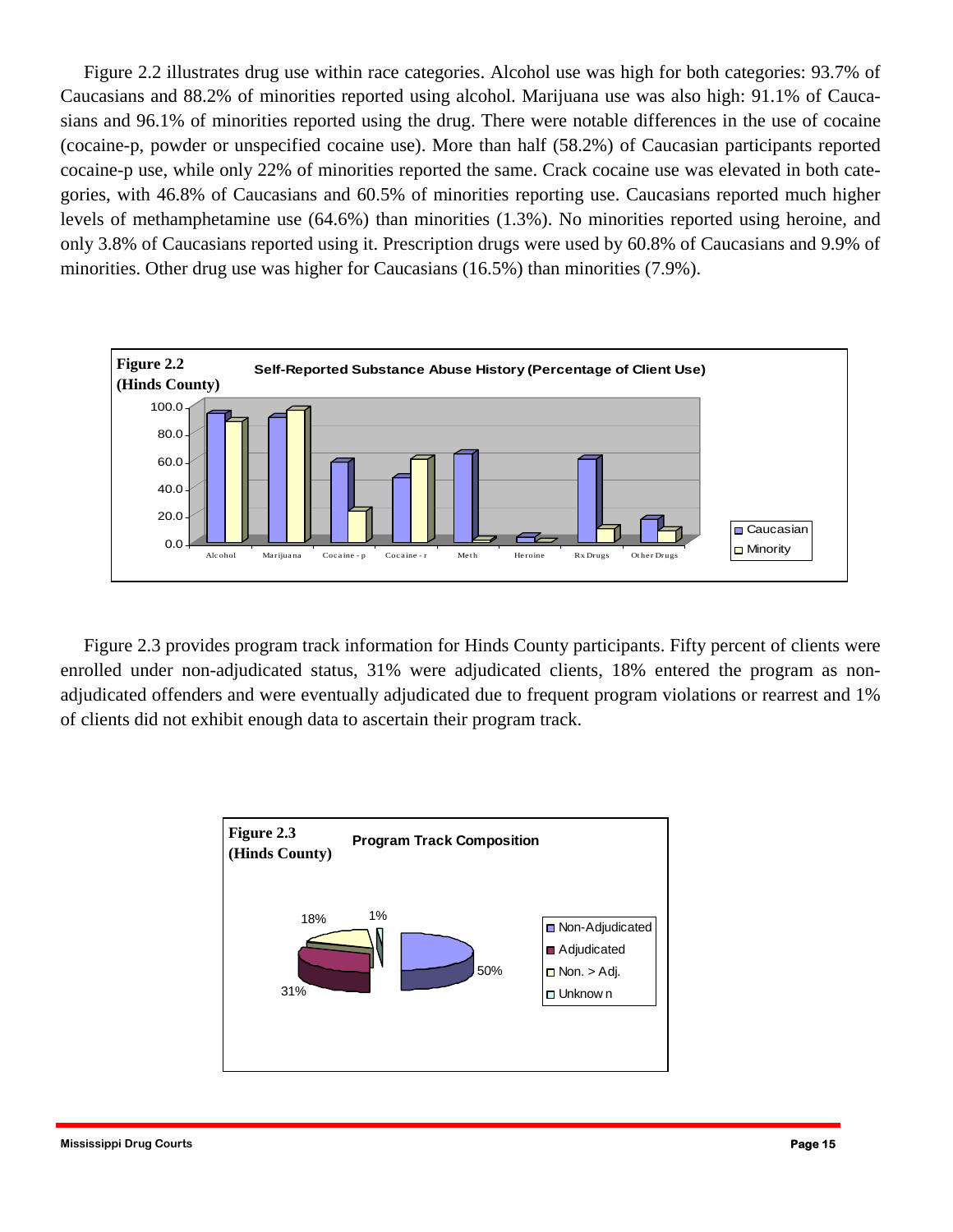Possession of a controlled substance (Possession C/S) was the dominant offense committed by Hinds County drug court participants (see Table 2.4): 42% were convicted, 33.8% had Possession C/S as a nonadjudicated charge and 7.3% had one or more convictions of Possession C/S and had this charge as a nonadjudicated offense. Probation or parole violations were the second most frequent charges (28.2% of clients convicted for violating their probation or parole). Over one-fifth of clients (23.1%) were convicted of other crimes, and 1.7% had other crimes as a nonadjudicated offense. Thirty-four clients (14.5%) were convicted of DUI or DWI. There were thirty-three clients (14.1%) convicted of a property offense, and four clients (1.7%) had a property offense as a nonadjudicated charge. Three clients (1.3%) were convicted of possession of a controlled substance with intent to sell or distribute and four clients (1.7%) had Possession with intent as a nonadjudicated charge.

| Table 2.4<br><b>Criminal History - Hinds County</b> |     |                                |          |                  |                             |       |                        |      |                             |      |
|-----------------------------------------------------|-----|--------------------------------|----------|------------------|-----------------------------|-------|------------------------|------|-----------------------------|------|
|                                                     |     | <b>No</b><br><b>Conviction</b> |          | <b>Convicted</b> | <b>Drug Court</b><br>Charge |       | D.C. &<br><b>Prior</b> |      | <b>Unknown</b><br>(Missing) |      |
|                                                     | n   | %                              | n        | $\%$             | n                           | %     | n                      | %    | n                           | %    |
| Possession C/S                                      | 38  | 16.2%                          | 99       | 42.3%            | 79                          | 33.8% | 17                     | 7.3% | 1                           | 0.4% |
| Possession w/ Intent                                | 226 | 96.6%                          | 3        | 1.3%             | $\overline{4}$              | 1.7%  | $\Omega$               | 0.0% | $\mathbf 1$                 | 0.4% |
| <b>Property Offense</b>                             | 194 | 82.9%                          | 33       | 14.1%            | 4                           | 1.7%  | 2                      | 0.9% | 1                           | 0.4% |
| Forgery (Rx)                                        | 215 | 91.9%                          | 8        | 3.4%             | 9                           | 3.8%  | 1                      | 0.4% | 1                           | 0.4% |
| Forgery (Utterance)                                 | 233 | 99.6%                          | 0        | 0.0%             | 0                           | 0.0%  | 0                      | 0.0% | 1                           | 0.4% |
| <b>Possession of Precursors</b>                     | 233 | 99.6%                          | $\Omega$ | 0.0%             | $\Omega$                    | 0.0%  | $\Omega$               | 0.0% | 1                           | 0.4% |
| Embezzlement                                        | 231 | 98.7%                          | 1        | 0.4%             | 1                           | 0.4%  | 0                      | 0.0% | 1                           | 0.4% |
| Probation / Parole Violation                        | 167 | 71.4%                          | 66       | 28.2%            | $\Omega$                    | 0.0%  | $\Omega$               | 0.0% | $\mathbf 1$                 | 0.4% |
| DUI / DWI                                           | 199 | 85.0%                          | 34       | 14.5%            | 0                           | 0.0%  | 0                      | 0.0% |                             | 0.4% |
| <b>Other Crime</b>                                  | 175 | 74.8%                          | 54       | 23.1%            | 4                           | 1.7%  | 0                      | 0.0% |                             | 0.4% |

# **12th Circuit (Forrest & Perry Counties)**

The 12th Circuit Adult Drug Court is located in Hattiesburg, Miss. and serves Forrest and Perry Counties. Forrest County has an approximate population of 76,000, 63% of which are Caucasian. Forrest County is 52% female. Perry County has an approximate population of 12,000, 76% of which are Caucasian. Females comprise 51.2% of the population (U.S. Census Bureau).

 The 12th Circuit ADC staff is comprised of a drug court coordinator, two drug court probation officers and one drug court judge. It should be noted that the 12th Circuit ADC employs a variety of incentives and positive reinforcement, such as a softball team and group community service projects independent of regular mandatory drug court sanctions. The 12th Circuit ADC is primarily a post-plea program, but some clients do enter as a result of pretrial diversion. The majority of clients in the program were adjudicated prior to entering the 12th Circuit ADC. Graduates of the 12th Circuit ADC often form alumni groups and meet on a regular basis after completing the requirements of the program. According to the program coordinator, such activities help maintain a high level of accountability and provide ongoing support for clients. The 12th Circuit ADC provides structure and graduates of the program realize the benefits that structure provides to recovering addicts.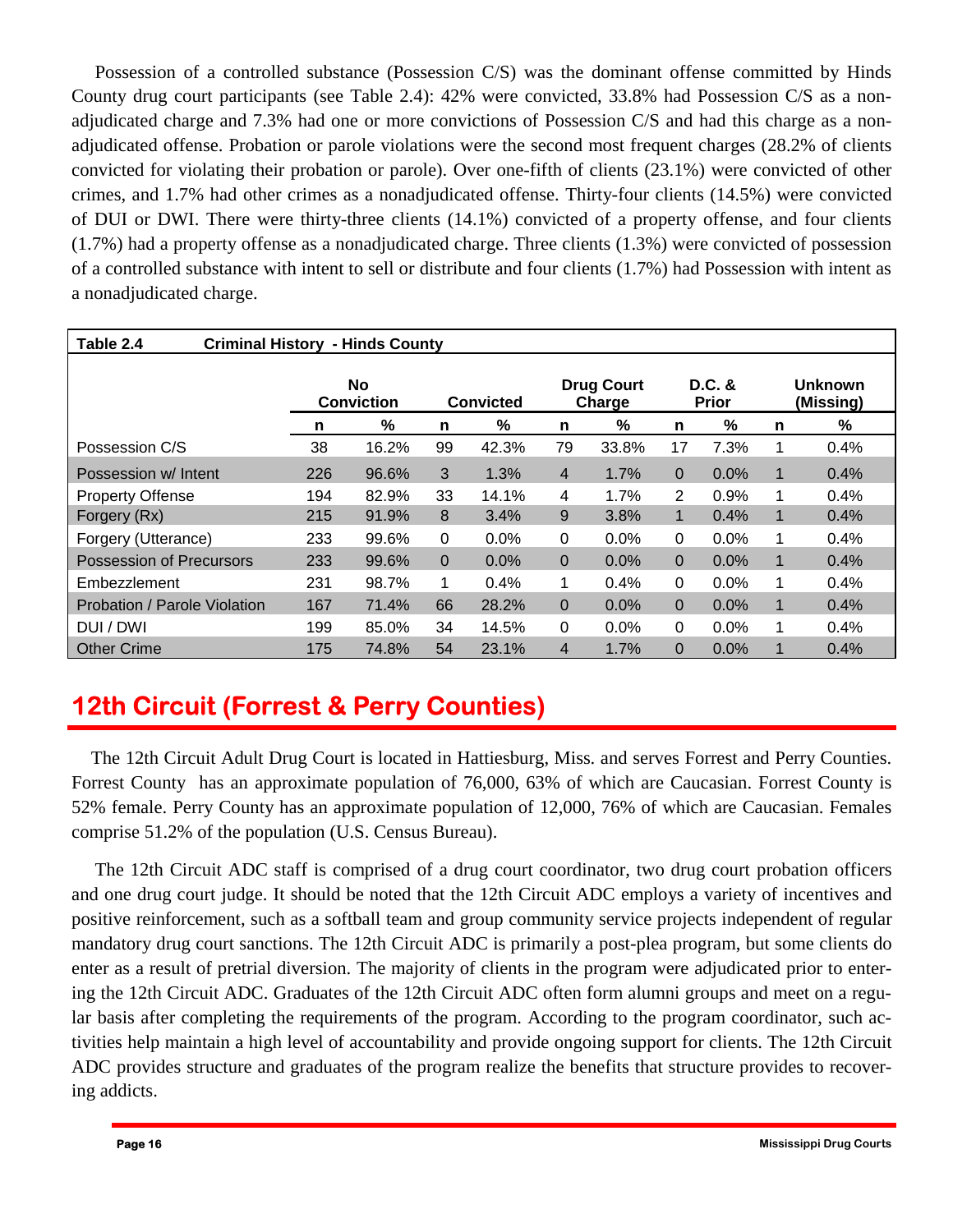The majority of 12th Circuit ADC clients were single (52.7%, n=69). Only 13% of clients were married  $(n=17)$ . Caucasians comprised 87.5%  $(n=21)$  of divorced clients and exhibited a divorce rate of 28.4%. The divorce rate for minorities was only 4.3%. There was little difference in mean number of children with respect to race (M=1.47, M=1.48). Caucasian clients had a higher mean number of prior marriages (M=.55) than minorities (M=.10). Clients exhibited a mean age of 31. Caucasian clients had a lower mean number of prior convictions (M=2.38) than minorities (M=3.89).

Tables 3.1 and 3.2 provide county-level demographic data as well as client status data for Forrest and Perry Counties. As seen in Table 3.1, minorities were slightly overrepresented among Forrest County participants (county demographic data indicates actual county representation as 63% Caucasian and 37% minority). Males were also overrepresented among Forrest County participants, in that 71.8% of Forrest County participants were male while Forrest County demographics indicated a male population of 48%. Active participants comprised the largest client status category (n=63) among Forrest County participants (see Table 3.1). Terminated (n=22) and absconded (12) clients considerably outnumbered graduates of the program (n=6).

Table 3.2 illustrates county-level demographic data and client status data for Perry County. Caucasians (80%, n=12) were slightly overrepresented compared to overall Perry County demographic data, which indicated a Caucasian population of 76%. Males (86.7%, n=13) were also overrepresented among Perry County participants when compared to general county demographic information, which indicated a male population of 48.8%. Active participants represented the largest group of Perry County participants (n=5). Graduates  $(n=4)$  comprised the second largest group. Absconded  $(n=3)$  and terminated  $(n=3)$  clients were the smallest client status groups.

| Table 3.1       |                           | <b>Client Status, Race, and Gender (Forrest County)</b> |                |       |                  |       |                |               |     |       |
|-----------------|---------------------------|---------------------------------------------------------|----------------|-------|------------------|-------|----------------|---------------|-----|-------|
|                 | <b>Active</b><br>Graduate |                                                         |                |       | <b>Absconded</b> |       | Terminated     | <b>Totals</b> |     |       |
|                 | %<br>n                    |                                                         | n              | %     | n                | %     | n              | %             | n   | %     |
| Caucasian       | 44                        | 69.8%                                                   | 4              | 66.7% | $\overline{2}$   | 16.7% | 9              | 40.9%         | 59  | 57.3% |
| Female          | 17                        | 26.9%                                                   |                | 16.7% | 0                | $0\%$ | 4              | 18.2%         | 22  | 21.4% |
| Male            | 27                        | 42.9%                                                   | 3              | 50%   | 2                | 16.7% | 5              | 22.7%         | 37  | 35.9% |
| <b>Minority</b> | 19                        | 30.2%                                                   | $\overline{2}$ | 33.3% | 10               | 83.3% | 13             | 59.1%         | 44  | 42.7% |
| Female          | 4                         | 6.4%                                                    | 1              | 16.7% | 0                | $0\%$ | $\overline{2}$ | 9.1%          |     | 6.8%  |
| Male            | 15                        | 23.8%                                                   |                | 16.7% | 10               | 83.3% | 11             | 50%           | 37  | 35.9% |
| <b>Totals</b>   | 63                        | 100%                                                    | 6              | 100%  | 12               | 100%  | 22             | 100%          | 103 | 100%  |

| Table 3.2       |        | <b>Client Status, Race, and Gender (Perry County)</b> |                |          |                |                  |                |            |               |       |  |
|-----------------|--------|-------------------------------------------------------|----------------|----------|----------------|------------------|----------------|------------|---------------|-------|--|
|                 |        | <b>Active</b>                                         |                | Graduate |                | <b>Absconded</b> |                | Terminated | <b>Totals</b> |       |  |
|                 | %<br>n |                                                       | %<br>n         |          | n              | %                |                | %<br>n     |               | %     |  |
| Caucasian       | 4      | 80%                                                   | 4              | 100%     | $\overline{2}$ | 66.7%            | $\overline{2}$ | 66.7%      | 12            | 80%   |  |
| Female          | 0      | $0\%$                                                 | 2              | 50%      | 0              | 0%               | 0              | 0%         | 2             | 13.3% |  |
| Male            | 4      | 80%                                                   | 2              | 50%      | 2              | 66.7%            | 2              | 66.7%      | 10            | 66.7% |  |
| <b>Minority</b> |        | 20%                                                   | $\overline{0}$ | $0\%$    |                | 33.3%            |                | 33.3%      | 3             | 20%   |  |
| Female          | 0      | 0%                                                    | 0              | 0%       | 0              | 0%               | 0              |            | 0             | 0%    |  |
| Male            |        | 20%                                                   | 0              | 0%       |                | 33.7%            |                | 33.3%      | 3             | 20%   |  |
| <b>Totals</b>   | 5      | 100%                                                  | $\overline{4}$ | 100%     | 3              | 100%             | 3              | 100%       | 15            | 100%  |  |

**Mississippi Drug Courts Page 17**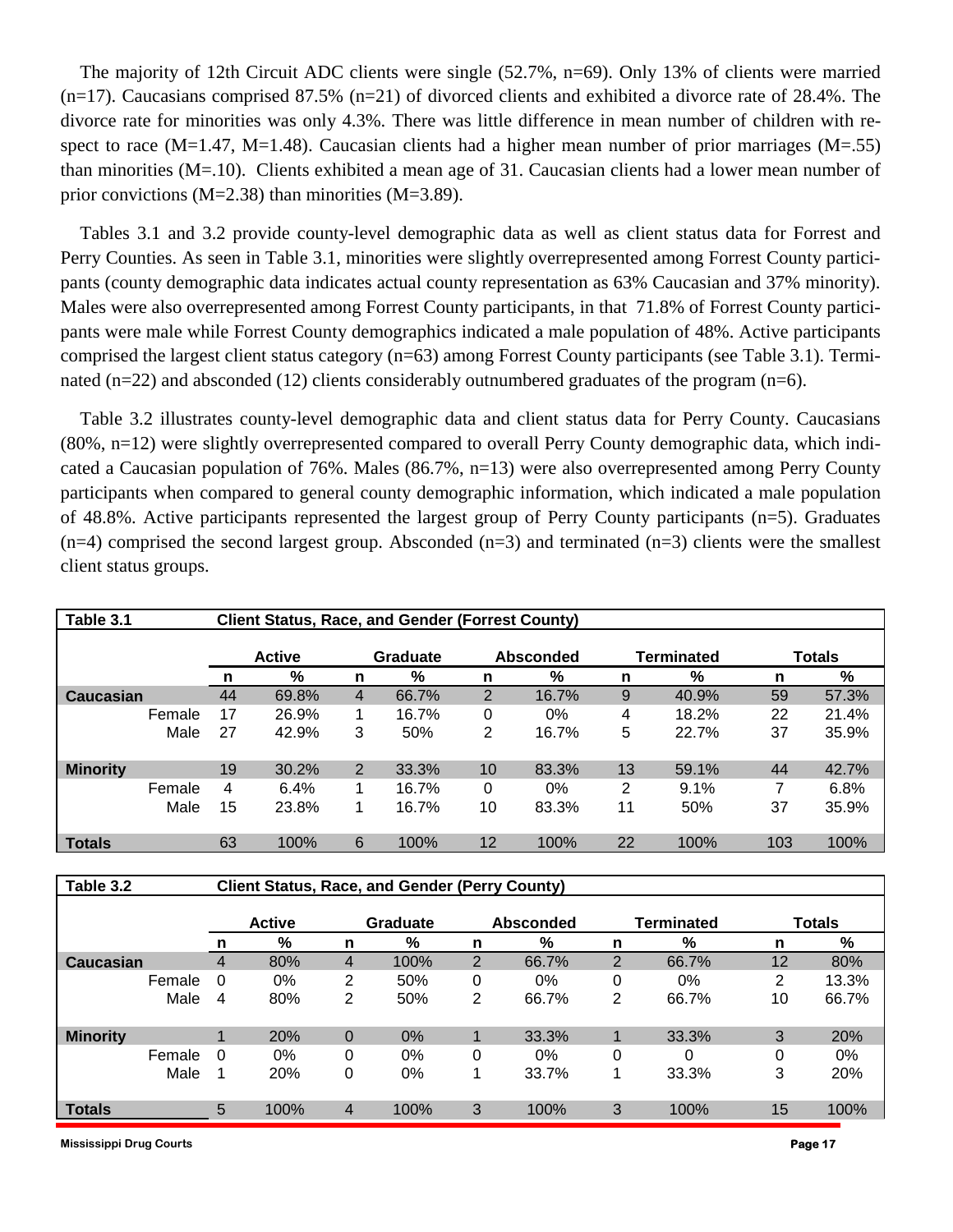Figures 3.1 and 3.2 provide education data for Forrest and Perry County participants. As seen in Figure 3.1, 35% of Forrest County participants never graduated high school (6% had an 8th grade education or below, and 29% had some high school). Nearly one-fifth (19%) of Forrest County participants graduated high school, and an additional 18% had obtained a G.E.D. Nineteen percent of Forrest County participants had some college education, and 1% had earned a bachelor's degree. Six percent of the participants had unavailable or missing education data.

 Education data for Perry County participants in presented in Figure 3.2. Twenty-seven percent of Perry some high school). One-third (33%) of Perry County participants graduated from high school, and 13% County participants never graduated high school (7% had an 8th grade or below education and 20% had earned a G.E.D. Twenty percent had some college, but no Perry County participants had earned a bachelor's degree. Seven percent of Perry County participants had unavailable or missing education data.



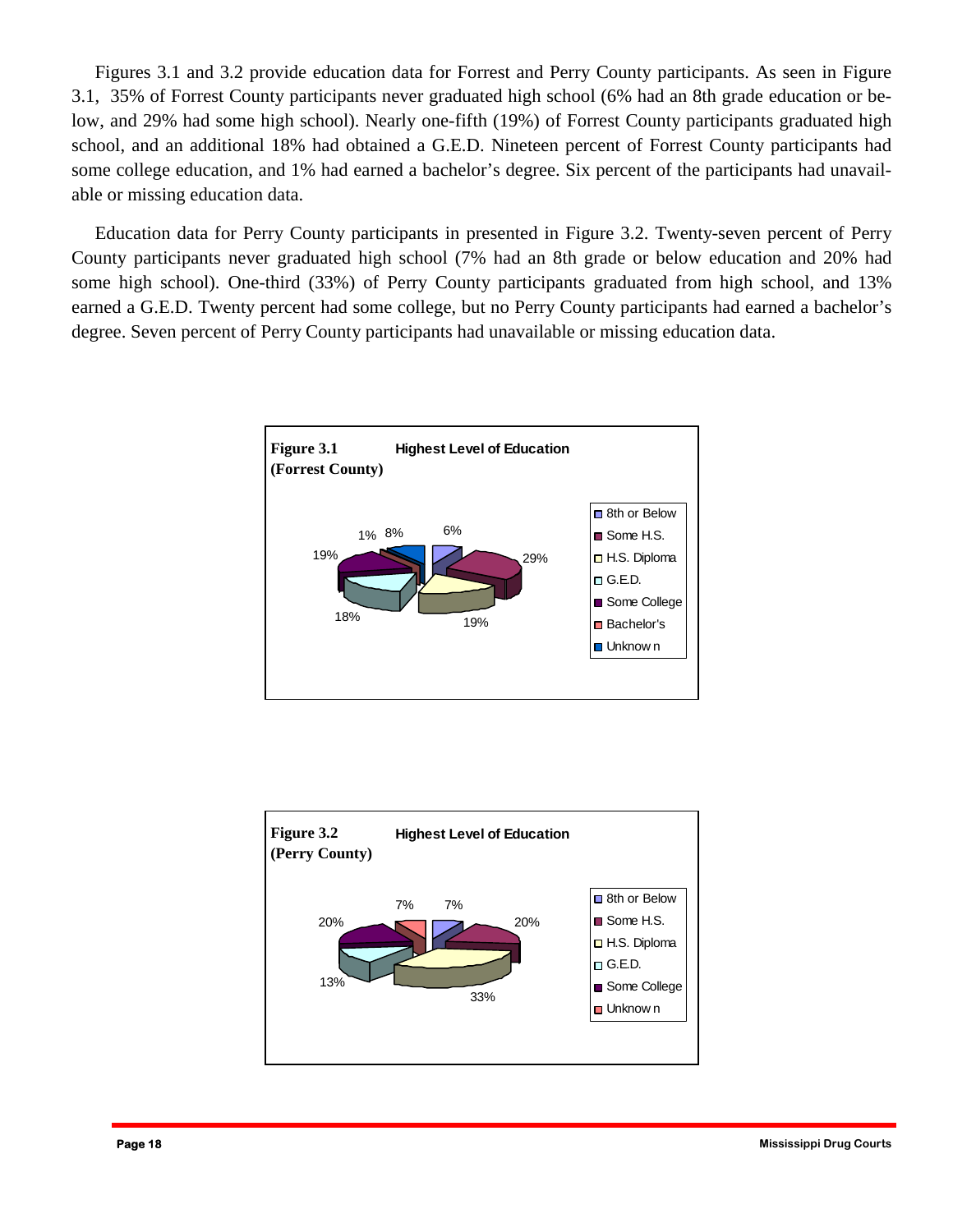Tables 3.3 and 3.4 provide employment data concerning Forrest and Perry County clients. Originally, employment in Forrest County was reported as: unemployed (62%, n=67), construction (8.3%, n=9), food service  $(3.7\%, n=4)$ , industrial  $(2.8\%, n=3)$ , mechanic and auto repair  $(6.5\%, n=7)$ , other  $(9.3\%, n=10)$ , and missing or unavailable employment data (7.4%, n=8). As seen in Table 3.3, collapsed employment data regarding Forrest County participants indicates high levels of unemployment for active and terminated participants, while graduates and absconded participants demonstrated little or no difference in employment. As a group, Forrest County participants exhibited high levels of unemployment.

 Perry County employment data were reported as: unemployed (53.3%, n=8), construction (26.7%, n=4), mechanic and auto repair (6.7%, n=1), and missing or unavailable employment data (13.3%, n=2). Collapsed employment data for Perry County participants indicates higher levels of unemployment for absconded and terminated clients as well as graduates (see Table 3.4). Active participants demonstrated a relatively high employment rate. In total, Perry County participants demonstrated high levels of unemployment.

| Table 3.3  | <b>Client Status and Employment at Intake (Forrest County)</b> |                                                      |  |         |   |      |    |       |    |     |  |
|------------|----------------------------------------------------------------|------------------------------------------------------|--|---------|---|------|----|-------|----|-----|--|
|            |                                                                | Terminated<br><b>Active</b><br>Graduate<br>Absconded |  |         |   |      |    |       |    |     |  |
|            |                                                                | %                                                    |  | %       |   | %    |    | %     |    | %   |  |
| Unemployed | 41                                                             | 42.3%                                                |  | $3.1\%$ | ວ | 5.2% | 16 | 16.5% | 65 | 67% |  |
| Employed   | 16                                                             | 16.5%                                                |  | $3.1\%$ |   | 7.2% | 6  | 6.2%  | 32 | 33% |  |

| Table 3.4  | <b>Client Status and Employment at Intake (Perry County)</b> |                                                                |   |       |  |       |  |       |  |       |  |  |  |  |
|------------|--------------------------------------------------------------|----------------------------------------------------------------|---|-------|--|-------|--|-------|--|-------|--|--|--|--|
|            |                                                              | Totals<br><b>Active</b><br>Terminated<br>Graduate<br>Absconded |   |       |  |       |  |       |  |       |  |  |  |  |
|            |                                                              | %                                                              |   | %     |  | %     |  | %     |  | %     |  |  |  |  |
| Unemployed |                                                              | 7.7%                                                           | 3 | 23.1% |  | 15.4% |  | 15.4% |  | 61.5% |  |  |  |  |
| Employed   |                                                              | 30.8%                                                          |   | 0%    |  | 7.7%  |  | 0%    |  | 38.5% |  |  |  |  |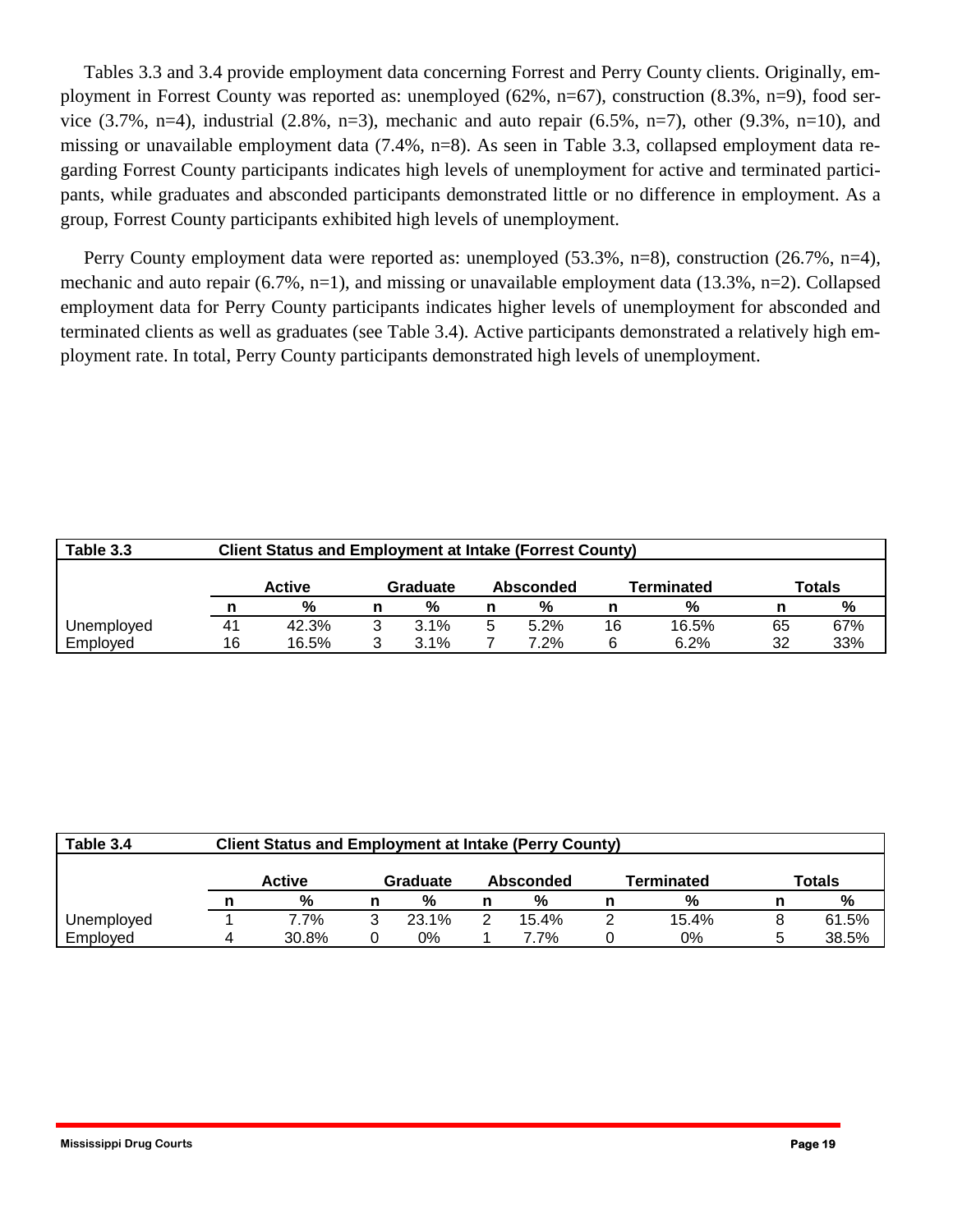crack cocaine at intake. Methamphetamine (Meth) use was high among graduates in Forrest County (66.7% Tables 3.5 and 3.6 illustrate Forrest and Perry County drug use among client status categories. Alcohol use was especially high among graduates and absconded clients in Forrest County (see Table 3.5). Active clients also reported elevated use of alcohol (63.5%), while only 45.5% of terminated clients reported using alcohol. Marijuana use was high among all Forrest County client status categories, especially among graduates (100% of graduates reported using marijuana at intake). Powder or unspecified cocaine use was also elevated for active (65.1%) and terminated (54.5%) participants in Forrest County. Fifty percent of graduates reported using cocaine. Absconded clients had the lowest reported levels of cocaine use. Crack cocaine was not widely used among any client status categories, although 6.3% of active participants did report using reported using methamphetamine at intake). Active clients also reported elevated levels of methamphetamine use (41.3%). Heroine use was low among all client status categories in Forrest County. Prescription drug use was highest among active participants (36.5% reported using at intake) and terminated participants (22.7%). The use of other drugs was highest among active participants (41.3%) in Forrest County.

For Perry County clients, alcohol and marijuana use was high among all client status categories (see Table 3.6). Cocaine use was elevated for active participants (40% reporting use at intake). Crack cocaine use reported by 25% of graduates and was not reported as used by any other clients. Methamphetamine (Meth) use was high among all client status categories. Graduates in Perry County also reported high levels of prescription drug use (50%). Only graduates (25%) and absconded clients (33.3%) reported using other drugs.

| Table 3.5          |               | <b>Client Status and Substance Abuse History (Forrest County)</b> |                  |                   |
|--------------------|---------------|-------------------------------------------------------------------|------------------|-------------------|
|                    | <b>Active</b> | <b>Graduate</b>                                                   | <b>Absconded</b> | <b>Terminated</b> |
|                    | (n=63)        | (n=6)                                                             | (n=12)           | $(n=22)$          |
| Alcohol            | 63.5%         | 83.3%                                                             | 81.8%            | 45.5%             |
| Marijuana          | 73%           | 100%                                                              | 83.3%            | 81.8%             |
| Cocaine - p        | 65.1%         | 50%                                                               | 41.7%            | 54.5%             |
| Cocaine - r        | 6.3%          | $0\%$                                                             | $0\%$            | $0\%$             |
| Meth               | 41.3%         | 66.7%                                                             | 16.7%            | 18.2%             |
| Heroine            | 3.2%          | 1.7%                                                              | $0\%$            | $0\%$             |
| Rx Drugs           | 36.5%         | 16.7%                                                             | 8.3%             | 22.7%             |
| <b>Other Drugs</b> | 41.3%         | 33.3%                                                             | 16.7%            | 31.8%             |

| Table 3.6          |               | <b>Client Status and Substance Abuse History (Perry County)</b> |                  |                   |
|--------------------|---------------|-----------------------------------------------------------------|------------------|-------------------|
|                    | <b>Active</b> | Graduate                                                        | <b>Absconded</b> | <b>Terminated</b> |
|                    | $(n=5)$       | (n=4)                                                           | $(n=3)$          | $(n=3)$           |
| Alcohol            | 100%          | 75%                                                             | 66.7%            | 100%              |
| Marijuana          | 100%          | 75%                                                             | 66.7%            | 100%              |
| Cocaine - p        | 40%           | 25%                                                             | 33.3%            | 0%                |
| Cocaine - r        | $0\%$         | 25%                                                             | 0%               | 0%                |
| Meth               | 60%           | 75%                                                             | 66.7%            | 66.7%             |
| Heroine            | 0%            | 25%                                                             | 0%               | $0\%$             |
| Rx Drugs           | 0%            | 50%                                                             | 33.3%            | 0%                |
| <b>Other Drugs</b> | $0\%$         | 25%                                                             | 33.3%            | $0\%$             |

**Page 20 Mississippi Drug Courts**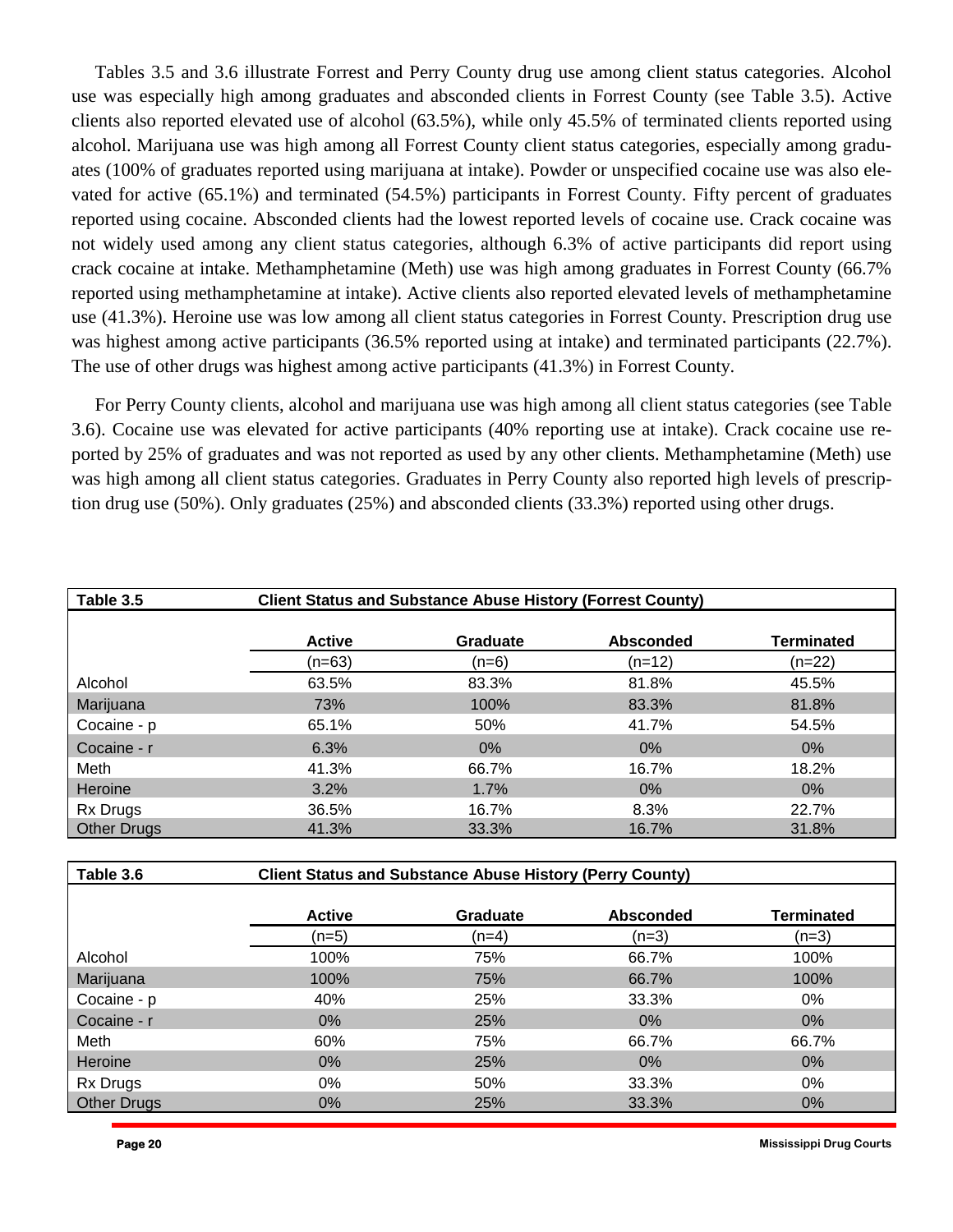Figures 3.3 and 3.4 illustrate drug use within race categories. In Forrest County, 72.9% of Caucasian participants reported using alcohol while 52.3% of minorities reported use of the same (see Table 3.3). Marijuana use was reported by 83.1% of Caucasians and 75% of minorities. Powder or unspecified cocaine use was reported by 69.5% of Caucasians and 50% of minorities in Forrest County. Only Caucasian participants (6.8%) reported using crack cocaine in Forrest County. Methamphetamine use was especially high among Caucasian participants in Forrest County (61%), although 2.3% of minorities reported using the same. Reported heroine use was low for both Caucasians (3.4%) and Minorities (2.3%). Prescription drug use was higher for Caucasians (47.5%) than minorities (4.6%). Other drug use was also primarily reported by Caucasians (50.1%) compared to minorities (15.9%) in Forrest County.

 As seen in Figure 3.4, reported higher levels of alcohol use were higher for minorities (100%) than Caucasians (83.3%) in Perry County. Marijuana use exhibited the same trend, with 100% of minorities and 83.3% of Caucasians reporting use of the same at intake. Powder or unspecified cocaine use was extremely high for minorities (66.7%) as compared to Caucasians (16.7%) in Perry County. Only 8.3% of Caucasians reported using crack cocaine. Minorities in Perry County reported no use of crack cocaine. Methamphetamine use was highly reported among Caucasian clients (83.3%), while no minorities reported use of the same. More Caucasians (25%) reported using prescription drugs than minorities (0%). Other drug use was low for both Caucasians (16.7%) and minorities (0%) in Perry County.



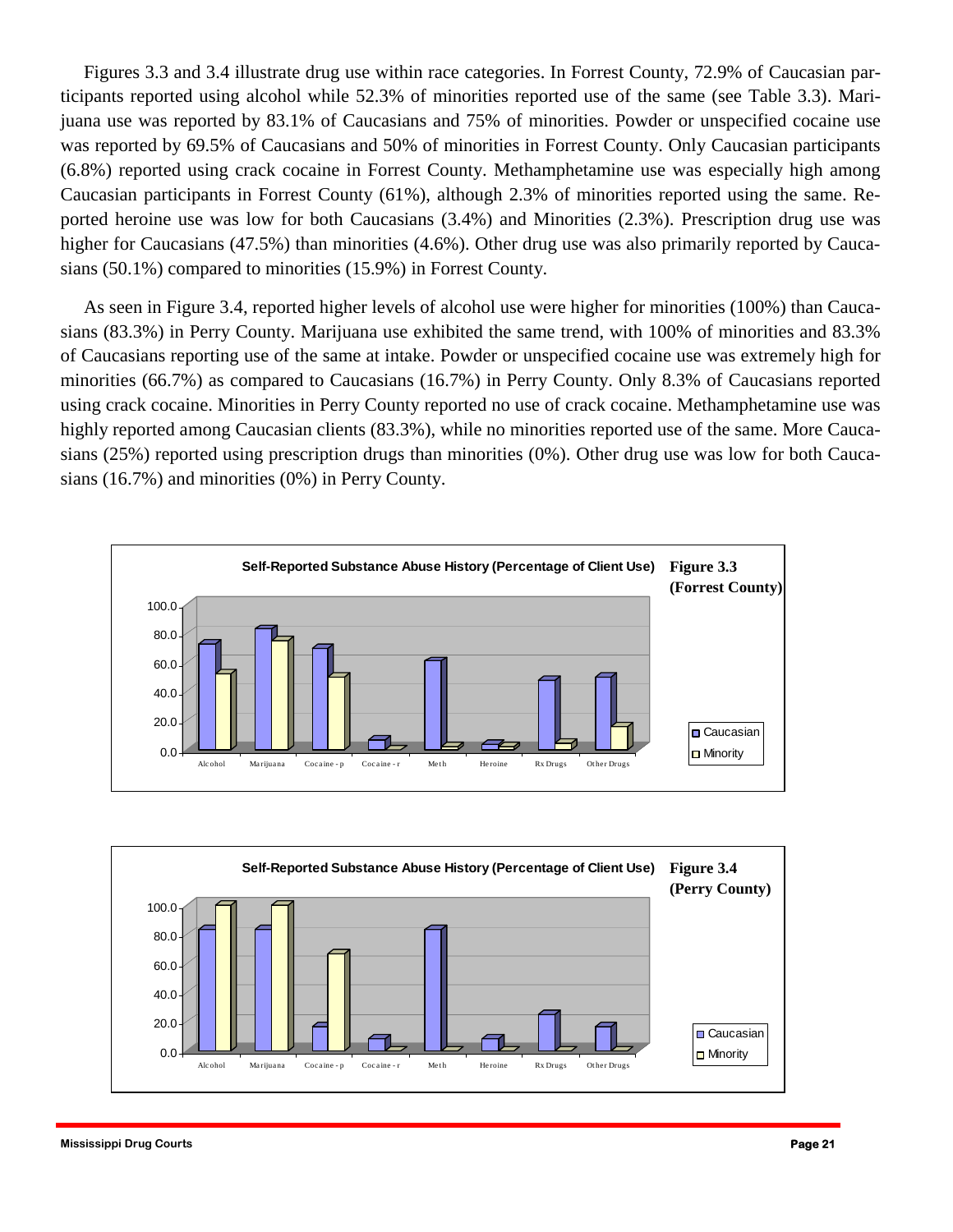Figures 3.5 and 3.6 provide program track composition data for participants in Forrest and Perry County. As seen in Figure 3.5, the majority of Forrest County clients entered the program as adjudicated offenders. Nearly one-third (31%) of participants were nonadjudicated, while 3% of participants entered the program as nonadjudicated offenders but were eventually adjudicated due to excessive program violations or rearrest. Program track data was unavailable or missing for 9% of Forrest County clients.

 The majority of Perry County participants (53%) entered the program as non-adjudicated offenders (see Table 3.6). Forty percent of offenders in Perry County were adjudicated. Program track data was unavailable or missing for 7% of Perry County participants.



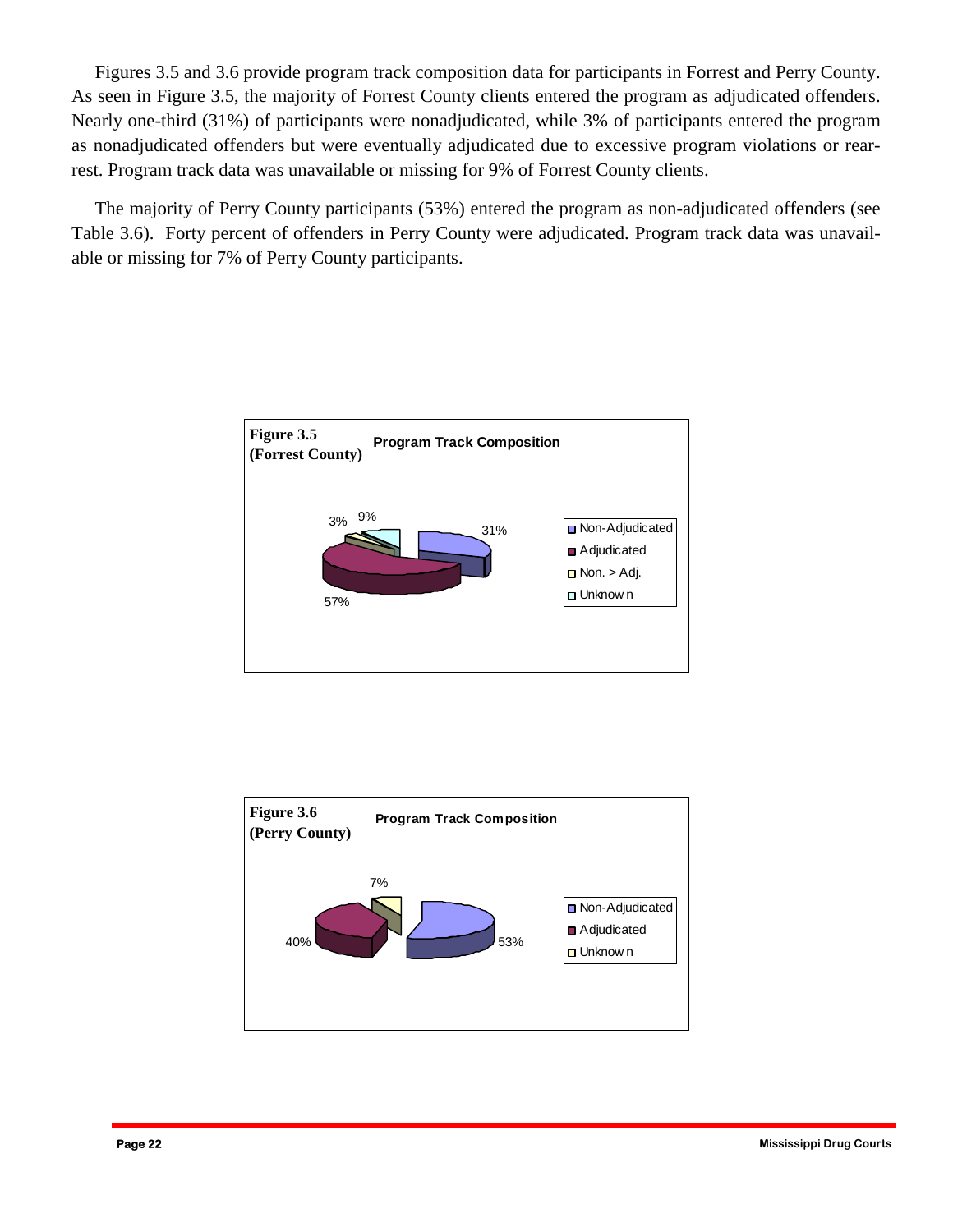Tables 3.7 and 3.8 illustrate criminal histories of participants in Forrest and Perry Counties. As seen in Table 3.7, possession of a controlled substance (Possession C/S) was the dominant criminal offense for Forrest County participants (35.2% were convicted and 13.9% had Possession C/S as a non-adjudicated offense, and 3.7% were previously convicted and had Possession C/S as a nonadjudicated offense). Forrest County participants also exhibited elevated levels of property offenses (21% convicted and 7.4% as nonadjudicated offenses), probation or parole violations (20.4% convicted), and other crimes (32.4% convicted and 2.8% as a nonadjudicated offense). There were also seven participants (6.5%) convicted of possession with the intent to distribute or sell as well as one participant (.9%) with Possession with intent as a nonadjudicated offense. Twelve percent of Forrest County participants had been convicted of a DUI or DWI.

Table 3.8 illustrates criminal history for Perry County participants. Possession C/S was the dominant offense in Perry County (46.7% convicted, 20% as non-adjudicated offenses, and 26.7% previously convicted and as a nonadjudicated offense). Property offenses (26.7% convicted) and other crimes (26.7% convicted) also demonstrated elevated levels. One-fifth (20%) of Perry County participants had been convicted of a DUI or DWI.

| Table 3.7<br><b>Criminal History - Forrest County</b> |                                |       |                  |       |                |                             |                          |         |                             |       |  |  |
|-------------------------------------------------------|--------------------------------|-------|------------------|-------|----------------|-----------------------------|--------------------------|---------|-----------------------------|-------|--|--|
|                                                       | <b>No</b><br><b>Conviction</b> |       | <b>Convicted</b> |       |                | <b>Drug Court</b><br>Charge | $D.C.$ &<br><b>Prior</b> |         | <b>Unknown</b><br>(Missing) |       |  |  |
|                                                       | n                              | %     | n                | %     | n              | %                           | n                        | %       | n                           | %     |  |  |
| Possession C/S                                        | 18                             | 16.7% | 38               | 35.2% | 15             | 13.9%                       | 4                        | 3.7%    | 33                          | 30.6% |  |  |
| Possession w/ Intent                                  | 53                             | 49.1% |                  | 6.5%  | $\mathbf 1$    | 0.9%                        | $\Omega$                 | 0.0%    | 47                          | 43.5% |  |  |
| <b>Property Offense</b>                               | 41                             | 38.0% | 21               | 19.4% | 8              | 7.4%                        | 0                        | $0.0\%$ | 38                          | 35.2% |  |  |
| Forgery (Rx)                                          | 58                             | 53.7% | $\overline{4}$   | 3.7%  | $\overline{2}$ | 1.9%                        | $\Omega$                 | 0.0%    | 44                          | 40.7% |  |  |
| Forgery (Utterance)                                   | 56                             | 51.9% | 5                | 4.6%  | 0              | 0.0%                        | 0                        | $0.0\%$ | 47                          | 43.5% |  |  |
| Possession of Precursors                              | 55                             | 50.9% | 5                | 4.6%  | 2              | 1.9%                        | $\Omega$                 | 0.0%    | 46                          | 42.6% |  |  |
| Embezzlement                                          | 58                             | 53.7% | 1                | 0.9%  | $\Omega$       | 0.0%                        | 0                        | $0.0\%$ | 49                          | 45.4% |  |  |
| Probation / Parole Violation                          | 49                             | 45.4% | 22               | 20.4% | $\overline{0}$ | 0.0%                        | $\mathbf{0}$             | 0.0%    | 49                          | 45.4% |  |  |
| DUI / DWI                                             | 50                             | 46.3% | 13               | 12.0% | 0              | $0.0\%$                     | 0                        | $0.0\%$ | 63                          | 58.3% |  |  |
| <b>Other Crime</b>                                    | 28                             | 25.9% | 35               | 32.4% | 3              | 2.8%                        | 0                        | 0.0%    | 42                          | 38.9% |  |  |

#### **Table 3.8 Criminal History - Perry County**

|                                 | <b>No</b><br><b>Conviction</b> |       |          | <b>Convicted</b> |          | <b>Drug Court</b><br>Charge |          | $D.C.$ &<br><b>Prior</b> |                | Unknown<br>(Missing) |
|---------------------------------|--------------------------------|-------|----------|------------------|----------|-----------------------------|----------|--------------------------|----------------|----------------------|
|                                 | n                              | %     | n        | %                | n        | %                           | n        | %                        | n              | %                    |
| Possession C/S                  | 0                              | 0.0%  |          | 46.7%            | 3        | 20.0%                       | 4        | 26.7%                    |                | 6.7%                 |
| Possession w/ Intent            | 10                             | 66.7% |          | 6.7%             | $\Omega$ | 0.0%                        | 0        | 0.0%                     | 4              | 26.7%                |
| <b>Property Offense</b>         | 8                              | 53.3% | 4        | 26.7%            | 0        | $0.0\%$                     | 0        | $0.0\%$                  | 3              | 20.0%                |
| Forgery (Rx)                    | 12                             | 80.0% | $\Omega$ | $0.0\%$          | $\Omega$ | 0.0%                        | 0        | $0.0\%$                  | 3              | 20.0%                |
| Forgery (Utterance)             | 12                             | 80.0% | 0        | 0.0%             | 0        | $0.0\%$                     | $\Omega$ | $0.0\%$                  | 3              | 20.0%                |
| <b>Possession of Precursors</b> | 12                             | 80.0% |          | 6.7%             | $\Omega$ | $0.0\%$                     | 0        | $0.0\%$                  | $\overline{2}$ | 13.3%                |
| Embezzlement                    | 12                             | 80.0% | 0        | 0.0%             | 0        | $0.0\%$                     | 0        | $0.0\%$                  | 3              | 20.0%                |
| Probation / Parole Violation    | 12                             | 80.0% | $\Omega$ | $0.0\%$          | $\Omega$ | $0.0\%$                     | 0        | $0.0\%$                  | 3              | 20.0%                |
| DUI / DWI                       | 10                             | 66.7% | 3        | 20.0%            | 0        | $0.0\%$                     | 0        | $0.0\%$                  | 2              | 13.3%                |
| <b>Other Crime</b>              | 8                              | 53.3% | 4        | 26.7%            | 0        | $0.0\%$                     | 0        | $0.0\%$                  | 3              | 20.0%                |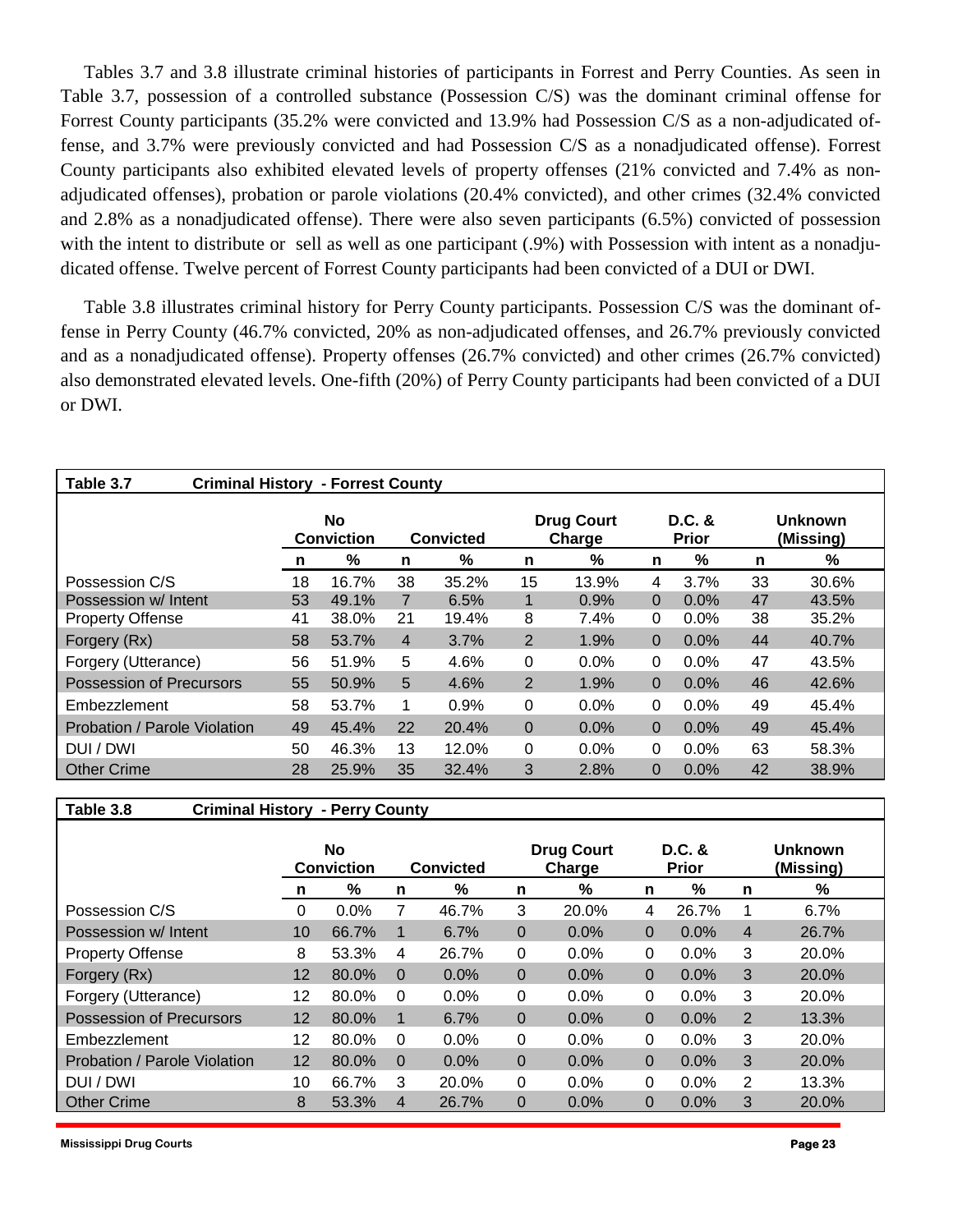# **14th Circuit (Lincoln, Pike, and Walthall Counties)**

The 14th Circuit Drug Court Program (DCP) is located in Magnolia, Miss. Lincoln County has an approximate population of 34,000, 69.1% of which are Caucasian and 51.8% of which are female. Pike County has an approximate population of 40,000, of which 49.6% are Caucasian and of which 52.7% are female. Walthall County has an approximate population of 15,000, of which 55.1% are Caucasian and of which 52% are female (U.S. Census Bureau).

 The 14th Circuit DCP is Mississippi's longest running felony drug court. The staff is composed of a drug court director (who also functions as a probation officer), a drug court administrator, a case manager, and a drug court judge. The 14th Circuit DCP is also developing a DUI probation program similar to their drug court program, and employs an additional probation officer to oversee its operation. Clients enrolled in the DUI probation program were not included in this study. However, some clients in the drug court program were participating in the 14th Circuit DCP as a result of a DUI conviction. These clients were absorbed prior to the inception of the DUI probation program, and had other substance abuse problems in addition to alcohol. The 14th Circuit DCP is available as a pretrial diversion program or a probation option for adjudicated offenders.

 The 14th Circuit DCP is unique because it assists local schools in random drug testing students participating in extracurricular activities. This assists in the financing of the 14th Circuit DCP and provides a valuable community service at a reduced cost to the school district.

 The majority of 14th Circuit clients were single (43%, n=157). Only 24.4% of clients were married (n=89). Caucasians comprised 74% (n=54) of divorced clients, and exhibited a divorce rate of 24.4%. Minorities had a slightly higher mean number of children  $(M=1.94)$  than Caucasians  $(M=1.52)$ . Caucasians averaged a higher mean number of prior marriages (M=.56) than minorities (M=.19). Minorities averaged 33.23 years of age at intake while Caucasians averaged 31.89 years of age at intake. Caucasians and minorities exhibited similar mean numbers of prior convictions (M=1.9, M=1.87 respectively).

Tables 4.1, 4.2 and 4.3 provide demographic and client status data for Lincoln, Pike and Walthall Counties. As seen in Table 4.1, Lincoln County participants (70.4% Caucasian and 29.6% minority) were fairly equivalent in representing racial demographics of the overall county (69.1% Caucasian and 30.9% minority). Male participants in Lincoln County (69.4%) are overrepresented when compared to general county demographic data (48.2%). Caucasian males represented the largest group of Lincoln County participants (47.2%, n=51) while minority females represented the smallest group (7.4%, n=8). Caucasian females (23.1%, n=25) and minority males (22.2%, n=24) were fairly equal in size. Active participants comprised the largest client status group in Lincoln County ( $n=45$ ). Graduates ( $n=33$ ) outnumbered terminated clients ( $n=26$ ), and absconded participants represented the smallest client status group (n=4).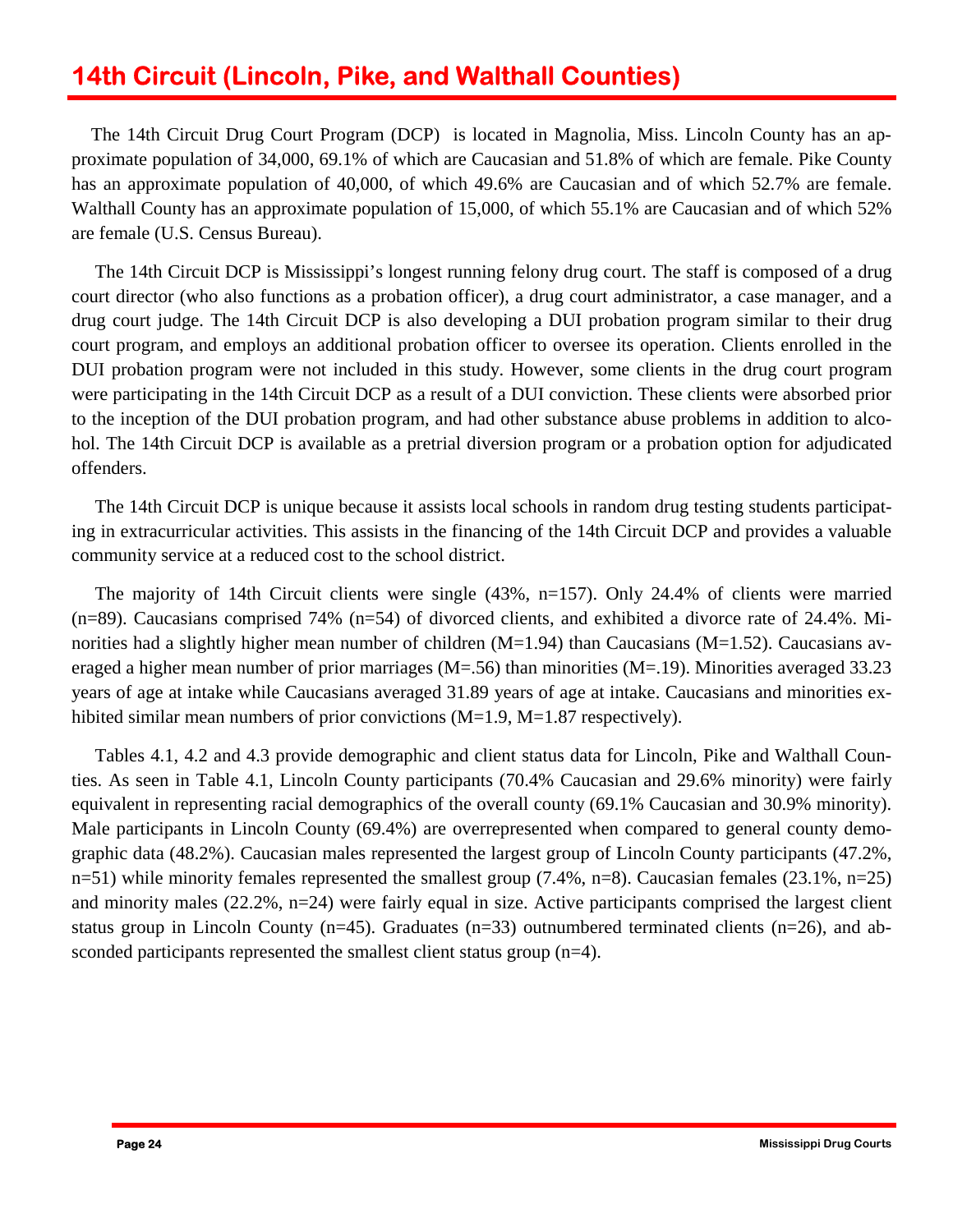| Table 4.1       |        | <b>Client Status, Race, &amp; Gender (Lincoln County)</b> |               |          |       |                             |      |    |       |     |       |  |  |
|-----------------|--------|-----------------------------------------------------------|---------------|----------|-------|-----------------------------|------|----|-------|-----|-------|--|--|
|                 |        |                                                           | <b>Active</b> | Graduate |       | <b>Totals</b><br>Terminated |      |    |       |     |       |  |  |
|                 |        | n                                                         | %             | n        | %     | n                           | %    | n  | %     | n   | %     |  |  |
| Caucasian       |        | 38                                                        | 84.4%         | 22       | 66.7% | 2                           | 50%  | 14 | 53.8  | 76  | 70.4% |  |  |
|                 | Female | 20                                                        | 44.4%         | 4        | 12.1% | 0                           | 0%   |    | 3.8%  | 25  | 23.1% |  |  |
|                 | Male   | 18                                                        | 40%           | 18       | 54.6% | 2                           | 50%  | 13 | 50%   | 51  | 47.2% |  |  |
| <b>Minority</b> |        |                                                           | 15.6%         | 11       | 33.3% | 2                           | 50%  | 12 | 46.2% | 32  | 29.6% |  |  |
|                 | Female |                                                           | 2.2%          | 3        | 9.1%  | 0                           | 0%   | 4  | 15.4% | 8   | 7.4%  |  |  |
|                 | Male   | 6                                                         | 13.3%         | 8        | 24.2% | 2                           | 50%  | 8  | 30.8% | 24  | 22.2% |  |  |
| <b>Totals</b>   |        | 45                                                        | 100%          | 33       | 100%  | 4                           | 100% | 26 | 100%  | 108 | 100%  |  |  |

tative of racial demographics for the county in general (49.6% Caucasian and 50.4% minority). Additionally, As seen in Table 4.2, Pike County participants (52.6% Caucasian and 47.4% minority) were not represenmale participants in Pike County (73.4%) were overrepresented when compared to general county demographic data (47.3%). Caucasian males (36.7%, n=72) and minority males (36.7%, n=72) were the largest groups in Pike County. Caucasian females represented 15.8% (n=31) of Pike County participants, and minority females comprised the smallest group of participants (10.7%, n=21). Active participants represented the largest client status group in Pike County (n=79). Terminated clients (n=55) slightly outnumbered graduates  $(n=51)$ . Absconded participants represented the smallest client status group  $(n=11)$ .

| Table 4.2       |    | <b>Client Status, Race, &amp; Gender (Pike County)</b> |    |          |    |                  |    |                   |     |               |  |  |  |
|-----------------|----|--------------------------------------------------------|----|----------|----|------------------|----|-------------------|-----|---------------|--|--|--|
|                 |    | <b>Active</b>                                          |    | Graduate |    | <b>Absconded</b> |    | <b>Terminated</b> |     | <b>Totals</b> |  |  |  |
|                 | n  | %                                                      | n  | %        | n  | %                | n  | %                 | n   | %             |  |  |  |
| Caucasian       | 37 | 46.8%                                                  | 28 | 54.9%    | 2  | 18.2%            | 36 | 65.5%             | 103 | 52.6%         |  |  |  |
| Female          | 13 | 16.5%                                                  | 8  | 15.7%    | 0  | $0\%$            | 10 | 18.2%             | 31  | 15.8%         |  |  |  |
| Male            | 24 | 30.4%                                                  | 20 | 39.2%    | 2  | 18.2%            | 26 | 47.3%             | 72  | 36.7%         |  |  |  |
| <b>Minority</b> | 42 | 53.2%                                                  | 23 | 45.1%    | 9  | 81.8%            | 19 | 34.5%             | 93  | 47.4%         |  |  |  |
| Female          | 13 | 16.5%                                                  | 4  | 7.8%     |    | 9.1%             | 3  | 5.5%              | 21  | 10.7%         |  |  |  |
| Male            | 29 | 36.7%                                                  | 19 | 37.3%    | 8  | 72.7%            | 16 | 29.1%             | 72  | 36.7%         |  |  |  |
| <b>Totals</b>   | 79 | 100%                                                   | 51 | 100%     | 11 | 100%             | 55 | 100%              | 196 | 100%          |  |  |  |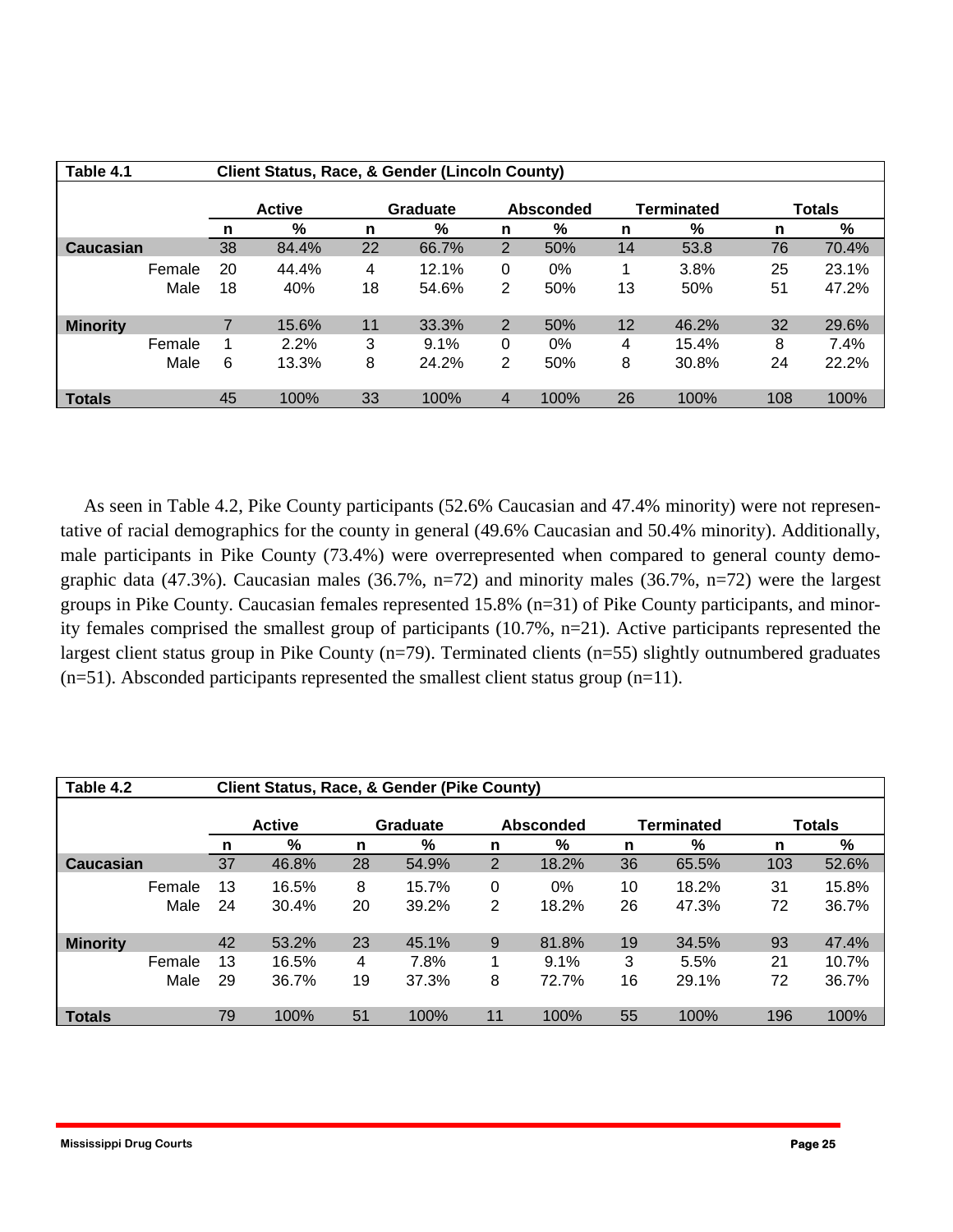Table 4.3 illustrates demographic and client status data for Walthall County. Walthall County participants (64.7% Caucasian and 35.3% minority) were not representative of general demographic data for the county overall (55.1% Caucasian and 44.9% minority). Additionally, male participants (61.7%) were also overrepresented when compared to general county demographics (48%). Caucasian males (33,8%, n=23) represented the largest group in Walthall County while Caucasian females were the second largest (30.9%, n=21). Minority males represented 27.9% (n=19) of Walthall County participants, and minority females comprised the smallest group (7.4%, n=5). Active participants (n=28) comprised the largest client status group in Walthall County. Graduates (n=19) slightly outnumbered terminated clients (n=18), and absconded participants represented the smallest client status group (n=3).

| Table 4.3                 |      |         | <b>Client Status, Race, and Gender (Walthall County)</b> |        |                                     |                     |             |        |                |               |                |  |  |  |
|---------------------------|------|---------|----------------------------------------------------------|--------|-------------------------------------|---------------------|-------------|--------|----------------|---------------|----------------|--|--|--|
|                           |      |         | <b>Active</b>                                            |        | <b>Graduate</b><br><b>Absconded</b> |                     |             |        | Terminated     | <b>Totals</b> |                |  |  |  |
|                           |      | n       | %                                                        | n      | %                                   | n                   | %           | n      | %              | n             | %              |  |  |  |
| Caucasian                 |      | 21      | 75%                                                      | 12     | 63.2%                               | $\overline{2}$      | 66.7%       | 9      | 50%            | 44            | 64.7%          |  |  |  |
| Female                    | Male | 13<br>8 | 46.4%<br>28.6%                                           | 4<br>8 | 21.1%<br>42.1%                      | 0<br>$\overline{2}$ | 0%<br>66.7% | 4<br>5 | 22.2%<br>27.8% | 21<br>23      | 30.9%<br>33.8% |  |  |  |
| <b>Minority</b><br>Female |      | 3       | 25%<br>10.7%                                             | 7<br>2 | 36.8%<br>10.5%                      | $\blacksquare$<br>0 | 33.3%<br>0% | 9<br>0 | 50%<br>0%      | 24<br>5       | 35.3%<br>7.4%  |  |  |  |
|                           | Male | 4       | 14.3%                                                    | 5      | 26.3%                               | 1                   | 33.3%       | 9      | 50%            | 19            | 27.9%          |  |  |  |
| <b>Totals</b>             |      | 28      | 100%                                                     | 19     | 100%                                | 3                   | 100%        | 18     | 100%           | 68            | 100%           |  |  |  |

 Figures 4.1, 4.2 and 4.3 illustrate education levels in Lincoln, Pike and Walthall Counties. As seen in Figure 4.1, 25% of Lincoln County participants did not graduate high school (6% had an 8th grade education or below and 19% had some high school). Forty-two percent graduated high school and 17% obtained a G.E.D. Ten percent of Lincoln County participants had some college education and 2% had earned a bachelor's degree. Four percent of clients had unavailable or missing education data.

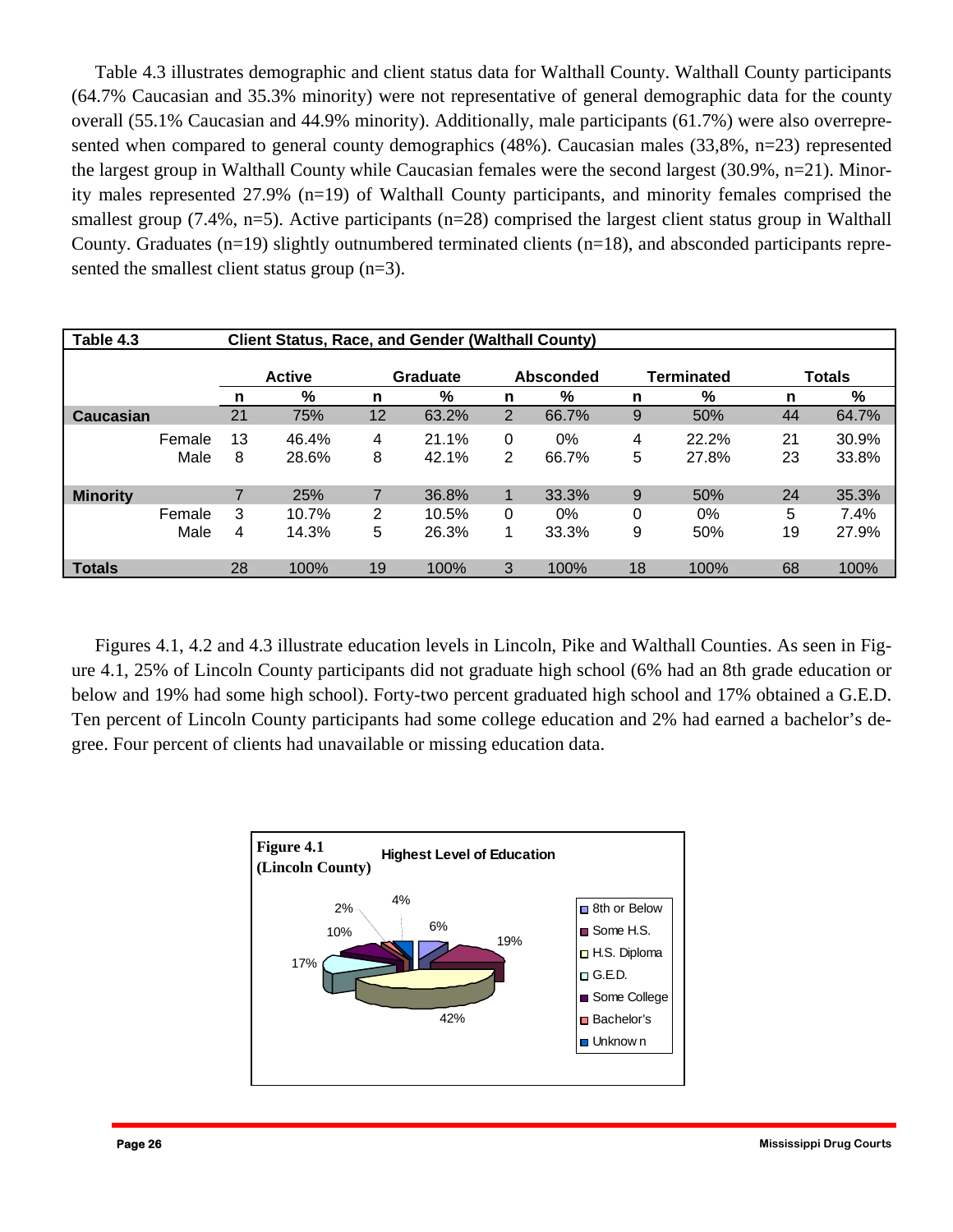As seen in Figure 4.2, 27% of Pike County participants did not graduate high school (5% had an eight grade education or below and 22% had some high school). Over one-third (36%) of participants graduated high school and 17% obtained a G.E.D. Ten percent of Pike County participants had some college education, and 1% had earned a bachelor's degree. One participant had a graduate degree (shown as 0% in Figure 4.2). Nine percent of Pike County clients had unavailable or missing education data.



 Table 4.3 provides education data for Walthall County participants. Thirty-one percent never graduated high school (7% had an eight grade education or below and 24% had some high school). Twenty-eight percent of participants graduated high school and 22% had obtained a G.E.D. Fifteen percent of Walthall County participants had some college education. Four percent of Walthall County participants had unavailable or missing education data.

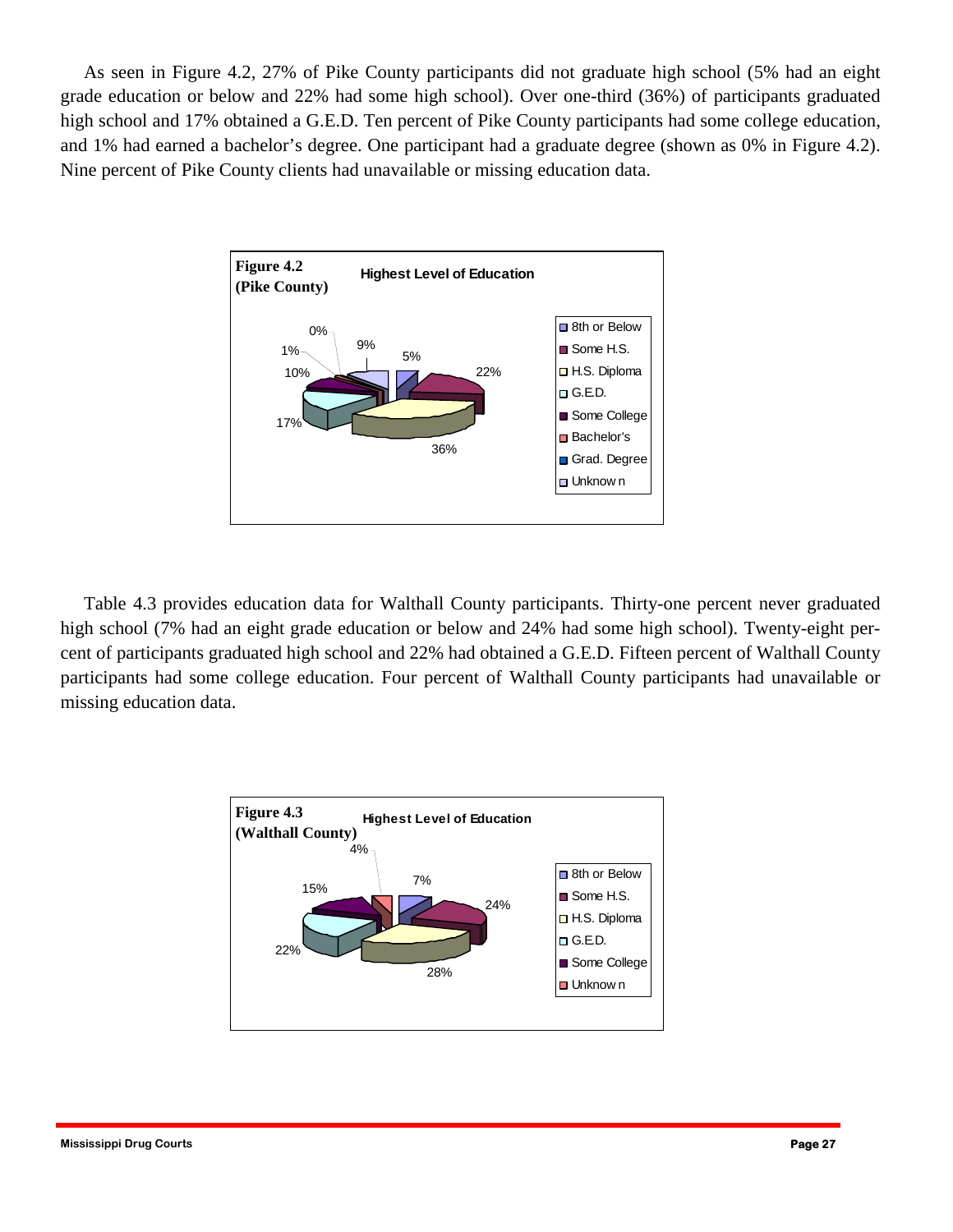(20.5%, n=23). Employment data was unavailable or missing for 4.5% (n=5) of Lincoln County participants. Tables 4.4, 4.5 and 4.6 provide employment data for Lincoln, Pike and Walthall Counties. Employment in Lincoln County was reported as: unemployed  $(30.4\%, n=34)$ , construction  $(14.3\%, n=16)$ , food service (6.3%, n=7), sales (4.5%, n=5), industrial (12.5%, n=14), farming or livestock (1.8%, n=2), mechanic and auto repair (1.8%, n=2), clerical or administrative assistant (1.8%, n=2), management (1.8%, n=2), and other Collapsed employment data for Lincoln County, presented in Table 4.4, indicates high levels of employment regardless of client status categories, with the exception of absconded participants, who were equally likely to be employed or unemployed.

| Table 4.4  | <b>Client Status and Employment at Intake (Lincoln County)</b> |                                                                |    |       |  |         |   |      |    |       |  |  |  |
|------------|----------------------------------------------------------------|----------------------------------------------------------------|----|-------|--|---------|---|------|----|-------|--|--|--|
|            |                                                                | <b>Active</b><br>Totals<br>Graduate<br>Terminated<br>Absconded |    |       |  |         |   |      |    |       |  |  |  |
|            |                                                                | %                                                              |    | %     |  | %       | n | %    |    | %     |  |  |  |
| Unemployed | 15                                                             | 14.2%                                                          |    | 7.5%  |  | $1.9\%$ | 9 | 8.5% | 34 | 32.1% |  |  |  |
| Employed   | 30                                                             | 28.3%                                                          | 23 | 21.7% |  | 1.9%    |   | 16%  | 72 | 67.9% |  |  |  |

 Employment data for Pike County participants was reported as: unemployed (41.5%, n=88), construction (15.6%, n=33), food service (2.4%, n=5), sales (1.4%, n=3), industrial (5.2%, n=11), farming or livestock  $(0.9\%, n=2)$ , education  $(0.9\%, n=2)$ , mechanic and auto repair  $(4.7\%, n=10)$ , student  $(1.4\%, n=3)$ , management  $(0.9\%$ , n=2), and other (16.5%, n=35). Eighteen participants (8.5%) had unavailable or missing employment data. Collapsed employment data for Pike County, as seen in Table 4.5, indicates a slightly elevated level of employment. Employment levels were consistently elevated among all client status categories except terminated, in that terminated clients were more likely to be unemployed.

| Table 4.5              |          | <b>Client Status and Employment at Intake (Pike County)</b>    |          |               |        |              |          |                |           |                |  |  |  |  |
|------------------------|----------|----------------------------------------------------------------|----------|---------------|--------|--------------|----------|----------------|-----------|----------------|--|--|--|--|
|                        |          | Totals<br><b>Active</b><br>Terminated<br>Graduate<br>Absconded |          |               |        |              |          |                |           |                |  |  |  |  |
|                        |          | %                                                              |          | %             |        | %            |          | %              |           | %              |  |  |  |  |
| Unemployed<br>Employed | 38<br>41 | 19.6%<br>21.1%                                                 | 17<br>34 | 8.8%<br>17.5% | 3<br>8 | l.5%<br>4.1% | 30<br>23 | 15.5%<br>11.9% | 88<br>106 | 45.4%<br>54.6% |  |  |  |  |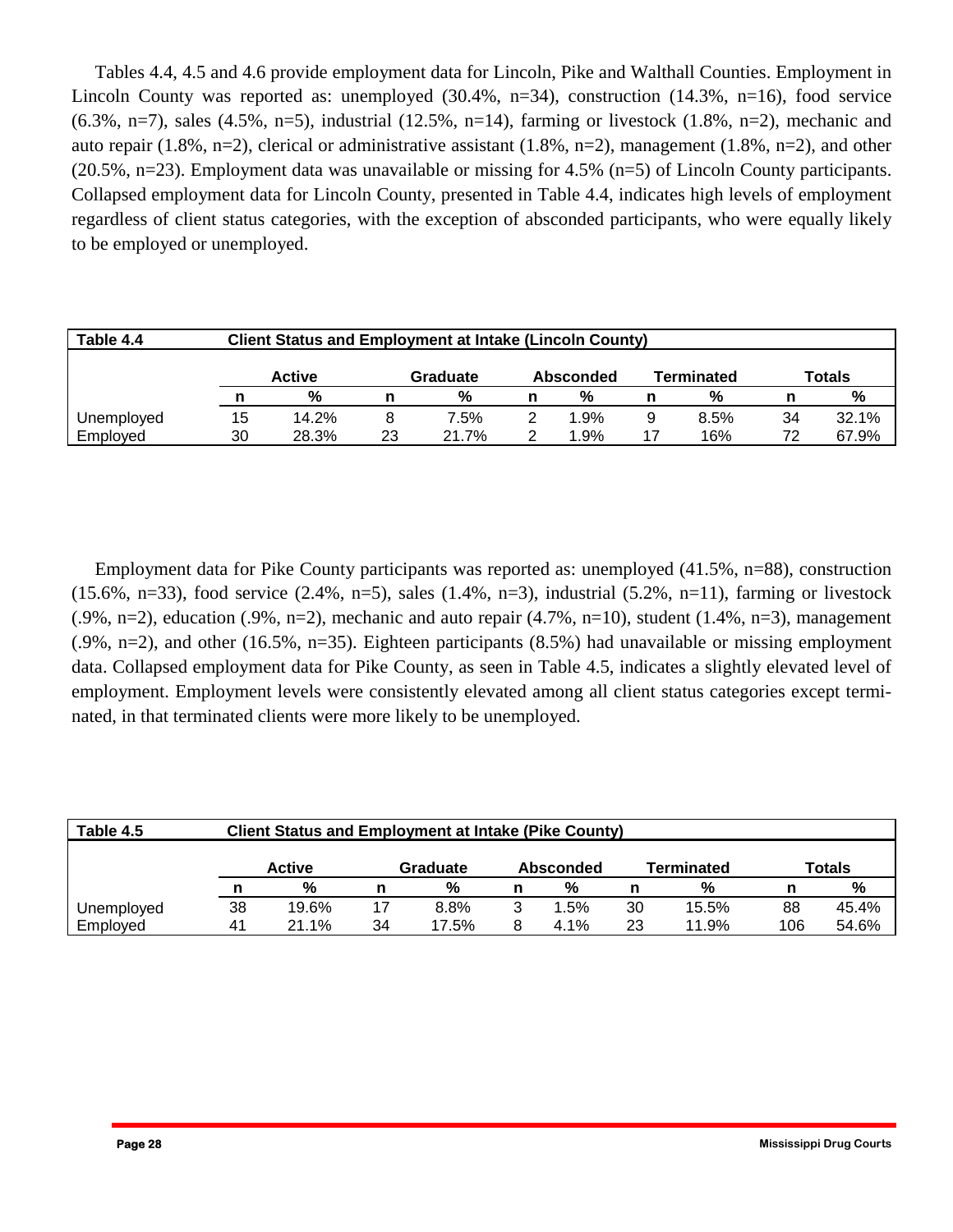Employment in Walthall County was reported as: unemployed (54.4%, n=37), construction (11.8%, n=8), food service (2.9%, n=2), sales (1.5%, n=1), industrial (2.9%, n=2), farming or livestock (4.4%, n=3), mechanic and auto repair (4.4%, n=3), clerical or administrative assistant (1.5%, n=1), student (1.5%, n=1), management (1.5%, n=1), and other (11.8%, n=8). One Walthall County participant (1.5%) had unavailable or missing employment data. Collapsed employment data for Walthall County, illustrated in Table 4.6, indicates elevated levels of unemployment for participants. Unemployment levels were consistently elevated among client status categories except for graduates, who were more likely to be employed (at intake).

| Table 4.6  |    | <b>Client Status and Employment at Intake (Walthall County)</b>       |    |       |  |         |  |       |    |       |  |  |  |
|------------|----|-----------------------------------------------------------------------|----|-------|--|---------|--|-------|----|-------|--|--|--|
|            |    | Terminated<br><b>Totals</b><br><b>Active</b><br>Absconded<br>Graduate |    |       |  |         |  |       |    |       |  |  |  |
|            |    | %                                                                     |    | %     |  | %       |  | %     |    | %     |  |  |  |
| Unemployed | 18 | 26.9%                                                                 | 6  | 9%    |  | 3%      |  | 16.4% | 37 | 55.2% |  |  |  |
| Employed   |    | 13.4%                                                                 | 13 | 19.4% |  | $1.5\%$ |  | 10.4% | 30 | 44.8% |  |  |  |

Tables 4.7, 4.8 and 4.9 provide substance abuse history among client status categories. As seen in Table 4.7, alcohol use was elevated among all client status categories in Lincoln County, in that 66.7% of active participants, 90.9% of graduates, 75% of absconded participants and 84.6% of terminated participants reported past use of alcohol. Marijuana use was also elevated among all client status categories: 71.1% for active participants, 54.5% for graduates, 100% for absconded participants and 69.2% for terminated participants. Lincoln County participants reported relatively low levels of powder or unspecified cocaine use except in the terminated category (61.5% of terminated participants reported past use). Reported use of crack cocaine was also low among all client status categories (17.7% of active participants, 6.1% of graduates, 0% of absconded participants, and 11.5% of terminated participants reported past use). Methamphetamine use among Lincoln County participants was relatively low for terminated clients (3.8%), but somewhat elevated for active participants (44.4%), graduates (21.2%) and absconded participants (25%). Heroine use was low among all client status categories. Prescription drug use was somewhat elevated among active participants (37.8%) and graduates (27.3%). Only 15.4% of terminated participants reported past use prescription drugs, and absconded clients did not report any use. Other drug use was moderate for active participants (15.6%) and graduates (15.2%), while absconded participants (0%) and terminated participants exhibited little or no use of the same.

| Table 4.7          |               | <b>Client Status and Substance Abuse History (Lincoln County)</b> |                  |            |
|--------------------|---------------|-------------------------------------------------------------------|------------------|------------|
|                    | <b>Active</b> | <b>Graduate</b>                                                   | <b>Absconded</b> | Terminated |
|                    | (n=45)        | (n=33)                                                            | (n=4)            | (n=26)     |
| Alcohol            | 66.7%         | 90.9%                                                             | 75%              | 84.6%      |
| Marijuana          | 71.1%         | 54.5%                                                             | 100%             | 69.2%      |
| Cocaine - p        | 44.4%         | 30.3%                                                             | $0\%$            | 61.5%      |
| Cocaine - r        | 17.8%         | 6.1%                                                              | $0\%$            | 11.5%      |
| Meth               | 44.4%         | 21.2%                                                             | 25%              | 3.8%       |
| Heroine            | 4.4%          | 3%                                                                | $0\%$            | 3.8%       |
| Rx Drugs           | 37.8%         | 27.3%                                                             | $0\%$            | 15.4%      |
| <b>Other Drugs</b> | 15.6%         | 15.2%                                                             | 0%               | 7.7%       |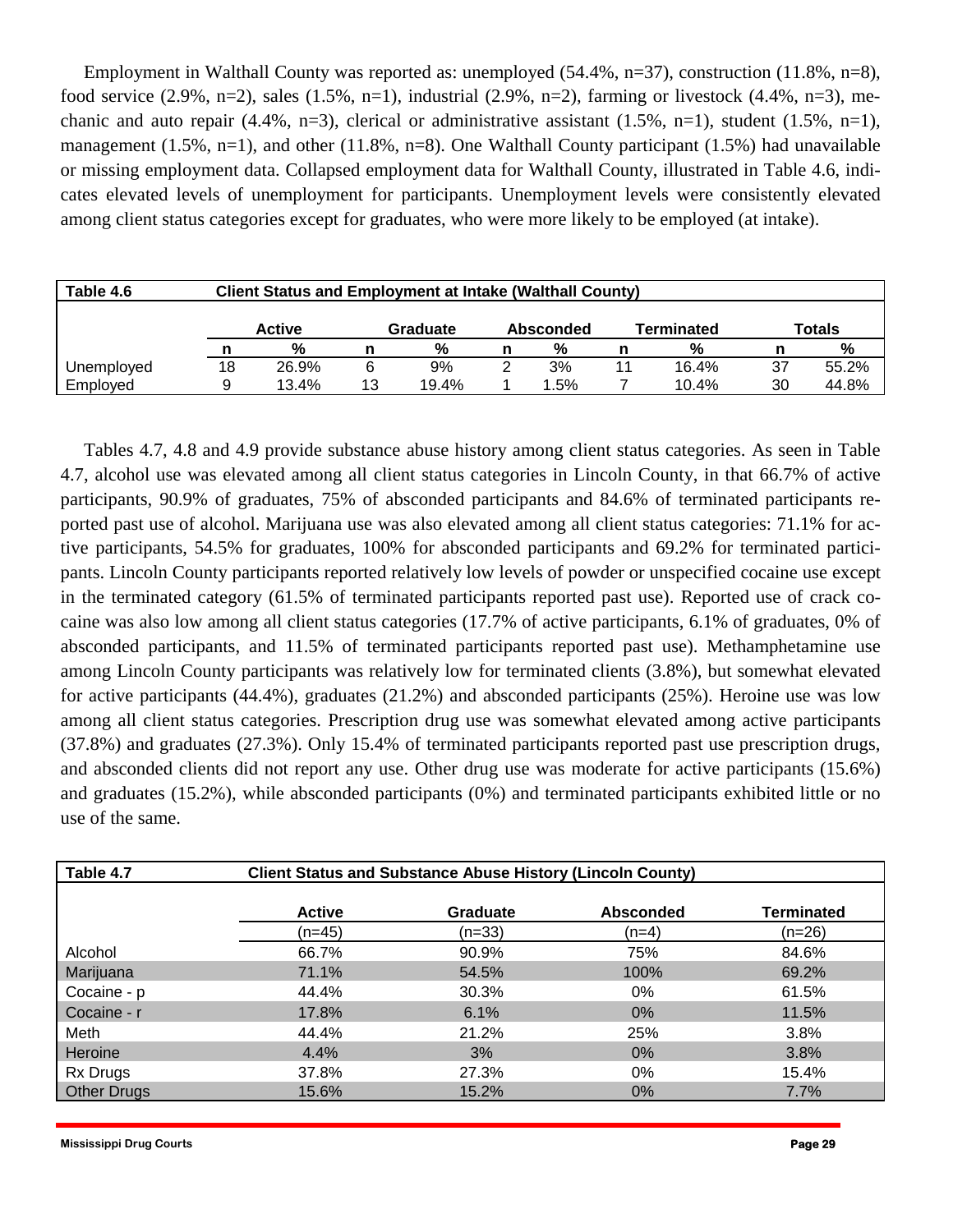Table 4.8 illustrates substance abuse history among client status categories in Pike County. Alcohol use was widely reported in all categories: 77.2% of active participants, 92.2% of graduates, 90.9% of absconded participants and 90.9% of terminated clients reported past use of alcohol. Marijuana use was slightly less elevated, with 70.9% of active participants, 66.7% of graduates, 72.7% of absconded participants and 69.1% of terminated participants reporting past use. Powder or unspecified cocaine use was elevated among active participants (51.9%), absconded participants (54.6%) and terminated participants (52.7%). Only 31.4% of graduates reported past use of cocaine. Reported use of crack cocaine was low among active participants (12.7% reported past use) and absconded participants (9.1%). Crack cocaine use was slightly higher among graduates (19.6%) and terminated participants (20%). Methamphetamine use was relatively low for all client status categories: 15.2% of active participants, 17.6% of graduates, 9.1% of absconded participants and 10.9% of terminated participants reported past use. Heroine use was low in all client status categories. Reported use of prescription drugs were: 31.6% of active participants, 37.3% of graduates, 9.1% of absconded participants and 23.6% of terminated participants. Other drug use was slightly elevated for all client status categories: 11.4% of active participants, 17.6% of graduates, 9.1% of absconded participants and 14.5% of terminated participants reported past use.

| Table 4.8          |               | <b>Client Status and Substance Abuse History (Pike County)</b> |                  |                   |
|--------------------|---------------|----------------------------------------------------------------|------------------|-------------------|
|                    | <b>Active</b> | <b>Graduate</b>                                                | <b>Absconded</b> | <b>Terminated</b> |
|                    | $(n=79)$      | (n=51)                                                         | (n=11)           | $(n=55)$          |
| Alcohol            | 77.2%         | 92.2%                                                          | 90.9%            | 90.9%             |
| Marijuana          | 70.9%         | 66.7%                                                          | 72.7%            | 69.1%             |
| Cocaine - p        | 51.9%         | 31.4%                                                          | 54.6%            | 52.7%             |
| Cocaine - r        | 12.7%         | 19.6%                                                          | 9.1%             | 20%               |
| Meth               | 15.2%         | 17.6%                                                          | 9.1%             | 10.9%             |
| Heroine            | 2.5%          | 3.9%                                                           | $0\%$            | 5.5%              |
| Rx Drugs           | 31.6%         | 37.3%                                                          | 9.1%             | 23.6%             |
| <b>Other Drugs</b> | 11.4%         | 17.6%                                                          | 9.1%             | 14.5%             |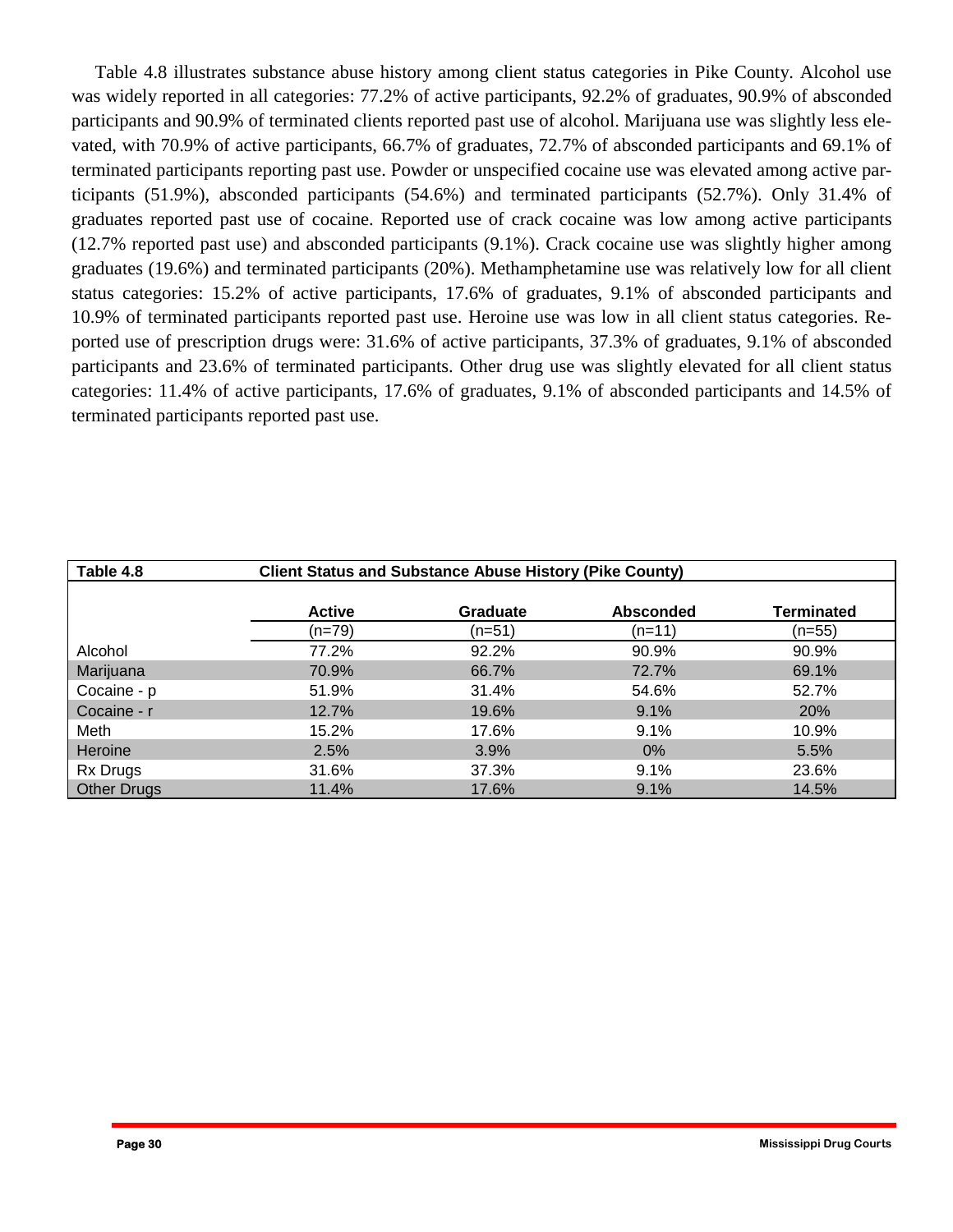Table 4.9 provides substance abuse history among client status categories for Walthall County. Alcohol use was prevalent in all client status categories with 57.1% of active participants, 84.2% of graduates, 66.7% of absconded participants and 83.3% of terminated participants reporting past use. Reported use of marijuana was also elevated among all categories: 57.1% of active participants, 68.4% of graduates, 100% of absconded participants and 72.2% of terminated clients reporting past use. Powder or unspecified cocaine use (Cocainep) was relatively low among active participants (25%) and graduates (26.3%), while absconded participants (66.7%) and terminated participants (55.6%) reported higher use of the same. Crack cocaine (Cocaine-r) use was low in among all client categories. Methamphetamine use was slightly elevated among active participants (39.3%), graduates (36.8%) and absconded participants (33.3%) while terminated participants (11.1%) reported lower use of the same. No Walthall County clients reported using heroine. Prescription drug use (Rx drugs) exhibited elevated levels of use among active participants (46.3%) and slightly elevated use among graduates (36.8%), absconded participants (33.3%), and terminated participants (22.2%). Reported use of other drugs was relatively low among active participants (14.3%), graduates (21.1%) and terminated participants (22.2%). No use of other drugs was reported by absconded clients.

| Table 4.9          |               | <b>Client Status and Substance Abuse History (Walthall County)</b> |                  |                   |
|--------------------|---------------|--------------------------------------------------------------------|------------------|-------------------|
|                    | <b>Active</b> | <b>Graduate</b>                                                    | <b>Absconded</b> | <b>Terminated</b> |
|                    | (n=28)        | (n=19)                                                             | $(n=3)$          | $(n=18)$          |
| Alcohol            | 57.1%         | 84.2%                                                              | 66.7%            | 83.3%             |
| Marijuana          | 57.1%         | 68.4%                                                              | 100%             | 72.2%             |
| Cocaine - p        | 25%           | 26.3%                                                              | 66.7%            | 55.6%             |
| Cocaine - r        | 7.1%          | 5.3%                                                               | $0\%$            | 5.6%              |
| Meth               | 39.3%         | 36.8%                                                              | 33.3%            | 11.1%             |
| Heroine            | $0\%$         | $0\%$                                                              | $0\%$            | $0\%$             |
| <b>Rx Drugs</b>    | 46.4%         | 36.8%                                                              | 33.3%            | 22.2%             |
| <b>Other Drugs</b> | 14.3%         | 21.1%                                                              | $0\%$            | 22.2%             |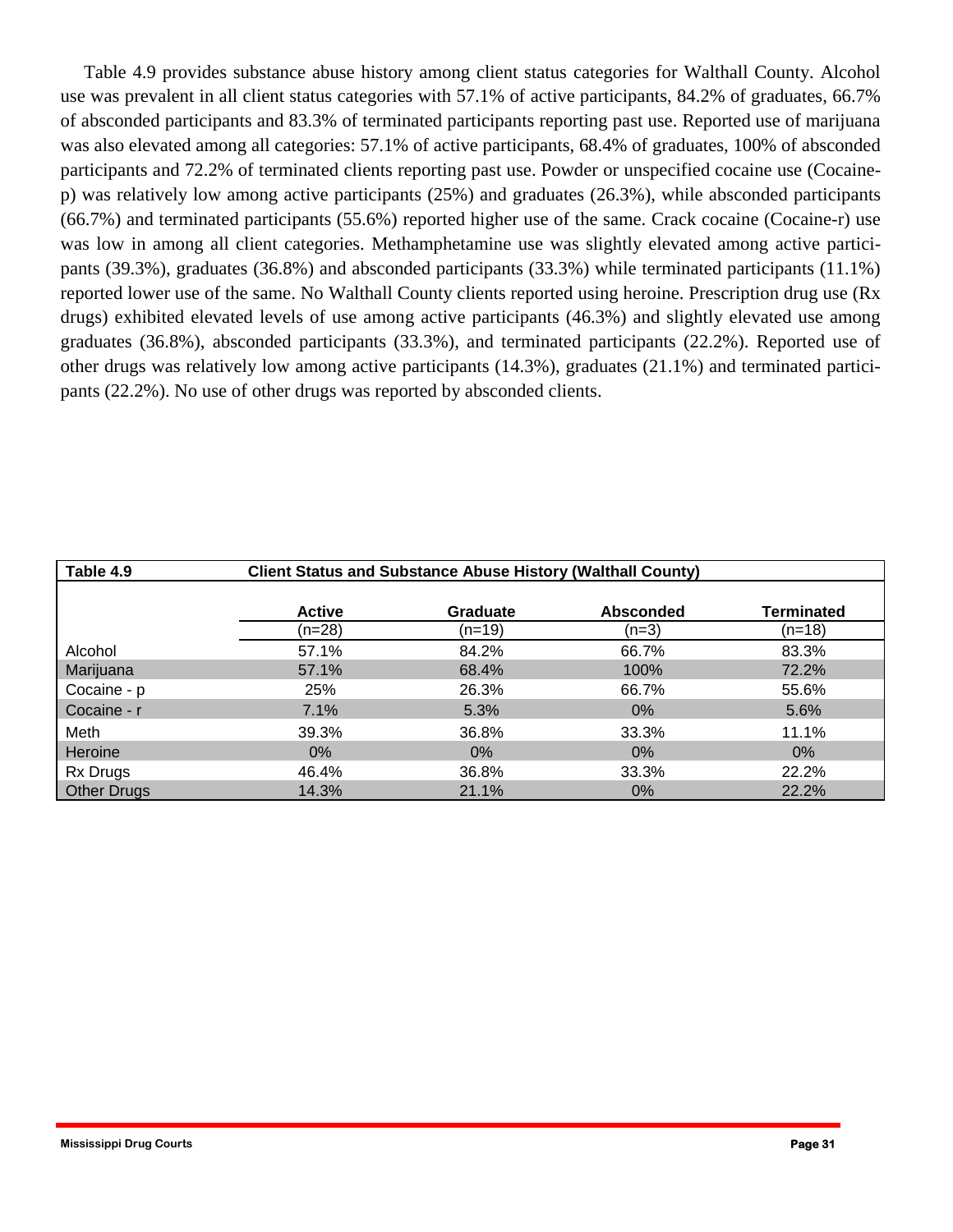Figures 4.4, 4.5 and 4.6 provide substance abuse histories with regard to race in Lincoln, Pike and Walthall Counties. As seen Figure 4.4, alcohol use was more prevalent among Caucasians (80.3% reporting past use) than minorities (68.8% reporting past use) in Lincoln County. Reported marijuana use was nearly equal for Caucasians (67.1%) and minorities (65.6%). Minorities reported slightly higher powder or unspecified cocaine use (46.9%) than Caucasians (39.5%). Crack cocaine use was more prevalent among Caucasians (13.2%) than minorities (6.3%). Methamphetamine use was dominated by Caucasians (35.5%) compared to minorities (3.1). Heroine use was strictly reported by Caucasians (5.3%). Prescription drug use among Lincoln County participants was nearly equivalent among Caucasians (3.8%) and minorities (3.1%). Caucasians were the predominant reporters of using other drugs (17.1%) over minorities (3.1%).



 Figure 4.5 illustrates substance abuse with regard to race for Pike County participants. Alcohol use was slightly higher among minorities (85% reporting past use) than Caucasians (78% reporting past use). Marijuana use was more prevalent among minorities (71%) than Caucasians (62.4%). Additionally, minorities reported using powder or unspecified cocaine (48.4%) at a higher rate than Caucasians (40.4%). Reported use of crack cocaine was slightly higher for minorities (19.4%) than Caucasians (12.8%). Reported use of methamphetamine was predominantly Caucasian (23.9%) compared to minorities (2.2%). Heroine use was strictly reported by Caucasians (6.4%). Prescription drug use was highly prevalent among Caucasians (44%) when compared to minorities (8.6%). Reported use of other drugs were also predominantly Caucasian (21.1%). Only 4.3 % of minorities reported using other drugs.

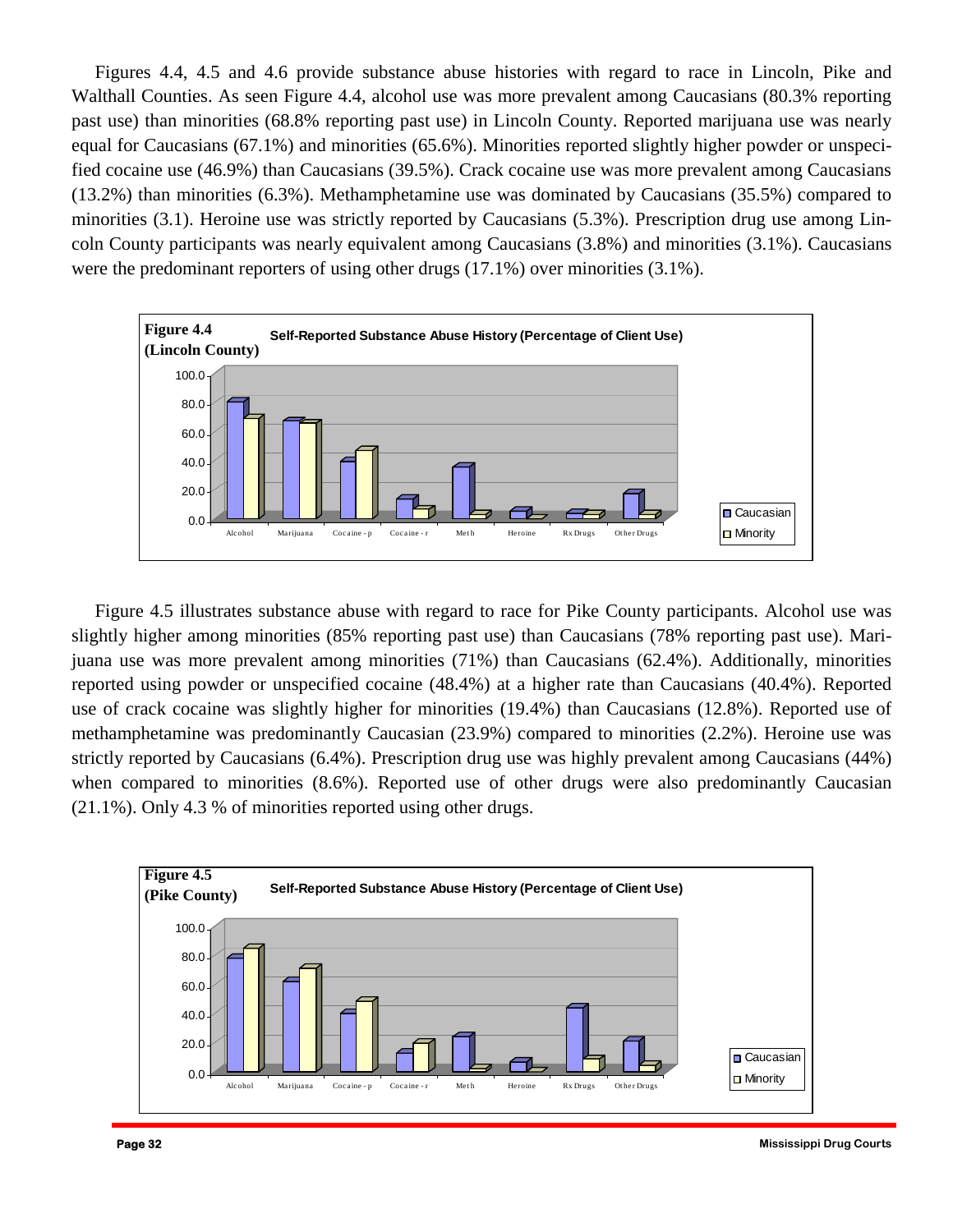reporting past use and 4.4% of minorities reporting past use. Methamphetamine use in Walthall County was relatively high and was limited to Caucasian participants (47.7%). No heroine use was reported by Walthall Figure 4.6 illustrates substance abuse history with regards to race for Walthall County. Alcohol use was reported by 87% of minorities and 65.9% of Caucasians. Reported marijuana use was slightly higher for Caucasians (68.2%) than minorities (65.2%). Powder or unspecified cocaine use was slightly higher for minorities (39.1%) than Caucasians (34.1%). Crack cocaine use was low for both races, with 6.8% of Caucasians County participants. Prescription drug use was dominated by Caucasians (52.3%) as compared to minorities (8.7%). Other drug use was also primarily Caucasian (25%) when compared to minorities (4.4%).



 Tables 4.7, 4.8 and 4.9 provides program track information for Lincoln, Pike and Walthall County participants. As seen in Table 4.7, thirty-nine percent of Lincoln County participants were non-adjudicated offenders. Forty-three percent were adjudicated, and 15% entered the program as non-adjudicated offenders and were eventually adjudicated due to excessive program violations or rearrest. Three percent of Lincoln County participants had unavailable or missing program track data.

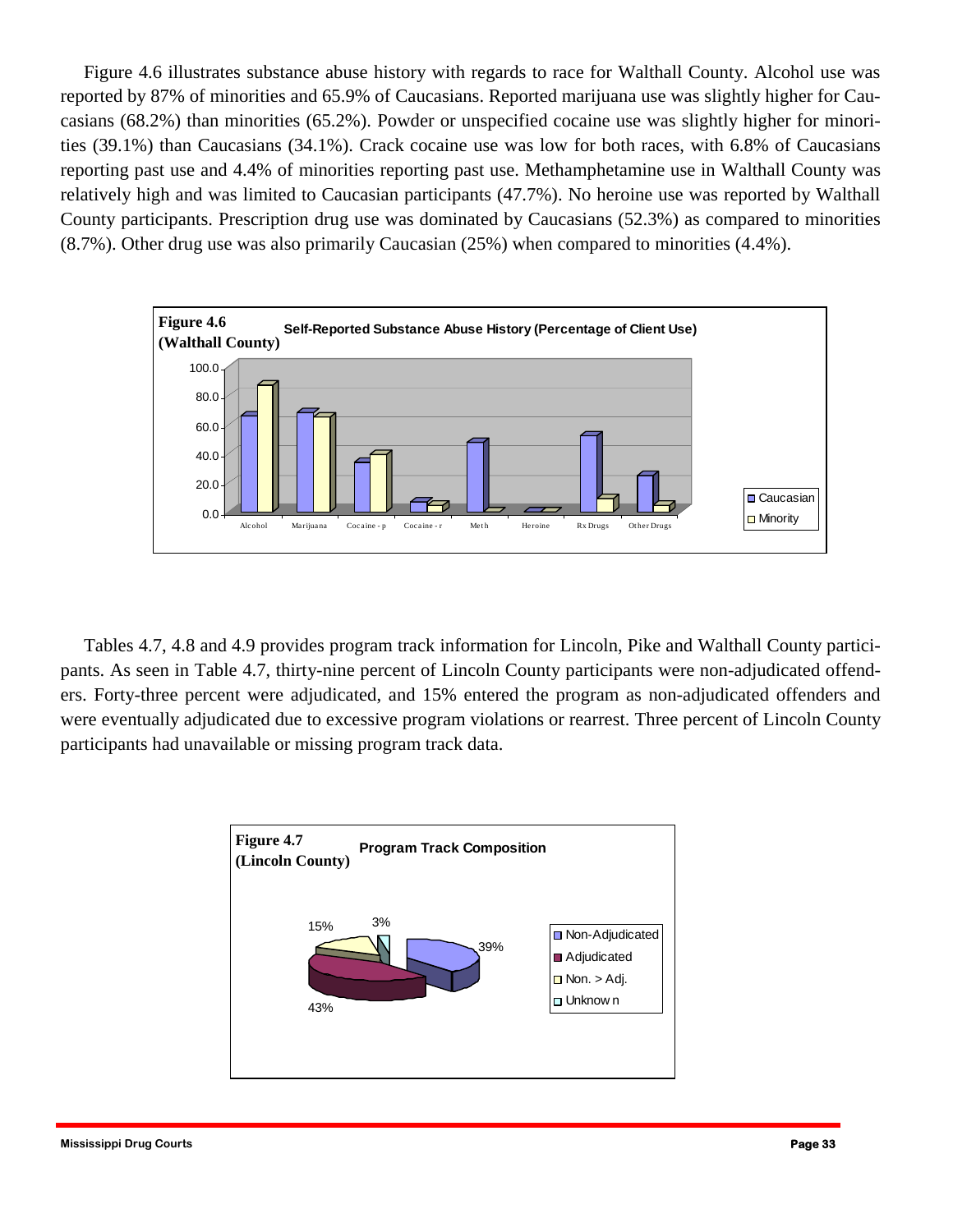Figure 4.8 illustrates program track data for Pike County participants. One-third (33%) of Pike County participants were non-adjudicated offenders. Nearly half (47%) were adjudicated offenders. Eighteen percent of Pike County participants entered the program as nonadjudicated offenders and were eventually adjudicated due to excessive program violations or rearrest. Two percent had unavailable or missing program track data.



As seen in Figure 4.9, over one-third (37%) of Walthall County participants were non-adjudicated offenders. Thirty-eight percent were adjudicated offenders. One-fourth (25%) of Walthall County participants entered the drug court program as nonadjudicated offenders and were eventually adjudicated due to excessive program violations or rearrest.

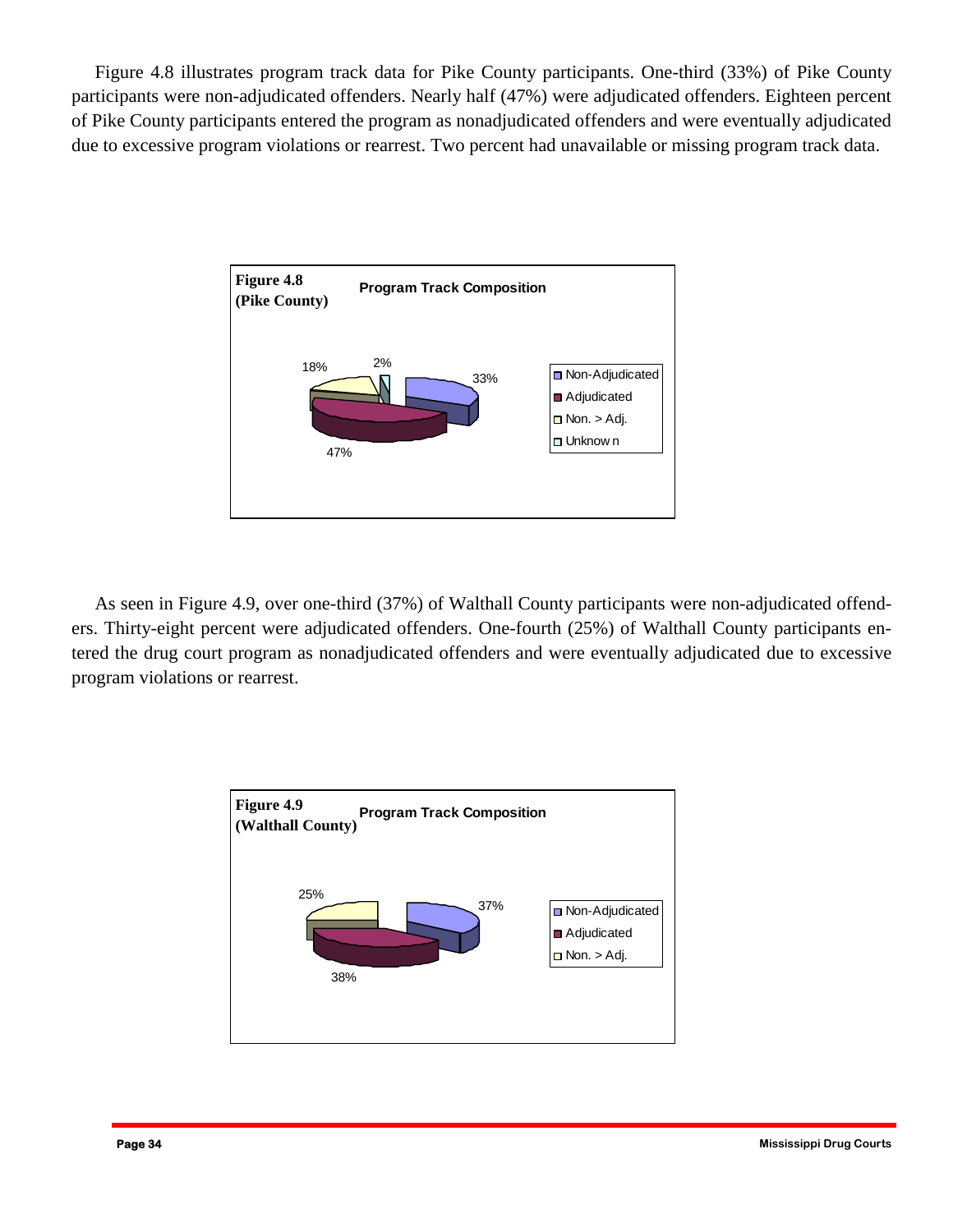Tables 4.10, 4.11 and 4.12 provide criminal histories for Lincoln, Pike and Walthall County participants. For Lincoln County participants, possession of a controlled substance (Possession C/S) was the dominant offense: 24.1% convicted, 17.9% had Possession C/C as a nonadjudicated offense and 2.7% had previously been convicted and had Possession C/S as a non-adjudicated offense. No Lincoln County participants reported convictions or nonadjudicated offenses of possession with intent to distribute or sale (Possession with intent). Eighteen participants (16.1%) were convicted of property offenses and two participants (1.8%) had the same as a non-adjudicated offense. Six participants (5.4%) had prescription forgery as a nonadjudicated offense and one participant (.9%) had prior convictions for forgery in addition to a nonadjudicated offense of the same. Four Lincoln County participants (3.6%) were convicted of uttering forgery. One Lincoln County participant (.9%) had been convicted of possession of precursors, and two participants (1.8%) had nonadjudicated offenses for the same. Twenty-one participants (18.8%) were convicted of a probation or parole violation and 31 (27.7%) participants were convicted of DUI or DWI. Twenty-one participants (18.8%) were convicted of other crimes, nine participants (8%) had other crimes for non-adjudicated offenses, and four participants had previously been convicted of other crimes as well as having the same for a non-adjudicated offense.

| Table 4.10<br><b>Criminal History (Convictions) - Lincoln County</b> |                                |       |          |           |              |                             |                          |      |                             |      |  |  |  |
|----------------------------------------------------------------------|--------------------------------|-------|----------|-----------|--------------|-----------------------------|--------------------------|------|-----------------------------|------|--|--|--|
|                                                                      | <b>No</b><br><b>Conviction</b> |       |          | Convicted |              | <b>Drug Court</b><br>Charge | $D.C.$ &<br><b>Prior</b> |      | <b>Unknown</b><br>(Missing) |      |  |  |  |
|                                                                      | n                              | %     | n        | %         | n            | %                           | n                        | %    | n                           | %    |  |  |  |
| Possession C/S                                                       | 58                             | 51.8% | 27       | 24.1%     | 20           | 17.9%                       | 3                        | 2.7% | 4                           | 3.6% |  |  |  |
| Possession w/ Intent                                                 | 108                            | 96.4% | $\Omega$ | 0.0%      | $\mathbf{0}$ | 0.0%                        | $\Omega$                 | 0.0% | 4                           | 3.6% |  |  |  |
| <b>Property Offense</b>                                              | 88                             | 78.6% | 18       | 16.1%     | 2            | 1.8%                        | $\Omega$                 | 0.0% | 4                           | 3.6% |  |  |  |
| Forgery (Rx)                                                         | 101                            | 90.2% | $\Omega$ | 0.0%      | 6            | 5.4%                        | 1                        | 0.9% | $\overline{4}$              | 3.6% |  |  |  |
| Forgery (Utterance)                                                  | 104                            | 92.9% | 4        | 3.6%      | 0            | 0.0%                        | $\Omega$                 | 0.0% | 4                           | 3.6% |  |  |  |
| Possession of Precursors                                             | 105                            | 93.8% | 1        | 0.9%      | 2            | 1.8%                        | $\Omega$                 | 0.0% | 4                           | 3.6% |  |  |  |
| Embezzlement                                                         | 108                            | 96.4% | $\Omega$ | 0.0%      | 0            | 0.0%                        | 0                        | 0.0% | 4                           | 3.6% |  |  |  |
| Probation / Parole Violation                                         | 87                             | 77.7% | 21       | 18.8%     | $\mathbf{0}$ | 0.0%                        | $\Omega$                 | 0.0% | 4                           | 3.6% |  |  |  |
| DUI / DWI                                                            | 78                             | 69.6% | 31       | 27.7%     | 0            | 0.0%                        | 0                        | 0.0% | 3                           | 2.7% |  |  |  |
| <b>Other Crime</b>                                                   | 74                             | 66.1% | 21       | 18.8%     | 9            | 8.0%                        | 4                        | 3.6% | 4                           | 3.6% |  |  |  |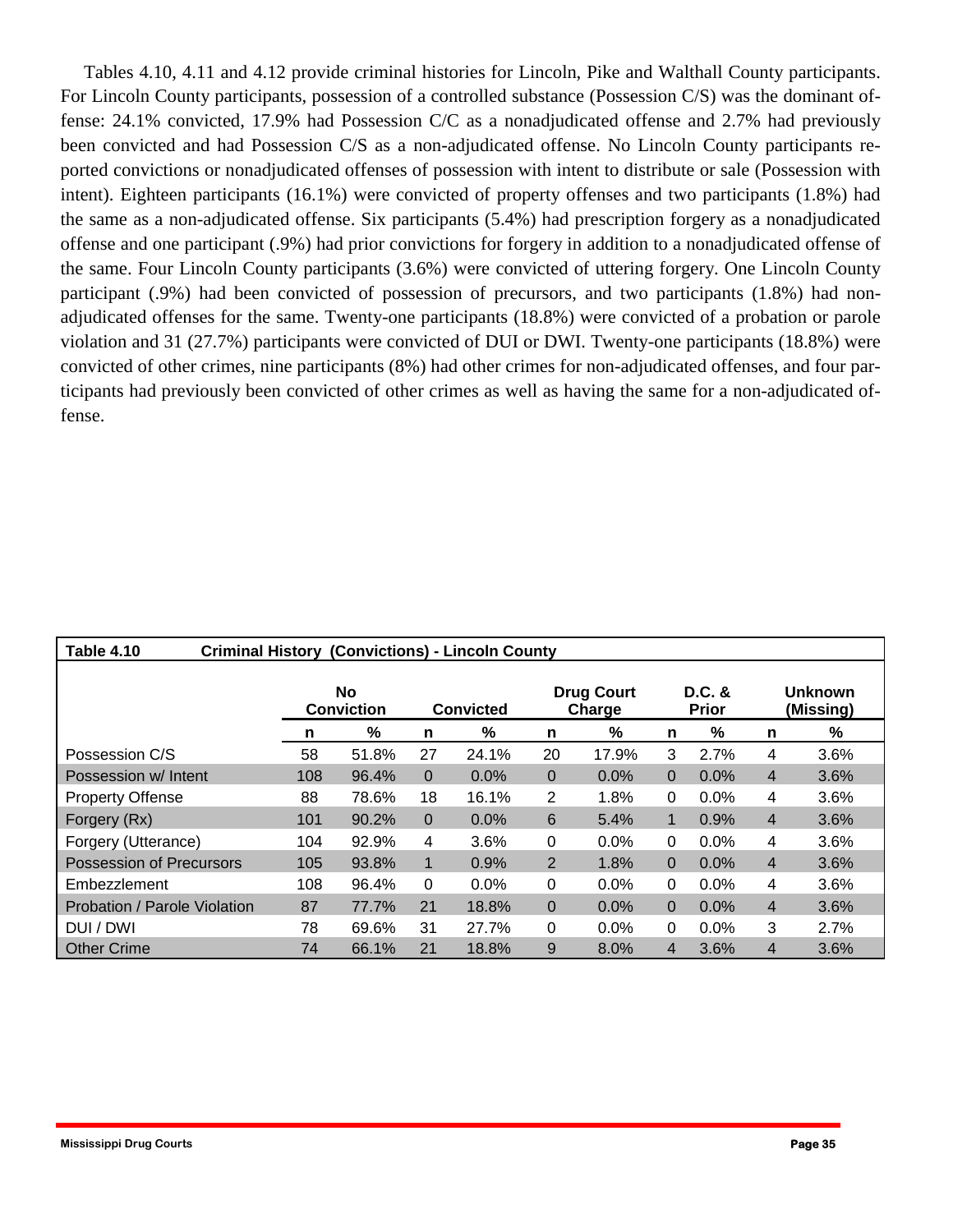Pike County participants (1.4%) were convicted of prescription forgery, four participants (1.9%) had forgery Table 4.11 illustrates criminal histories for Pike County participants. Possession of a controlled substance (Possession C/S) was the most frequently committed offense: 23.1% convicted, 20.3% had Possession C/S as a non-adjudicated offense, and 2.4% had been previously convicted and had Possession C/S as a nonadjudicated offense. Three Pike County participants (1.4%) were convicted of possession with intent to distribute or sale. Property offenses were reported as: 12.7% convicted, 1.4% as a nonadjudicated offenders, and .5% as having prior property offense convictions as well as a nonadjudicated offense for the same. Three as a nonadjudicated offense, and two participants (.9%) had prior convictions and a nonadjudicated offense for the same. Thirteen Pike County participants (6.1%) were convicted of uttering forgery (Forgery-Utterance) and one participant (.5%) had a nonadjudicated offense for the same. Embezzlement was reported as two participants convicted (.9%) and three having embezzlement as a nonadjudicated offense. Thirty-one Pike County participants (14.6%) were convicted of a probation or parole violation, and 79 participants (37.3%) were convicted of DUI or DWI. Forty Pike County participants (18.9%) were convicted of other crimes and ten participants (4.7%) had a nonadjudicated offense for the same.

| Table 4.11<br><b>Criminal History (Convictions) - Pike County</b> |     |                                |                  |         |                             |         |                        |         |    |                             |  |  |
|-------------------------------------------------------------------|-----|--------------------------------|------------------|---------|-----------------------------|---------|------------------------|---------|----|-----------------------------|--|--|
|                                                                   |     | <b>No</b><br><b>Conviction</b> | <b>Convicted</b> |         | <b>Drug Court</b><br>Charge |         | D.C. &<br><b>Prior</b> |         |    | <b>Unknown</b><br>(Missing) |  |  |
|                                                                   | n   | %                              | n                | %       | n                           | %       | n                      | %       | n  | %                           |  |  |
| Possession C/S                                                    | 105 | 49.5%                          | 49               | 23.1%   | 43                          | 20.3%   | 5                      | 2.4%    | 10 | 4.7%                        |  |  |
| Possession w/ Intent                                              | 198 | 93.4%                          | 3                | 1.4%    | $\overline{0}$              | 0.0%    | $\Omega$               | 0.0%    | 11 | 5.2%                        |  |  |
| <b>Property Offense</b>                                           | 170 | 80.2%                          | 27               | 12.7%   | 3                           | 1.4%    | 1                      | 0.5%    | 11 | 5.2%                        |  |  |
| Forgery (Rx)                                                      | 192 | 90.6%                          | 3                | 1.4%    | 4                           | 1.9%    | 2                      | 0.9%    | 11 | 5.2%                        |  |  |
| Forgery (Utterance)                                               | 187 | 88.2%                          | 13               | 6.1%    | 1                           | 0.5%    | 0                      | $0.0\%$ | 11 | 5.2%                        |  |  |
| <b>Possession of Precursors</b>                                   | 201 | 94.8%                          | $\Omega$         | $0.0\%$ | $\mathbf{0}$                | $0.0\%$ | $\Omega$               | 0.0%    | 11 | 5.2%                        |  |  |
| Embezzlement                                                      | 197 | 92.9%                          | 2                | 0.9%    | 3                           | 1.4%    | 0                      | 0.0%    | 10 | 4.7%                        |  |  |
| Probation / Parole Violation                                      | 170 | 80.2%                          | 31               | 14.6%   | 0                           | $0.0\%$ | $\Omega$               | 0.0%    | 11 | 5.2%                        |  |  |
| DUI / DWI                                                         | 122 | 57.5%                          | 79               | 37.3%   | 0                           | 0.0%    | 0                      | 0.0%    | 11 | 5.2%                        |  |  |
| <b>Other Crime</b>                                                | 153 | 72.2%                          | 40               | 18.9%   | 10                          | 4.7%    | 0                      | 0.0%    | 9  | 4.2%                        |  |  |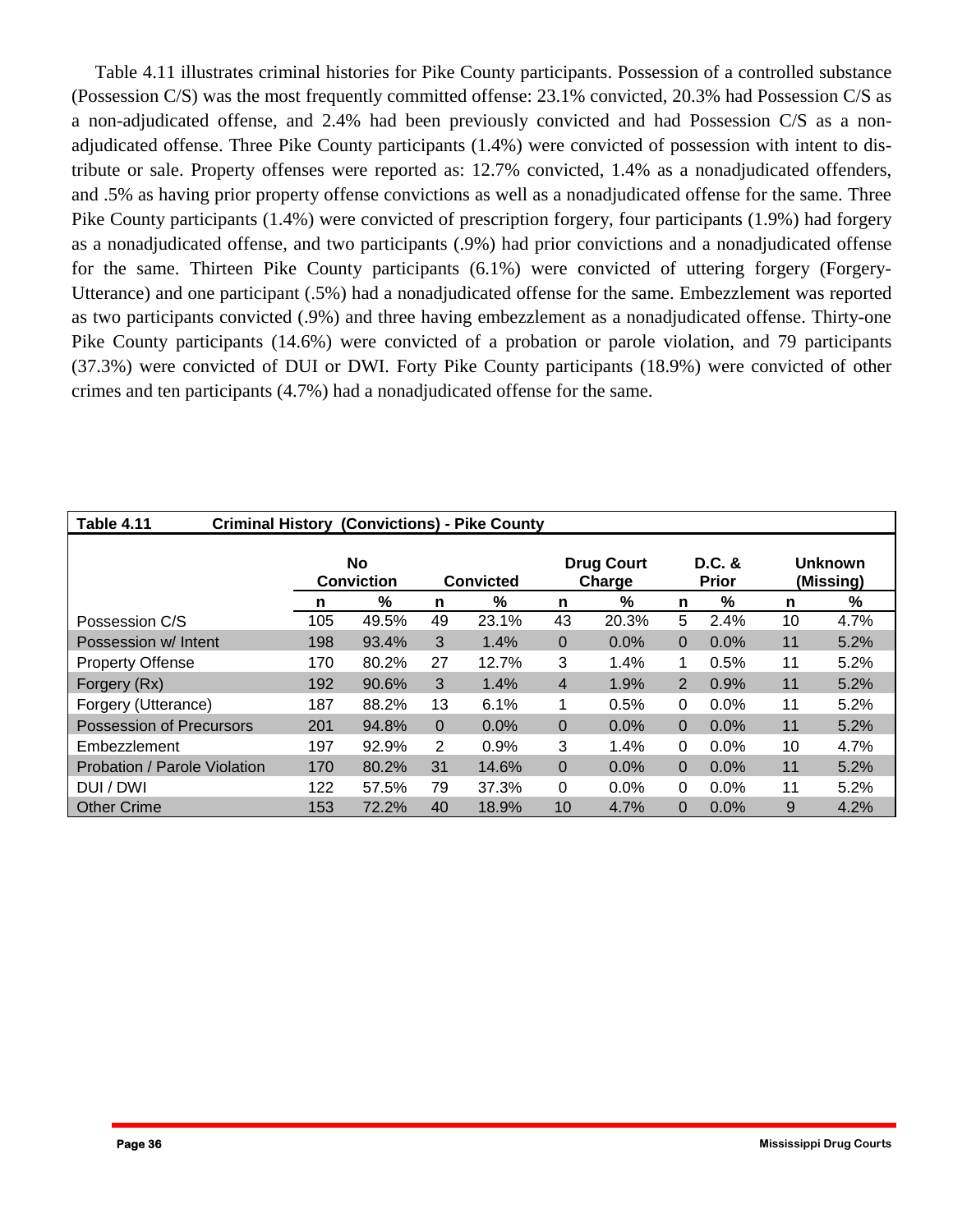Table 4.12 illustrates criminal histories for Walthall County participants. Possession of a controlled substance (Possession C/S) was the dominant offense in Walthall County: 26.5% of participants convicted, 20.6% of participants had Possession C/S as a nonadjudicated offense, and 1.5% had prior convictions and a non-adjudicated offense for the same. One participant in Walthall County (1.5%) was convicted for possession with intent to distribute or sell. Six Walthall County participants (8.8%) were convicted of a property offense, and one participant (1.5%) had the same for a nonadjudicated offense. Prescription forger was reported as: two participants (2.9%) convicted and two participants (2.9%)having the same for a nonadjudicated offense. One participant (1.5%) was convicted of uttering forgery. Fifteen Walthall County participants (22.1%) were convicted of a probation or parole violation, and fifteen participants (22.1%) were convicted of DUI or DWI. Other crimes were reported as: 23.5% of participants convicted and 11.8% of participants having the same as a prior conviction and a nonadjudicated offense.

| Table 4.12<br><b>Criminal History (Convictions) - Walthall County</b> |                         |       |                |                                          |                |         |          |                          |                             |      |  |  |
|-----------------------------------------------------------------------|-------------------------|-------|----------------|------------------------------------------|----------------|---------|----------|--------------------------|-----------------------------|------|--|--|
|                                                                       | No<br><b>Conviction</b> |       |                | <b>Drug Court</b><br>Charge<br>Convicted |                |         |          | $D.C.$ &<br><b>Prior</b> | <b>Unknown</b><br>(Missing) |      |  |  |
|                                                                       | n                       | ℅     | n              | %                                        | n              | %       | n        | %                        | n                           | %    |  |  |
| Possession C/S                                                        | 33                      | 48.5% | 18             | 26.5%                                    | 14             | 20.6%   |          | 1.5%                     | 2                           | 2.9% |  |  |
| Possession w/ Intent                                                  | 65                      | 95.6% | 1              | 1.5%                                     | 0              | 0.0%    | 0        | 0.0%                     | $\overline{2}$              | 2.9% |  |  |
| <b>Property Offense</b>                                               | 59                      | 86.8% | 6              | 8.8%                                     | 1              | 1.5%    | 0        | $0.0\%$                  | 2                           | 2.9% |  |  |
| Forgery (Rx)                                                          | 62                      | 91.2% | $\overline{2}$ | 2.9%                                     | 2              | 2.9%    | $\Omega$ | 0.0%                     | 2                           | 2.9% |  |  |
| Forgery (Utterance)                                                   | 65                      | 95.6% |                | 1.5%                                     | 0              | $0.0\%$ | 0        | $0.0\%$                  | 2                           | 2.9% |  |  |
| <b>Possession of Precursors</b>                                       | 66                      | 97.1% | 0              | 0.0%                                     | $\overline{0}$ | 0.0%    | $\Omega$ | $0.0\%$                  | 2                           | 2.9% |  |  |
| Embezzlement                                                          | 66                      | 97.1% | 0              | 0.0%                                     | 0              | 0.0%    | 0        | $0.0\%$                  | 2                           | 2.9% |  |  |
| <b>Probation / Parole Violation</b>                                   | 51                      | 75.0% | 15             | 22.1%                                    | $\overline{0}$ | 0.0%    | $\Omega$ | $0.0\%$                  | 2                           | 2.9% |  |  |
| DUI / DWI                                                             | 51                      | 75.0% | 15             | 22.1%                                    | 0              | $0.0\%$ | 0        | $0.0\%$                  | 2                           | 2.9% |  |  |
| <b>Other Crime</b>                                                    | 42                      | 61.8% | 16             | 23.5%                                    | 8              | 11.8%   | $\Omega$ | 0.0%                     | $\overline{2}$              | 2.9% |  |  |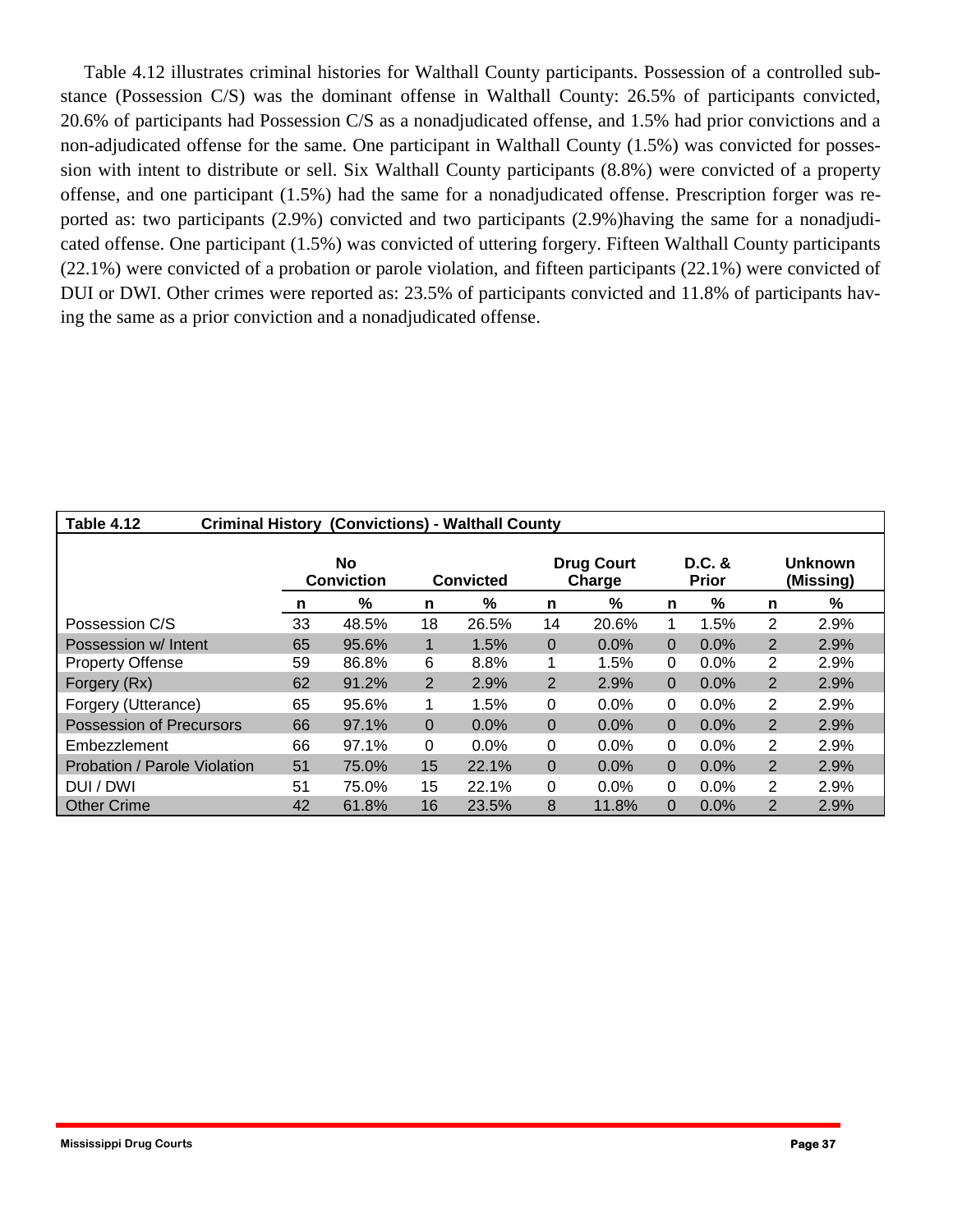# **19th Circuit (George, Greene, and Jackson Counties)**

The 19th Circuit Judicial Drug Court (JDC) is located in Pascagoula, Miss. George County has an approximate population of 21,000, 89.7% of which are Caucasian and 49% of which are female. Greene County has an approximate population of 13,000, 73% of which are Caucasian and 42.1% of which are female. Jackson County has an approximate population of 130,000, 74.9% of which are Caucasian and 50.3% of which are female (U.S. Census Bureau).

The 19th Circuit JDC was relocated to a county fairground following Hurricane Katrina. The staff, comprised of a drug court coordinator, case manager, two probation officers, and two drug court judges, restored the program immediately following the storm. No time or energy was wasted in locating clients and reorganizing program meetings and community service initiatives. Many clients devoted their own time to others in need after the storm, and the staff were quick to asses their program's role in these acts. The 19th Circuit JDC serves as a pretrial diversion program and post-sentence probation option.

 The majority of 19th Circuit clients were single (49.2%, n=94). Only 15.7% of clients were married (n=30). Caucasians comprised 92% (n=46) of divorced clients and exhibited a divorce rate of 28%. Minorities had a slightly higher mean number of children (M=2.04) than Caucasians (M=1.43). Caucasians exhibited a higher mean number of prior marriages (M=.48) than minorities (M=.19). Caucasians averaged 29.19 years of age at intake, while minorities averaged 27.56. Caucasians and minorities exhibited similar mean numbers of prior convictions  $(2.47 \text{ and } 2.96, \text{ respectively}).$ 

 Tables 5.1, 5.2 and 5.3 provide demographic and client status data for George, Greene and Jackson Counties. As seen in Table 5.1, George County participants (90.9% Caucasian and 9.1% minority) were equivalent to general county demographics (89.7% Caucasian and 10.3% minority) with regards to race. Males were slightly overrepresented among George County participants (59% male) when compared to general county demographics (51% male). Caucasian males (54.5%, n=24) represented the largest group of George County participants, while minority males (4.5%, n=2) and minority females (4.5%, n=2) composed the smallest groups. Caucasian females (n=16) represented 36.4% of George County participants. Active participants  $(n=25)$  composed the largest client status group. Graduates  $(n=9)$  and terminated participants  $(n=10)$  were nearly equal in number. There were no absconded participants in George County.

| Table 5.1       |        | <b>Client Status, Race, and Gender (George County)</b> |               |          |          |          |           |                |                   |    |               |  |
|-----------------|--------|--------------------------------------------------------|---------------|----------|----------|----------|-----------|----------------|-------------------|----|---------------|--|
|                 |        |                                                        |               |          |          |          |           |                |                   |    |               |  |
|                 |        |                                                        | <b>Active</b> |          | Graduate |          | Absconded |                | <b>Terminated</b> |    | <b>Totals</b> |  |
|                 |        | n                                                      | %             | n        | %        | n        | %         | n              | %                 | n  | %             |  |
| Caucasian       |        | 23                                                     | 92%           | 9        | 100%     | 0        | $0\%$     | 8              | 80%               | 40 | 90.9%         |  |
|                 | Female | 10                                                     | 40%           | 4        | 44.4%    | 0        | 0%        | 2              | 20%               | 16 | 36.4%         |  |
|                 | Male   | 13                                                     | 52%           | 5        | 55.6%    | 0        | 0%        | 6              | 60%               | 24 | 54.5%         |  |
| <b>Minority</b> |        | $\overline{2}$                                         | 8%            | $\Omega$ | 0%       | $\Omega$ | 0%        | $\overline{2}$ | 20%               | 4  | 9.1%          |  |
|                 | Female |                                                        | 4%            | $\Omega$ | 0%       | 0        | 0%        |                | 10%               | 2  | 4.5%          |  |
|                 | Male   |                                                        | 4%            | 0        | 0%       | 0        | 0%        |                | 10%               | 2  | 4.5%          |  |
| <b>Totals</b>   |        | 25                                                     | 100%          | 9        | 100%     | $\Omega$ | 0%        | 10             | 100%              | 44 | 100%          |  |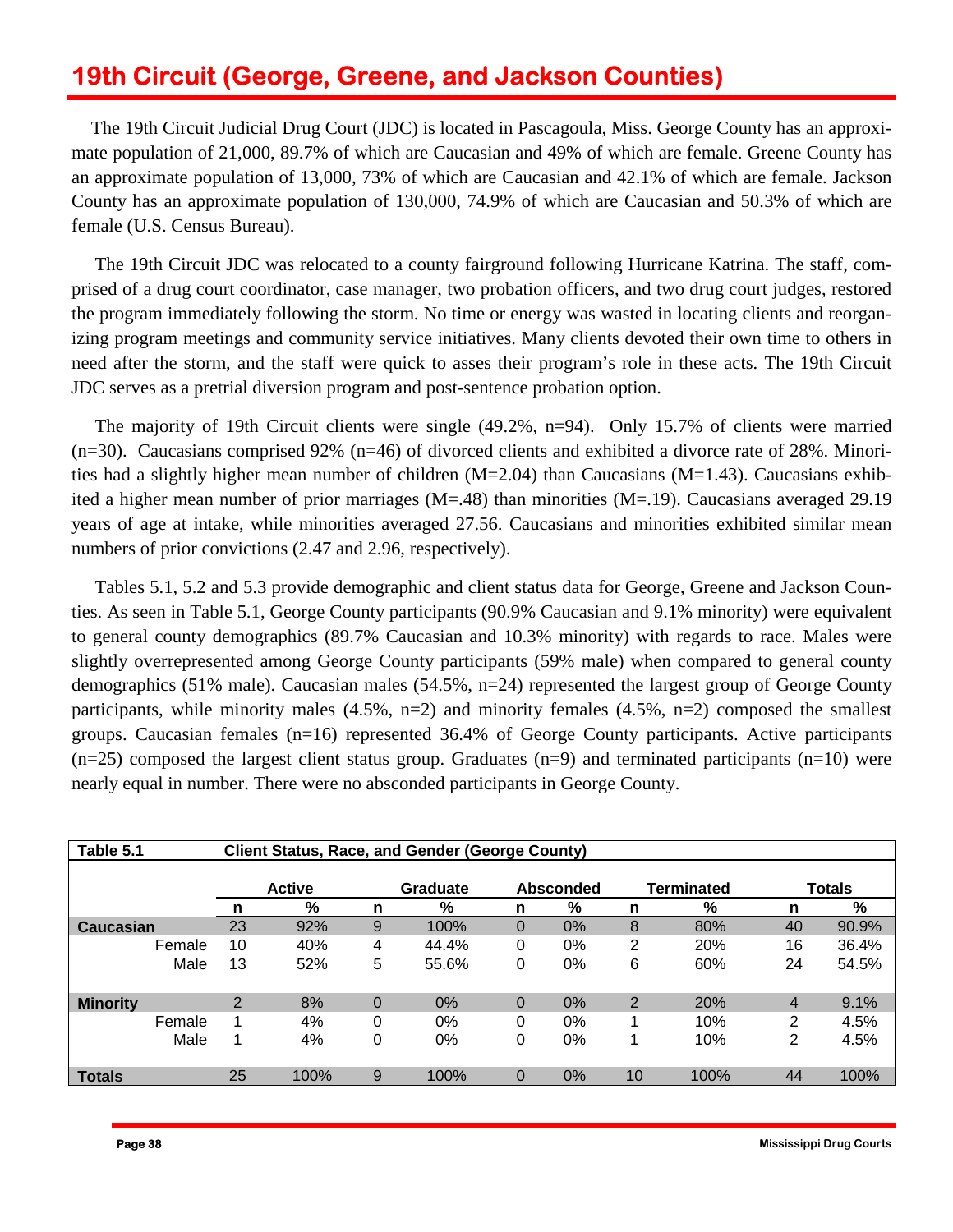Table 5.2 illustrates demographic and client status data for Greene County. With regards to race, Green County participants (93.8% Caucasian and 6.3% minority) were not equivalent to the general county population (73% Caucasian and 28% minority), in that minorities were highly underrepresented. Males participants in Greene County (50.1%) were also underrepresented compared to general county demographics (57.9% male). Caucasian females (50%, n=8) composed the largest group of Greene County participants. Caucasian males (43.8%) were the second largest group. The only minority participant (6.3%) in Green County was male. Terminated clients represented the largest client status group (n=6). Active participants (n=5) and graduates (n=5) were equal in number. There were no absconded participants in Greene County.

| Table 5.2       |          | <b>Client Status, Race, and Gender (Greene County)</b> |          |       |          |       |   |                                    |    |       |  |  |  |
|-----------------|----------|--------------------------------------------------------|----------|-------|----------|-------|---|------------------------------------|----|-------|--|--|--|
|                 |          | <b>Active</b><br>Graduate<br><b>Absconded</b>          |          |       |          |       |   | <b>Totals</b><br><b>Terminated</b> |    |       |  |  |  |
|                 | n        | %                                                      | n        | %     | n        | %     | n | %                                  | n  | %     |  |  |  |
| Caucasian       | 4        | 80%                                                    | 5        | 100%  | 0        | $0\%$ | 6 | 100%                               | 15 | 93.8% |  |  |  |
| Female          | 3        | 60%                                                    | 4        | 80%   | 0        | 0%    |   | 16.7%                              | 8  | 50%   |  |  |  |
| Male            | 1        | 20%                                                    |          | 20%   | 0        | 0%    | 5 | 83.3%                              | 7  | 43.8% |  |  |  |
| <b>Minority</b> |          | 20%                                                    | $\Omega$ | $0\%$ | $\Omega$ | $0\%$ | 0 | $0\%$                              | 4  | 6.3%  |  |  |  |
| Female          | $\Omega$ | $0\%$                                                  | 0        | 0%    | 0        | 0%    | 0 | 0%                                 | 0  | 0%    |  |  |  |
| Male            | 1        | 20%                                                    | 0        | 0%    | 0        | 0%    | 0 | 0%                                 | 1  | 6.3%  |  |  |  |
| <b>Totals</b>   | 5        | 100%                                                   | 5        | 100%  | 0        | 0%    | 6 | 100%                               | 16 | 100%  |  |  |  |

Table 5.3 illustrates demographic and client status data for Jackson County. Jackson County participants (83.2% Caucasian and 16.8% minority) did not represent general county demographics (74.9% Caucasian and 25.1% minority), in that Caucasians were overrepresented. Males (67.2%) were also overrepresented when compared to general county demographic data (49.7% male). Caucasian males (56.5%, n=74) composed the largest group of Jackson County participants. Caucasian females (26.7%, n=35) composed the second largest group. Minority males  $(n=14)$  accounted for 10.7% of Jackson County participants. Minority females (6.1%, n=8) composed the smallest group of participants. Active participants (n=88) comprised the largest client status group. Terminated clients (n=20) outnumbered graduates (n=13) and absconded participants  $(n=10)$ .

| Table 5.3       |      | Client Status, Race, and Gender (Jackson County) |       |                |          |                |                  |                |                   |     |               |  |  |
|-----------------|------|--------------------------------------------------|-------|----------------|----------|----------------|------------------|----------------|-------------------|-----|---------------|--|--|
|                 |      | <b>Active</b>                                    |       |                | Graduate |                | <b>Absconded</b> |                | <b>Terminated</b> |     | <b>Totals</b> |  |  |
|                 |      |                                                  | %     | n              | %        | n              | %                | n              | %                 | n   | %             |  |  |
| Caucasian       |      | 72                                               | 81.8% | 11             | 84.6%    | 10             | 100%             | 16             | 80%               | 109 | 83.2%         |  |  |
| Female          |      | 16                                               | 18.2% | 5              | 38.5%    | 8              | 80%              | 6              | 30%               | 35  | 26.7%         |  |  |
|                 | Male | 56                                               | 63.6% | 6              | 46.2%    | $\overline{2}$ | 20%              | 10             | 50%               | 74  | 56.5%         |  |  |
| <b>Minority</b> |      | 16                                               | 18.2% | $\overline{2}$ | 15.4%    | $\overline{0}$ | $0\%$            | $\overline{4}$ | 20%               | 22  | 16.8%         |  |  |
| Female          |      | 5                                                | 5.7%  |                | 7.8%     | 0              | 0%               | $\overline{2}$ | 10%               | 8   | 6.1%          |  |  |
|                 | Male | 11                                               | 12.5% |                | 7.8%     | 0              | 0%               | $\overline{2}$ | 10%               | 14  | 10.7%         |  |  |
| <b>Totals</b>   |      | 88                                               | 100%  | 13             | 100%     | 10             | 100%             | 20             | 100%              | 131 | 100%          |  |  |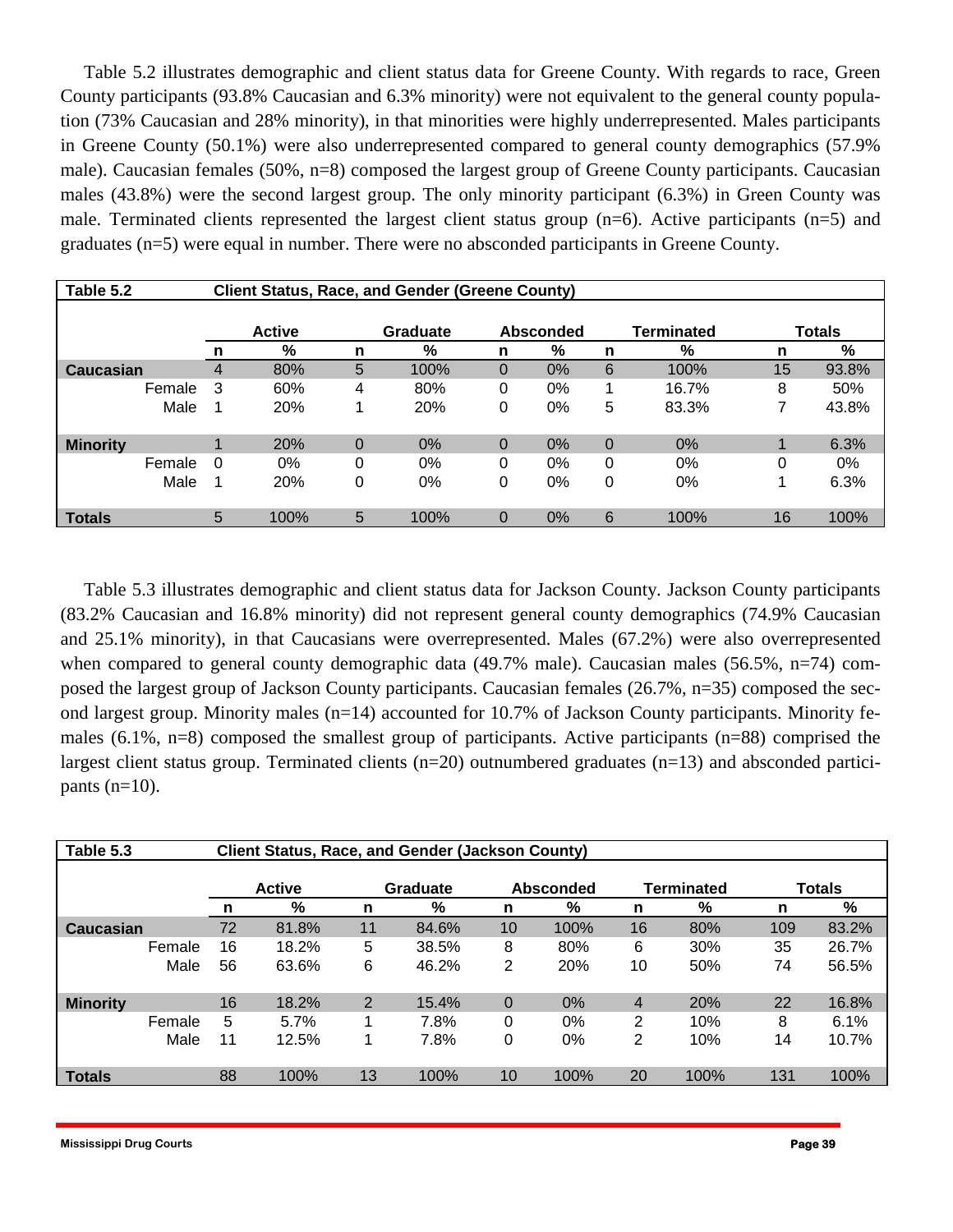Figures 5.1, 5.2 and 5.3 provide data regarding education levels for George, Greene and Jackson County participants. As seen in Figure 5.1, 45% of George County participants did not graduate high school (11% had an 8th grade education or below and 34% had some high school). Over one-third (34%) of participants graduated high school, and 14% had obtained a G.E.D. Five percent of George County participants had some college education, and 2% had a earned a bachelor's degree.



 Figure 5.2 provides education data for Green County participants. Over half (53%) of Greene County participants never graduated high school (6% had an 8th grade education of below and 47% had some high school). Thirty-five percent of participants graduated high school and 12% had obtained a G.E.D. No Greene County participants reported having any college education.

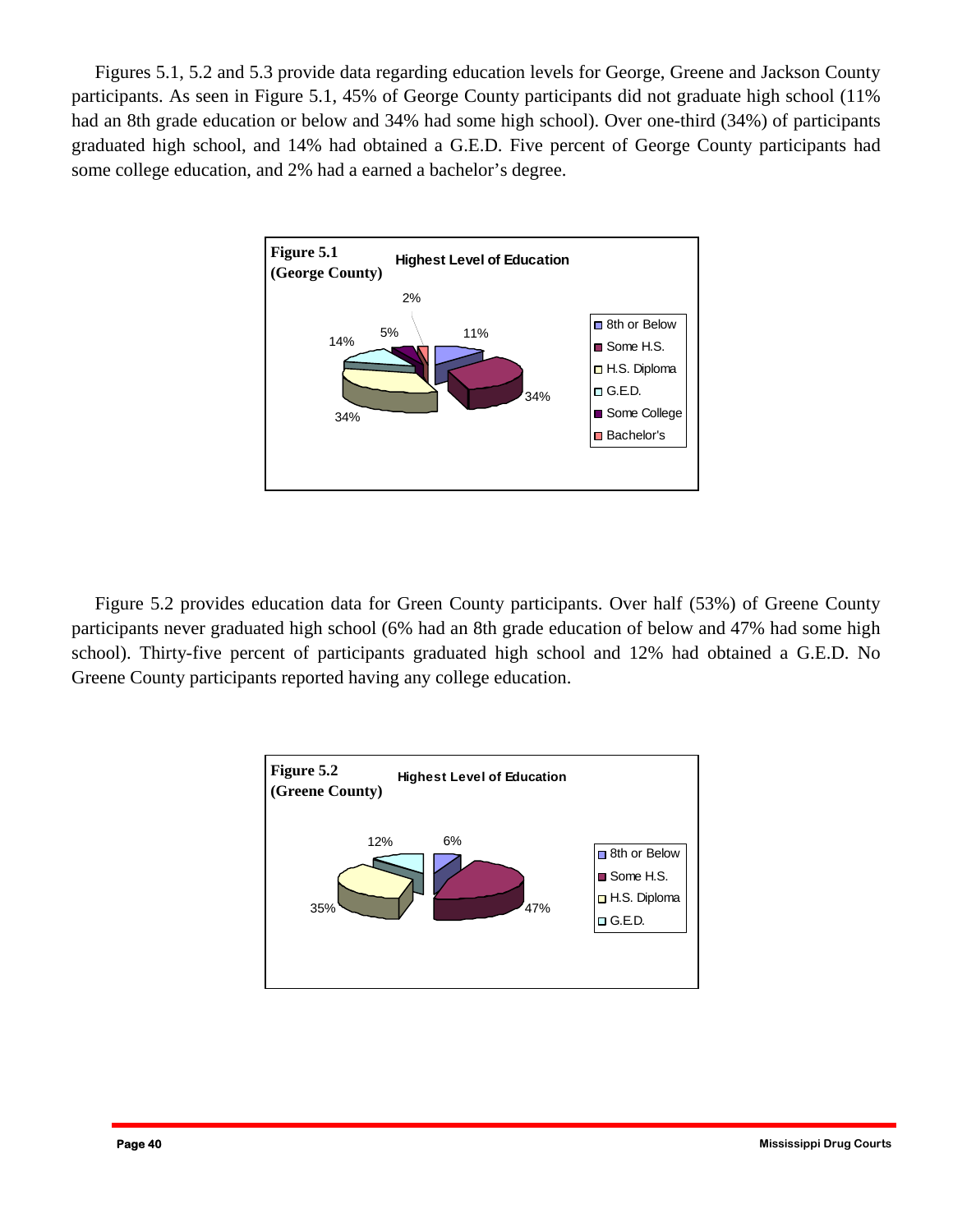Figure 5.3 illustrates education data regarding Jackson County participants. Thirty-six percent of participants in Jackson County never graduated high school (12% had an 8th grade education or below and 24% had some high school). Twenty-one percent graduated high school and 20% received their G.E.D. Eighteen percent of Jackson County participants had some college education, and 4% had earned a bachelor's degree. One percent of Jackson County clients had unavailable or missing education data.



 Tables 5.4, 5.5 and 5.6 provide collapsed employment data for George, Greene and Jackson Counties. Originally, employment at intake for George County participants was reported as: unemployed (50%, n=22), construction (22.7%, n=10), food service (6.8%, n=3), industrial (6.8%, n=3), education (2.3%, n=1), mechanic and auto repair (2.3%, n=1), and other (6.8%, n=3). One George County participant had unavailable or missing employment data. As seen in Table 5.4, George County participants were slightly more likely to be unemployed at intake (51.2%). Active participants were equally likely to be unemployed or employed. Graduates were twice as likely to be unemployed at intake, while terminated participants were more likely to be employed at intake.

| Table 5.4  | <b>Client Status and Employment at Intake (George County)</b> |                                                                       |   |     |  |    |   |      |    |       |  |  |
|------------|---------------------------------------------------------------|-----------------------------------------------------------------------|---|-----|--|----|---|------|----|-------|--|--|
|            |                                                               | Totals<br><b>Active</b><br><b>Terminated</b><br>Graduate<br>Absconded |   |     |  |    |   |      |    |       |  |  |
|            |                                                               | %                                                                     |   | %   |  | %  |   | %    |    | %     |  |  |
| Unemployed | 12                                                            | 27.9%                                                                 | 6 | 14% |  | 0% | 4 | 9.3% | 22 | 51.2% |  |  |
| Employed   | 12                                                            | 27.9%                                                                 |   | 7%  |  | 0% | 6 | 14%  | 21 | 48.8% |  |  |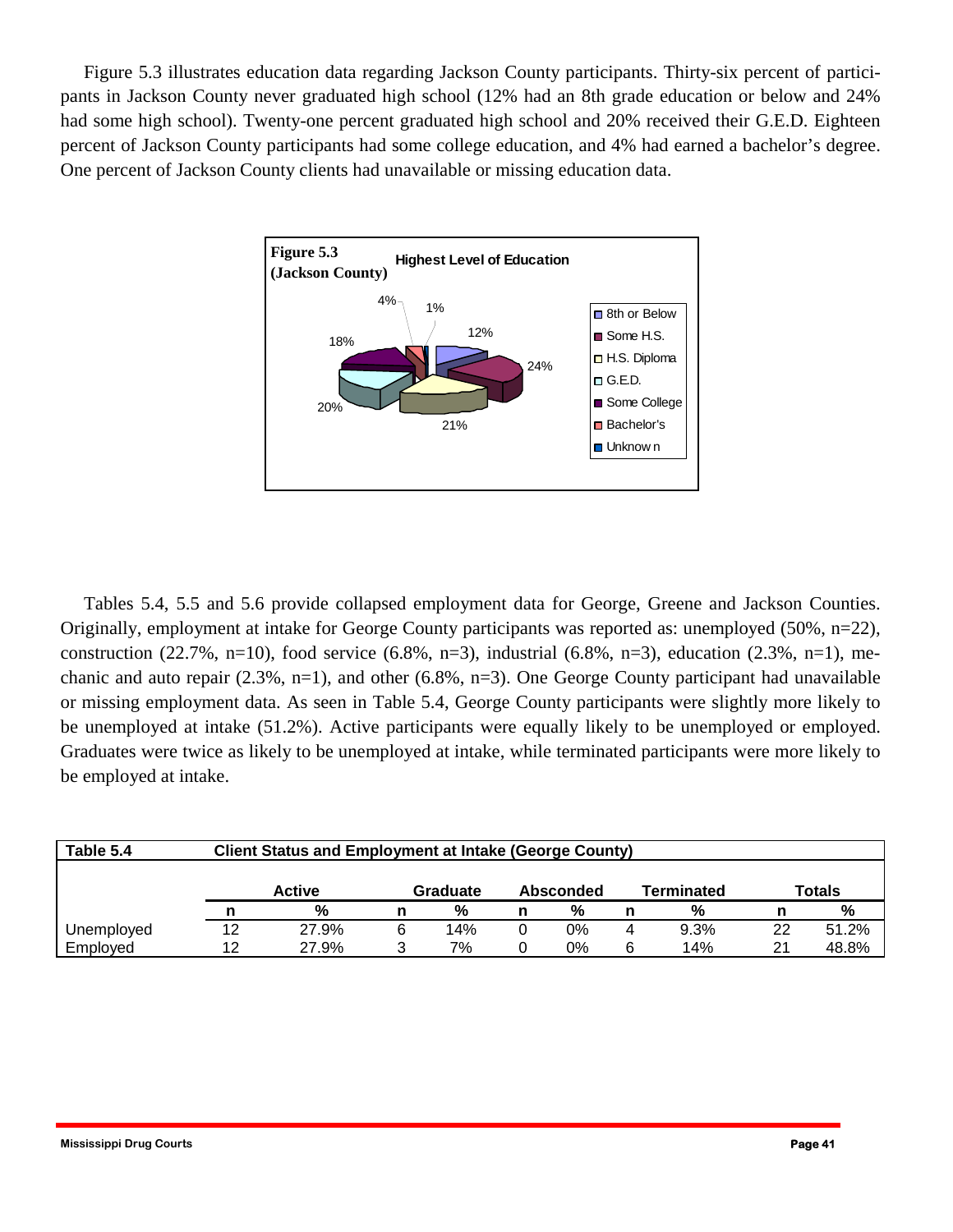Table 5.5 illustrates collapsed employment data concerning Green County participants. Prior to collapsing employment data, employment for Green County participants was reported as: unemployed (52.9%, n=9), construction (17.6%, n=3), industrial (11.8%, n=2), and other (11.8%, n=2). One Green County participant had unavailable or missing employment data. As seen in Table 5.5, Green County participants were more likely to be unemployed at intake (56% unemployed). Graduates were more likely to be unemployed at intake, while terminated participants were more likely to be employed at intake. Active participants were equally likely to be unemployed or employed at intake.

| Table 5.5  | <b>Client Status &amp; Employment at Intake (Greene County)</b> |               |   |          |   |           |   |            |  |        |  |  |  |  |
|------------|-----------------------------------------------------------------|---------------|---|----------|---|-----------|---|------------|--|--------|--|--|--|--|
|            |                                                                 |               |   |          |   |           |   |            |  |        |  |  |  |  |
|            |                                                                 | <b>Active</b> |   | Graduate |   | Absconded |   | Terminated |  | Totals |  |  |  |  |
|            |                                                                 | %             |   | %        | n | %         |   | %          |  | %      |  |  |  |  |
| Unemployed | ⌒                                                               | 12.5%         | 4 | 25%      |   | 0%        | ว | 18.8%      |  | 56.3%  |  |  |  |  |
| Employed   |                                                                 | 12.5%         |   | 6.3%     |   | 0%        | 4 | 25%        |  | 43.8%  |  |  |  |  |

 Table 5.6 illustrates collapsed employment at intake data for Jackson County participants. Originally, employment for Jackson County participants was reported as: unemployed (55%, n=72), construction (18.3%, n=24), food service  $(3.8\%, n=5)$ , sales  $(.8\%, n=1)$ , industrial  $(3.8\%, n=5)$ , education  $(.8\%, n=1)$ , mechanic / auto repair (3.8%, n=5), clerical / administrative assistant (1.5%, n=2), and other (10.7%, n=14). Employment data was unavailable or missing for two (1.5%) Jackson County participants. As seen in Table 5.6, Jackson County participants were more likely to be unemployed at intake. Additionally, participants were more likely to be unemployed regardless of client status category.

| Table 5.6  | <b>Client Status &amp; Employment at Intake (Jackson County)</b> |                                                                |  |      |   |      |    |      |    |     |  |  |  |  |
|------------|------------------------------------------------------------------|----------------------------------------------------------------|--|------|---|------|----|------|----|-----|--|--|--|--|
|            |                                                                  | Terminated<br>Totals<br><b>Active</b><br>Graduate<br>Absconded |  |      |   |      |    |      |    |     |  |  |  |  |
|            |                                                                  | %                                                              |  | $\%$ | n | %    | n  | %    |    | %   |  |  |  |  |
| Unemployed | 44                                                               | 33.6%                                                          |  | 6.1% | 9 | 6.9% | 11 | 8.4% | 72 | 55% |  |  |  |  |
| Employed   | 42                                                               | 32.1%                                                          |  | 3.8% |   | .7%  | 9  | 6.9% | 59 | 45% |  |  |  |  |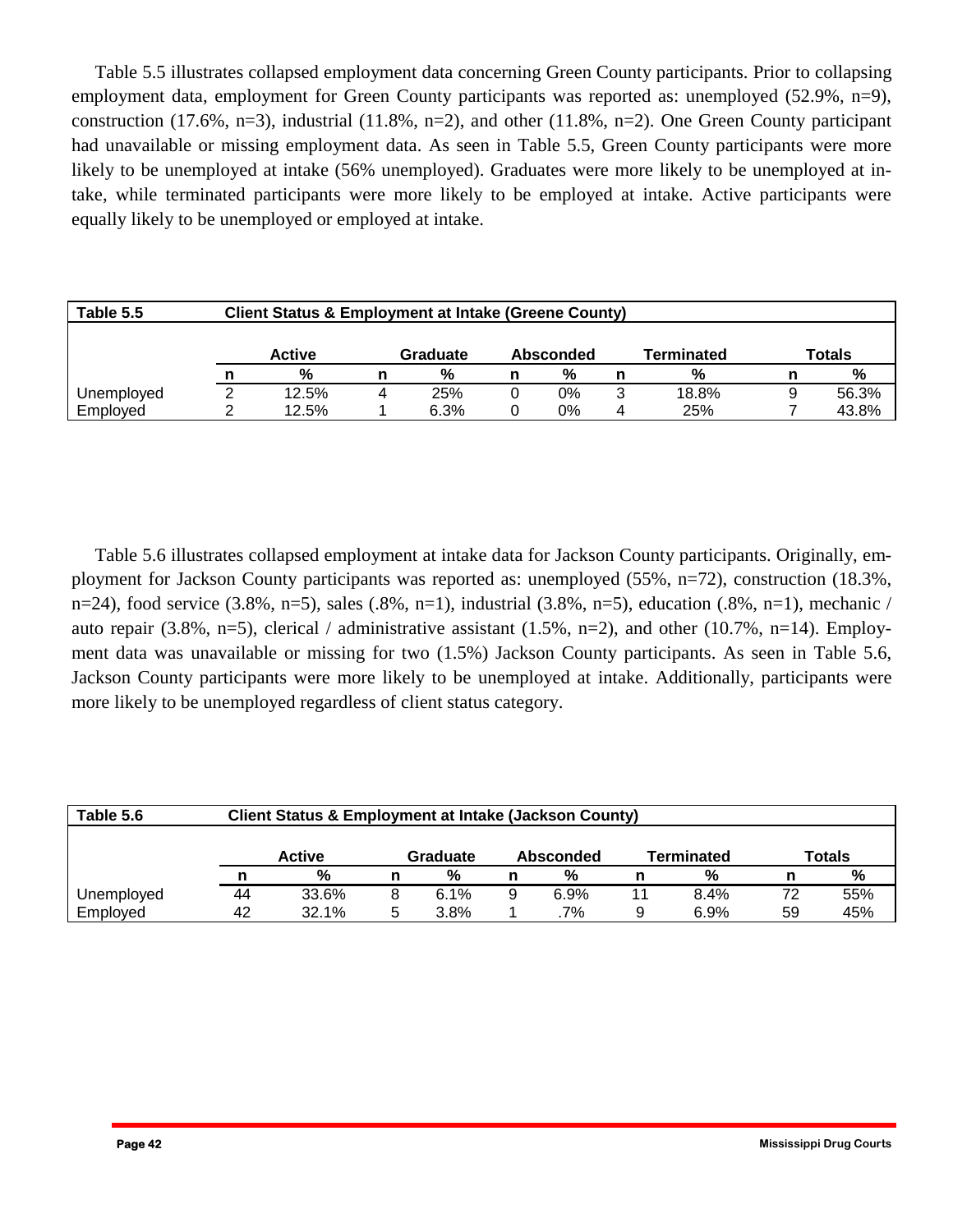Tables 5.7, 5.8 and 5.9 provide substance abuse history for George, Greene and Jackson Counties. As seen in Table 5.7, alcohol use was prevalent among all client status categories, with 88% of active participants reporting use, 100% of graduates reporting use, and 80% of terminated clients reporting use. Marijuana use was also relatively high among all client status categories. Powder or unspecified cocaine use was elevated for graduates (66.7%), but relatively low for active participants (36%) and terminated participants (20%). Graduates also reported higher use of crack cocaine (33.3%) than active participants (12%) and terminated participants (10%). Methamphetamine use was prevalent among all client status categories, with 72% of active participants, 88.9% of graduates and 60% of terminated participants reporting use. Heroine use was only reported by active participants (4%). Prescription drug use (Rx Drugs) was high among active participants (76%) and graduates (77.8%), but relatively low for terminated participants (10%). Other drug use was reported by 48% of active participants, 33.3% of graduates and 30% of terminated participants.

| Table 5.7          |               | <b>Client Status and Substance Abuse History (George County)</b> |                  |                   |
|--------------------|---------------|------------------------------------------------------------------|------------------|-------------------|
|                    | <b>Active</b> | Graduate                                                         | <b>Absconded</b> | <b>Terminated</b> |
|                    | $(n=25)$      | (n=9)                                                            | (n=0)            | $(n=10)$          |
| Alcohol            | 88%           | 100%                                                             | 0%               | 80%               |
| Marijuana          | 84%           | 77.8%                                                            | $0\%$            | 90%               |
| Cocaine - p        | 36%           | 66.7%                                                            | 0%               | 20%               |
| Cocaine - r        | 12%           | 33.3%                                                            | $0\%$            | 10%               |
| Meth               | 72%           | 88.9%                                                            | 0%               | 60%               |
| Heroine            | 4%            | $0\%$                                                            | $0\%$            | $0\%$             |
| Rx Drugs           | 76%           | 77.8%                                                            | 0%               | 10%               |
| <b>Other Drugs</b> | 48%           | 33.3%                                                            | $0\%$            | 30%               |

 Table 5.8 illustrates substance abuse data for Greene County. Alcohol use was prevalent among all client status categories: 100% of active participants, 80% of graduates and 100% of terminated participants reporting use. Marijuana use was high for active participants (80%) and terminated participants (100%), but relatively low for graduates (20%). Powder or unspecified cocaine use was relatively low among graduates (20%) and terminated participants (16.7%) and slightly higher for active participants (40%). Crack cocaine use was relatively low among all client status categories, with 20% of active participants 20% of graduates and 16.6% of terminated participants reporting use. Methamphetamine use was markedly high for graduates (80%) and terminated participants (100%). Prescription drug use was reported by 80% of active participants and 33.3% of terminated participants. Other drug use was reported by 20% of active participants and 33.3% of terminated participants.

| Table 5.8          |               | <b>Client Status and Substance Abuse History (Greene County)</b> |                  |                   |
|--------------------|---------------|------------------------------------------------------------------|------------------|-------------------|
|                    | <b>Active</b> | <b>Graduate</b>                                                  | <b>Absconded</b> | <b>Terminated</b> |
|                    | (n=5)         | (n=5)                                                            | (n=0)            | (n=6)             |
| Alcohol            | 100%          | 80%                                                              | $0\%$            | 100%              |
| Marijuana          | 80%           | <b>20%</b>                                                       | $0\%$            | 100%              |
| Cocaine - p        | 40%           | 20%                                                              | $0\%$            | 16.7%             |
| Cocaine - r        | <b>20%</b>    | <b>20%</b>                                                       | $0\%$            | 16.7%             |
| Meth               | 40%           | 80%                                                              | 0%               | 100%              |
| Heroine            | $0\%$         | $0\%$                                                            | $0\%$            | 16.7%             |
| Rx Drugs           | 80%           | $0\%$                                                            | $0\%$            | 33.3%             |
| <b>Other Drugs</b> | 20%           | $0\%$                                                            | $0\%$            | 33.3%             |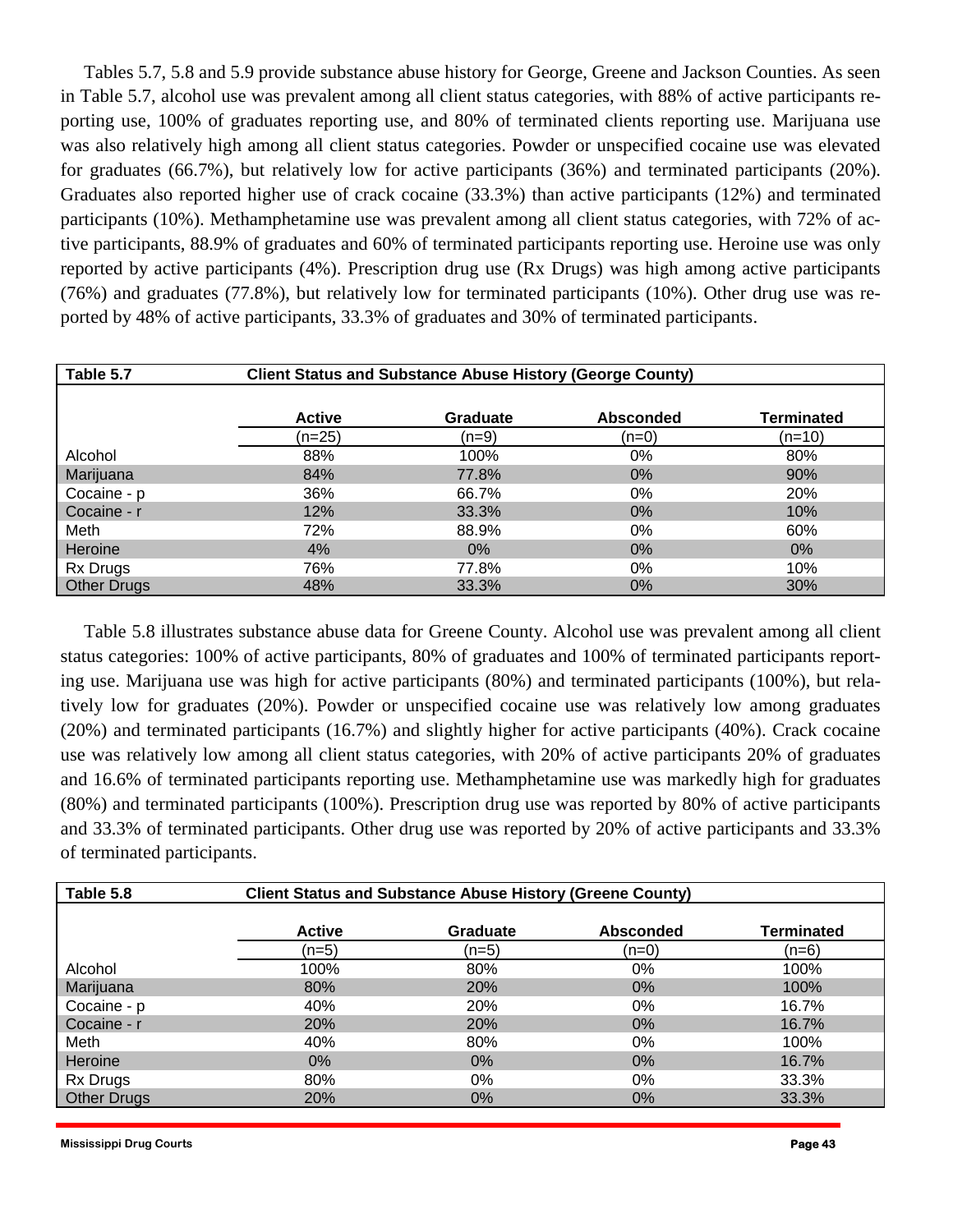Table 5.9 illustrates substance abuse data regarding Jackson County clients. Alcohol use was elevated among all client status categories, with 80.7% of active participants, 69.2% of graduates, 60% of absconded participants and 95% of terminated participants reporting use at intake. Marijuana use was also relatively high among all categories. Powder or unspecified cocaine use was elevated among active participants (53.4%) and terminated clients (45%). Crack cocaine use was relatively low in all categories, with 13.6% of active participants, 30.8% of graduates, 20% of absconded participants and 35% of terminated participants reporting use. Methamphetamine use was relatively high in all client status categories. Heroine use was only reported by active participants (3.4%). Prescription drugs were used by 65.9% of active participants, 53.8% of graduates, 90% of absconded participants and 50% of terminated participants. Other drug use was reported by 34.1% of active participants, 30.8% of graduates, 30% of absconded participants, and 35% of terminated participants.

| Table 5.9          |               | <b>Client Status and Substance Abuse History (Jackson County)</b> |                  |                   |
|--------------------|---------------|-------------------------------------------------------------------|------------------|-------------------|
|                    | <b>Active</b> | <b>Graduate</b>                                                   | <b>Absconded</b> | <b>Terminated</b> |
|                    | $(n=88)$      | $(n=13)$                                                          | $(n=10)$         | $(n=20)$          |
| Alcohol            | 80.7%         | 69.2%                                                             | 60%              | 95%               |
| Marijuana          | 83%           | 84.6%                                                             | 70%              | 75%               |
| Cocaine - p        | 53.4%         | 15.4%                                                             | 20%              | 45%               |
| Cocaine - r        | 13.6%         | 30.8%                                                             | 20%              | 35%               |
| Meth               | 60.2%         | 61.5%                                                             | 70%              | 45%               |
| Heroine            | 3.4%          | $0\%$                                                             | $0\%$            | $0\%$             |
| Rx Drugs           | 65.9%         | 53.8%                                                             | 90%              | 50%               |
| <b>Other Drugs</b> | 34.1%         | 30.8%                                                             | 30%              | 35%               |

Figures 5.4, 5.5 and 5.6 illustrate substance abuse with regards to race in George, Greene and Jackson Counties. As seen in figure 5.4, alcohol use was primarily reported by Caucasians (92.5%) compared to minorities (50%). Marijuana use was reported by 100% of minorities and 82.5% of Caucasians. Powder or unspecified cocaine use was reported by 40% of Caucasians and 25% of minorities. Crack cocaine use (Cocaine-r) was reported by 17.5% of Caucasians (no minorities reported use of the same). Methamphetamine use was also strictly reported by Caucasians (80%). Heroine use was reported by 2.5% of Caucasians (no minorities reported use). Additionally, prescription drug use was strictly reported by Caucasians (67.5%). Other drug use was reported by 40% of Caucasians and 50% of minorities.

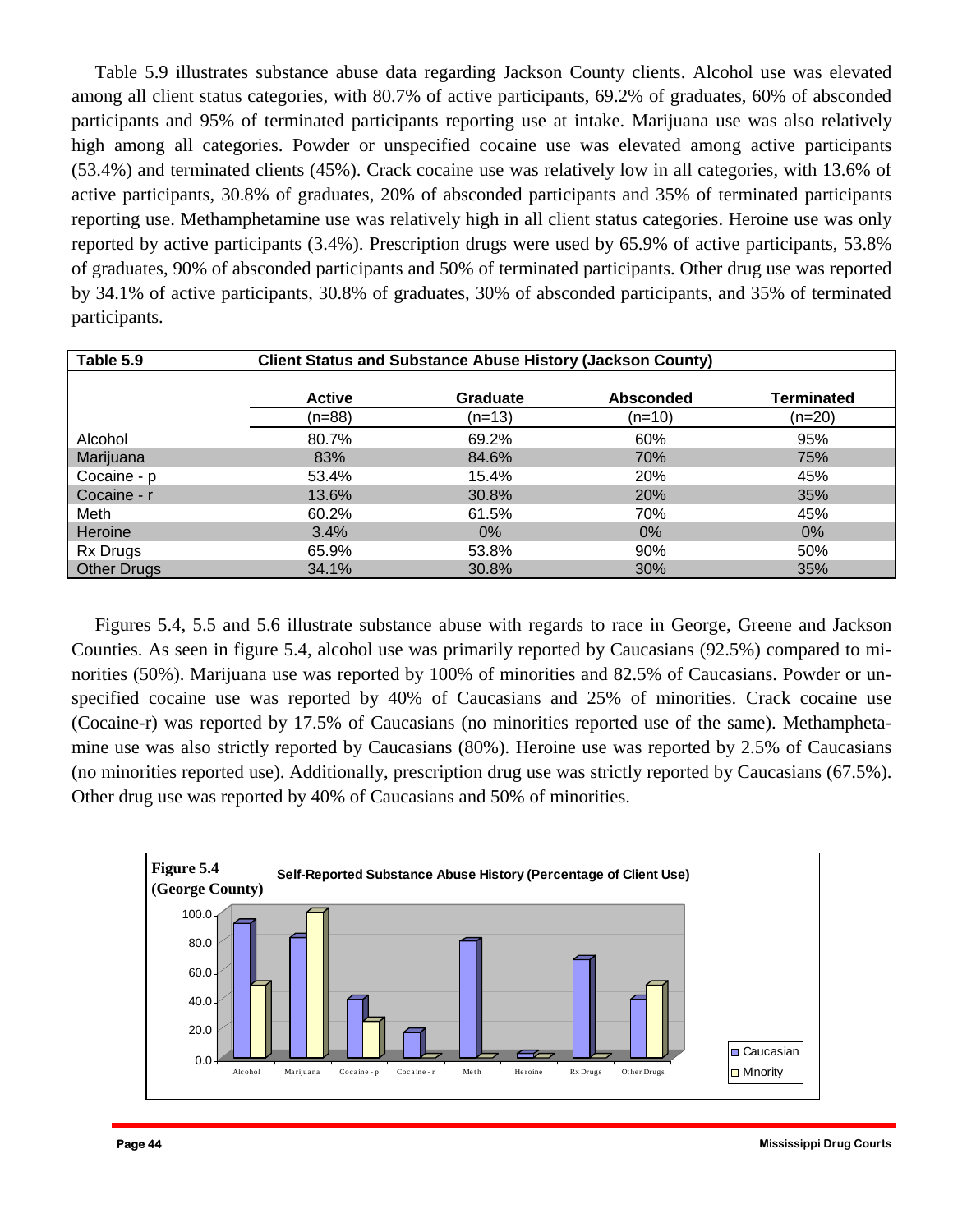norities (100%) than Caucasians (66.7%). Minorities in Green County only reported use of alcohol and mari-Figure 5.5 illustrates drug use and race for Greene County participants. Alcohol use was high for both Caucasians (93.3% reporting use) and minorities (100% reporting use). Marijuana use was higher among mijuana. Powder or unspecified cocaine use was reported by 26.7% of Caucasians, while crack cocaine use use was reported by 20%. Methamphetamine use was reported by 73.3% of Caucasians. Heroine use was reported by 6.7% of Caucasians. Prescription drug use was reported by 40% of Caucasians, and other drug use was reported by 13.3%.



 Figure 5.6 provides substance abuse and race data for Jackson County. Alcohol use was reported by more Caucasians (81.7%) than minorities (72.7%). Marijuana use was reported by a greater number of minorities (86.4%) than Caucasians (79.8%). Powder or unspecified cocaine use was also reported by more minorities (59.1%) than Caucasians. Crack cocaine use was relatively low among both minorities (22.7% reporting use) and Caucasians (18.4%). Methamphetamine use was reported primarily by Caucasians (67.9%) as compared to minorities (13.6%). Heroine use was also low, with 4.6% of minorities reporting use and 1.8% of Caucasians reporting use. Prescription drug use was dominated by Caucasians (71.6%) in comparison to minorities (2.7%). Other drug use was reported by 36.7% of Caucasians and 18.2% of minorities.

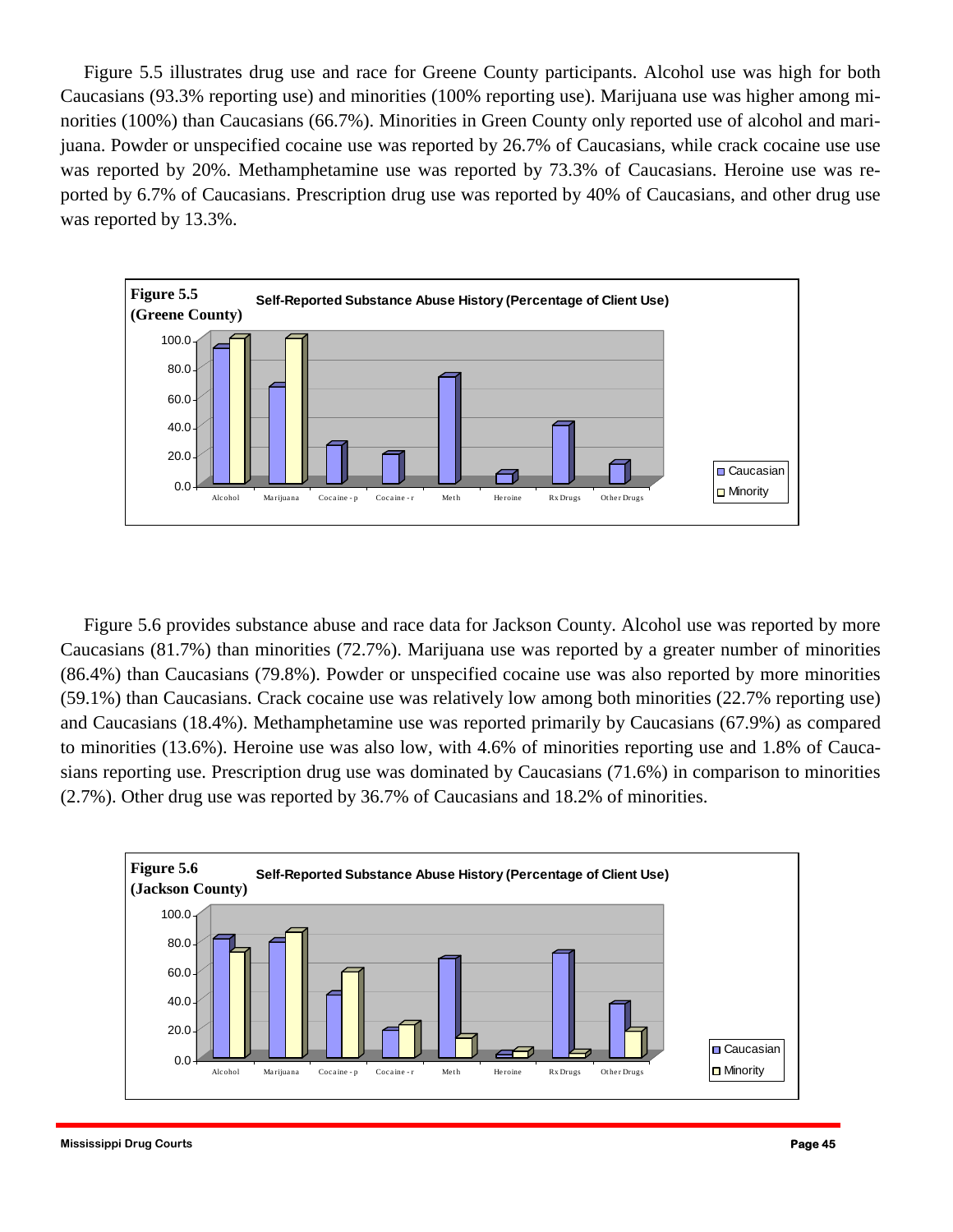Figures 5.7, 5.8 and 5.9 illustrate program track composition of George, Greene and Jackson Counties. As seen in Figure 5.7, 41% of George County participants were non-adjudicated offenders. Over half (54%) of George County participants entered the program as adjudicated offenders. Five percent of participants entered the program as nonadjudicated offenders, but were eventually adjudicated due to excessive program violations or rearrest.



 Figure 5.6 illustrates program track composition for Greene County participants. Nineteen percent of participants in Greene County were non-adjudicated offenders. Three-fourths (75%) of participants entered the program as adjudicated offenders. Six percent of Greene County participants entered the program as nonadjudicated offenders, but were eventually adjudicated due to excessive program violations or rearrest.

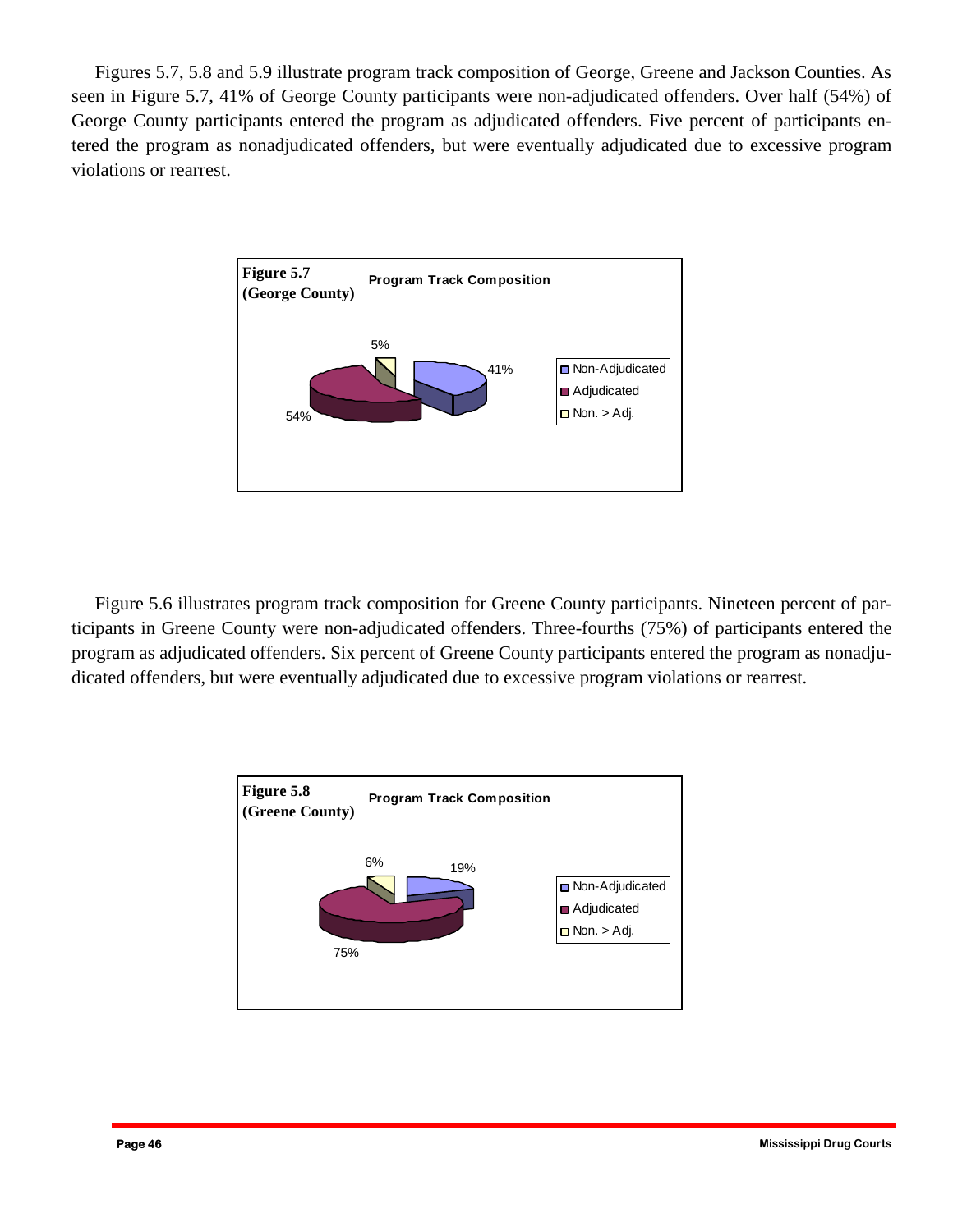Figure 5.9 provides program track data regarding Jackson County. Almost half (46%) of Jackson County participants were non-adjudicated. An additional 46% of participants entered the program as adjudicated offenders. Eight percent of Jackson County participants entered the program as non-adjudicated offenders, but were eventually adjudicated due to excessive program violations or rearrest.



 Tables 5.10, 5.11 and 5.12 provide criminal history among George, Greene and Jackson County participants. As seen in Table 5.10, possession of a controlled substance (Possession C/S) was the dominant offense in George County: 40.9% of participants were convicted, 20.5% of participants had Possession C/S as a nonadjudicated offense, and 9.1% had Possession C/S as a nonadjudicated offense and at least one prior conviction for the same. Property offenses were relatively low among George County participants, with 11.4% of participants convicted and 4.5% of participants having a property offense as a nonadjudicated offense. Possession of precursors was reported as 22.7% convicted and 15.9% having the same as a non-adjudicated offense. Almost one-third (31.8%) of George County participants were convicted of a probation or parole violation. Nine participants (20.5%) were convicted of DUI or DWI. Other crimes were reported as 9.1% convicted and 2.3% having the same as a non-adjudicated offense.

| <b>Table 5.10</b><br><b>Criminal History (Convictions) - George County</b> |                         |        |          |                  |                             |         |          |                          |                             |         |  |
|----------------------------------------------------------------------------|-------------------------|--------|----------|------------------|-----------------------------|---------|----------|--------------------------|-----------------------------|---------|--|
|                                                                            | No<br><b>Conviction</b> |        |          | <b>Convicted</b> | <b>Drug Court</b><br>Charge |         |          | $D.C.$ &<br><b>Prior</b> | <b>Unknown</b><br>(Missing) |         |  |
|                                                                            | n                       | %      | n        | %                | n                           | %       | n        | %                        | n                           | %       |  |
| Possession C/S                                                             | 13                      | 29.5%  | 18       | 40.9%            | 9                           | 20.5%   | 4        | 9.1%                     | 0                           | 0.0%    |  |
| Possession w/ Intent                                                       | 44                      | 100.0% | 0        | $0.0\%$          | $\Omega$                    | $0.0\%$ | $\Omega$ | $0.0\%$                  | 0                           | $0.0\%$ |  |
| <b>Property Offense</b>                                                    | 37                      | 84.1%  | 5        | 11.4%            | 2                           | 4.5%    | $\Omega$ | $0.0\%$                  | 0                           | 0.0%    |  |
| Forgery (Rx)                                                               | 44                      | 100.0% | $\Omega$ | 0.0%             | $\Omega$                    | 0.0%    | 0        | 0.0%                     | 0                           | 0.0%    |  |
| Forgery (Utterance)                                                        | 44                      | 100.0% | 0        | $0.0\%$          | $\Omega$                    | $0.0\%$ | $\Omega$ | $0.0\%$                  | 0                           | 0.0%    |  |
| <b>Possession of Precursors</b>                                            | 27                      | 61.4%  | 10       | 22.7%            | 7                           | 15.9%   | $\Omega$ | 0.0%                     | 0                           | 0.0%    |  |
| Embezzlement                                                               | 44                      | 100.0% | 0        | $0.0\%$          | $\Omega$                    | $0.0\%$ | $\Omega$ | $0.0\%$                  | 0                           | $0.0\%$ |  |
| Probation / Parole Violation                                               | 30                      | 68.2%  | 14       | 31.8%            | $\Omega$                    | 0.0%    | $\Omega$ | 0.0%                     | 0                           | 0.0%    |  |
| DUI / DWI                                                                  | 35                      | 79.5%  | 9        | 20.5%            | $\Omega$                    | $0.0\%$ | $\Omega$ | $0.0\%$                  | $\Omega$                    | 0.0%    |  |
| <b>Other Crime</b>                                                         | 39                      | 88.6%  | 4        | 9.1%             |                             | 2.3%    | 0        | 0.0%                     | 0                           | 0.0%    |  |
|                                                                            |                         |        |          |                  |                             |         |          |                          |                             |         |  |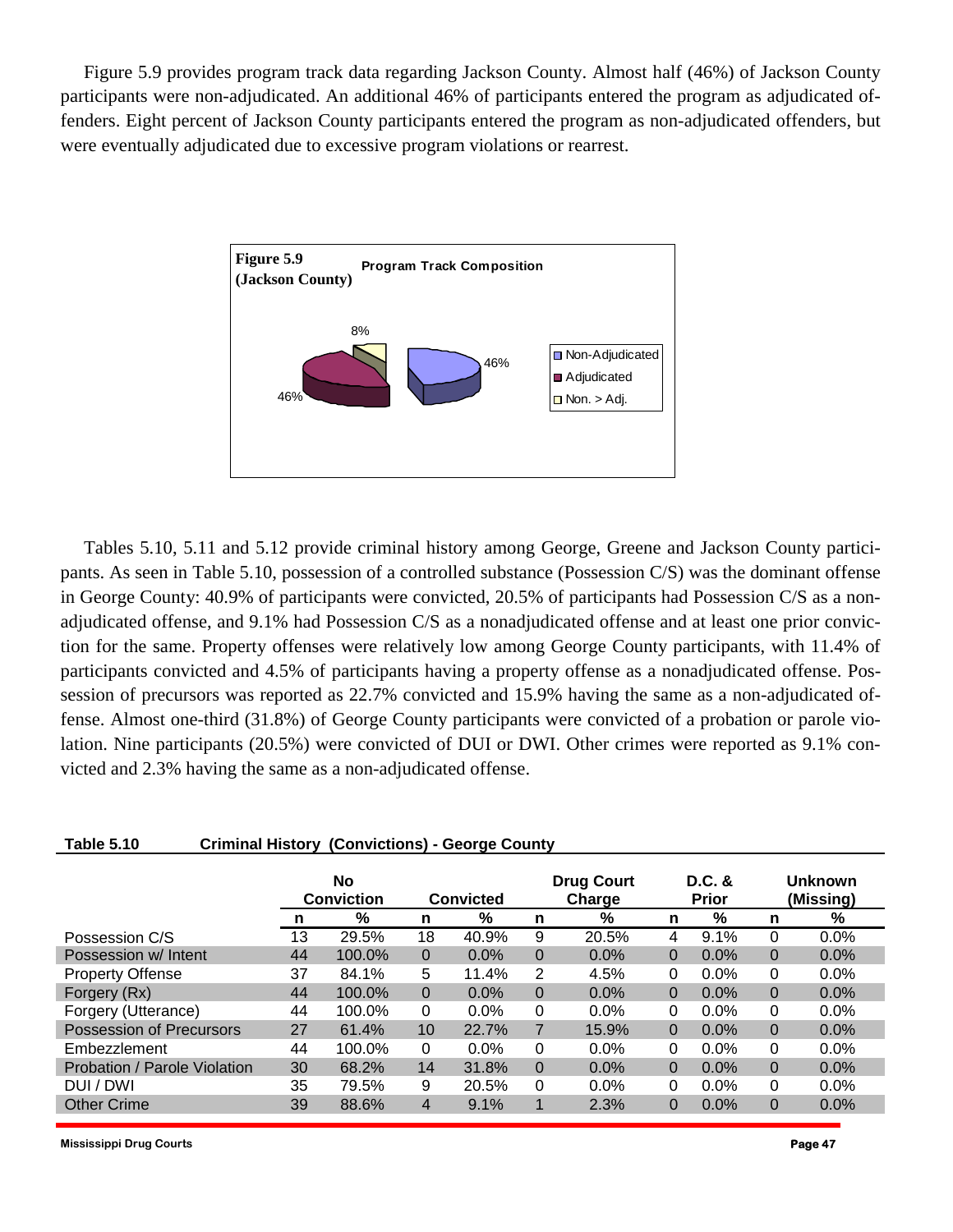Table 5.11 illustrates criminal histories among Greene County participants. Five participants (29.4%) were convicted of possession of a controlled substance (Possession C/S), and one participant (5.9%) had Possession C/S as a nonadjudicated offense as well as at least one prior conviction of the same. Four participants (23.5%) were convicted of a property offense, and one participant (5.9%) had a property offense as a nonadjudicated offense. Two Greene County participants (11.8%) were convicted of uttering forgery (Forgery-Utterance). Six participants (35.3%) were convicted of possession of precursors, and one participant had possession of precursors as a nonadjudicated offense in addition to at least one prior conviction of the same. Probation or parole violation was the dominate offense among Greene County participants, with ten convicted participants (58.8%). Three participants (17.6%) had been convicted of DUI or DWI. Only one participant (5.9%) was convicted of other crimes.

| <b>Table 5.11</b>            | (Convictions) - Greene County<br><b>Criminal History</b> |                         |          |                  |          |                             |                        |         |   |                             |  |  |
|------------------------------|----------------------------------------------------------|-------------------------|----------|------------------|----------|-----------------------------|------------------------|---------|---|-----------------------------|--|--|
|                              |                                                          | No<br><b>Conviction</b> |          | <b>Convicted</b> |          | <b>Drug Court</b><br>Charge | D.C. &<br><b>Prior</b> |         |   | <b>Unknown</b><br>(Missing) |  |  |
|                              | n                                                        | %                       | n        | %                | n        | %                           | n                      | %       | n | %                           |  |  |
| Possession C/S               | 11                                                       | 64.7%                   | 5        | 29.4%            | $\Omega$ | 0.0%                        |                        | 5.9%    | 0 | $0.0\%$                     |  |  |
| Possession w/ Intent         | 17                                                       | 100.0%                  | $\Omega$ | $0.0\%$          | $\Omega$ | 0.0%                        | 0                      | 0.0%    | 0 | $0.0\%$                     |  |  |
| <b>Property Offense</b>      | 12                                                       | 70.6%                   | 4        | 23.5%            |          | 5.9%                        | $\Omega$               | $0.0\%$ | 0 | $0.0\%$                     |  |  |
| Forgery (Rx)                 | 17                                                       | 100.0%                  | $\Omega$ | $0.0\%$          | 0        | 0.0%                        | $\Omega$               | $0.0\%$ | 0 | $0.0\%$                     |  |  |
| Forgery (Utterance)          | 15                                                       | 88.2%                   | 2        | 11.8%            | $\Omega$ | 0.0%                        | $\Omega$               | $0.0\%$ | 0 | $0.0\%$                     |  |  |
| Possession of Precursors     | 10                                                       | 58.8%                   | 6        | 35.3%            | $\Omega$ | 0.0%                        |                        | 5.9%    | 0 | $0.0\%$                     |  |  |
| Embezzlement                 | 17                                                       | 100.0%                  | $\Omega$ | $0.0\%$          | $\Omega$ | 0.0%                        | 0                      | $0.0\%$ | 0 | $0.0\%$                     |  |  |
| Probation / Parole Violation | 6                                                        | 35.3%                   | 10       | 58.8%            | 1        | 5.9%                        | $\Omega$               | 0.0%    | 0 | $0.0\%$                     |  |  |
| DUI / DWI                    | 14                                                       | 82.4%                   | 3        | 17.6%            | $\Omega$ | 0.0%                        | 0                      | $0.0\%$ | 0 | $0.0\%$                     |  |  |
| <b>Other Crime</b>           | 16                                                       | 94.1%                   |          | 5.9%             | 0        | 0.0%                        | 0                      | 0.0%    | 0 | 0.0%                        |  |  |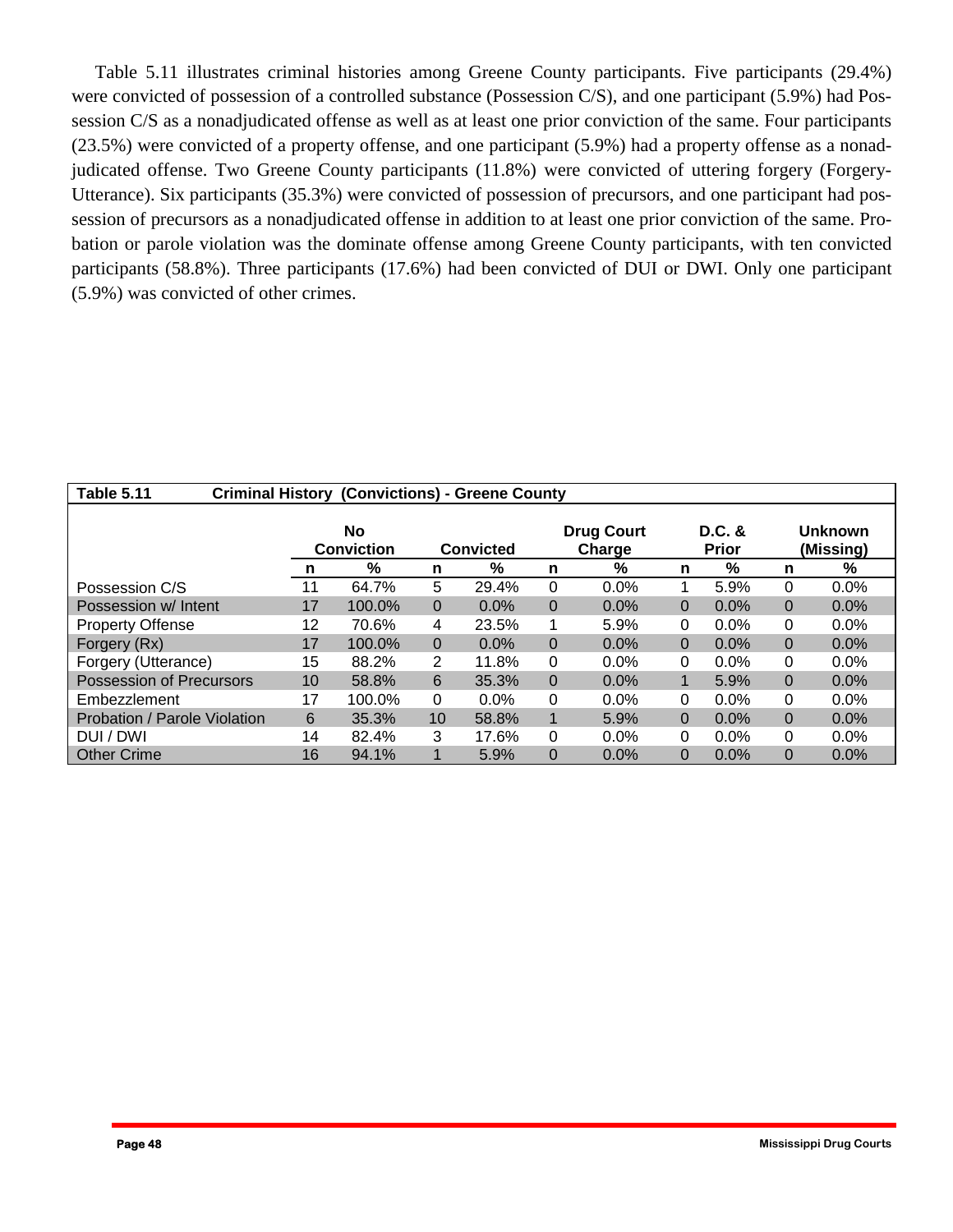Table 5.12 illustrates criminal histories of Jackson County participants. Possession of a controlled substance (Possession C/S) was the dominant offense among Jackson County participants: 30.5% of participants were convicted, 20.6% had Possession C/S as a nonadjudicated offense, and 9.2% had Possession C/S as a nonadjudicated offense as well as at least one prior conviction of the same. Three participants (2.3%) had been convicted of possession with intent to distribute or sell. Twenty-six percent of Jackson County participants had been convicted of a property offense, 3.1% had a property offense as a nonadjudicated offense, and 4.6% had a property offense as a nonadjudicated offense as well as having at least one prior conviction for the same. Four Jackson County participants (3.1%) were convicted of prescription forgery and an additional 3.1% of participants had Forgery as a nonadjudicated offense. Ten participants (7.6%) were convicted of uttering forgery, and one participant (.8%) had the same as a nonadjudicated offense. Nineteen participants (14.5%) in Jackson County had been convicted of possession of precursors, 9.9% had the same as a nonadjudicated offense, and 1.5% had possession of precursors as a nonadjudicated offense as well as at least one prior conviction of the same. Three participants (2.3%) were convicted of embezzlement, and one participant had the same as a non-adjudicated offense. Thirteen percent of Jackson County participants had been convicted of DUI or DWI. One participant had DUI or DWI as a nonadjudicated offense. Other crimes were reported as: 20.6% of participants convicted and 1.5% of participants having the same as a nonadjudicated offense.

| <b>Table 5.12</b>            | <b>Criminal History (Convictions) - Jackson County</b> |                                |                  |       |                |                             |                        |         |   |                             |  |  |
|------------------------------|--------------------------------------------------------|--------------------------------|------------------|-------|----------------|-----------------------------|------------------------|---------|---|-----------------------------|--|--|
|                              |                                                        | <b>No</b><br><b>Conviction</b> | <b>Convicted</b> |       |                | <b>Drug Court</b><br>Charge | D.C. &<br><b>Prior</b> |         |   | <b>Unknown</b><br>(Missing) |  |  |
|                              | n                                                      | %                              | n                | %     | n              | %                           | n                      | %       | n | %                           |  |  |
| Possession C/S               | 52                                                     | 39.7%                          | 40               | 30.5% | 27             | 20.6%                       | 12                     | 9.2%    | 0 | $0.0\%$                     |  |  |
| Possession w/ Intent         | 127                                                    | 96.9%                          | 3                | 2.3%  | $\mathbf{0}$   | 0.0%                        | $\Omega$               | 0.0%    | 1 | 0.8%                        |  |  |
| <b>Property Offense</b>      | 86                                                     | 65.6%                          | 34               | 26.0% | 4              | 3.1%                        | 6                      | 4.6%    | 1 | 0.8%                        |  |  |
| Forgery (Rx)                 | 122                                                    | 93.1%                          | $\overline{4}$   | 3.1%  | 4              | 3.1%                        | $\Omega$               | 0.0%    | 1 | 0.8%                        |  |  |
| Forgery (Utterance)          | 119                                                    | 90.8%                          | 10               | 7.6%  | 1              | 0.8%                        | 0                      | $0.0\%$ |   | 0.8%                        |  |  |
| Possession of Precursors     | 96                                                     | 73.3%                          | 19               | 14.5% | 13             | 9.9%                        | $\overline{2}$         | 1.5%    | 1 | 0.8%                        |  |  |
| Embezzlement                 | 126                                                    | 96.2%                          | 3                | 2.3%  |                | 0.8%                        | 0                      | $0.0\%$ |   | 0.8%                        |  |  |
| Probation / Parole Violation | 97                                                     | 74.0%                          | 31               | 23.7% | $\overline{2}$ | 1.5%                        | $\Omega$               | 0.0%    |   | 0.8%                        |  |  |
| DUI / DWI                    | 112                                                    | 85.5%                          | 17               | 13.0% | 1              | 0.8%                        | 0                      | $0.0\%$ | 1 | 0.8%                        |  |  |
| <b>Other Crime</b>           | 101                                                    | 77.1%                          | 27               | 20.6% | 2              | 1.5%                        | 0                      | 0.0%    |   | 0.8%                        |  |  |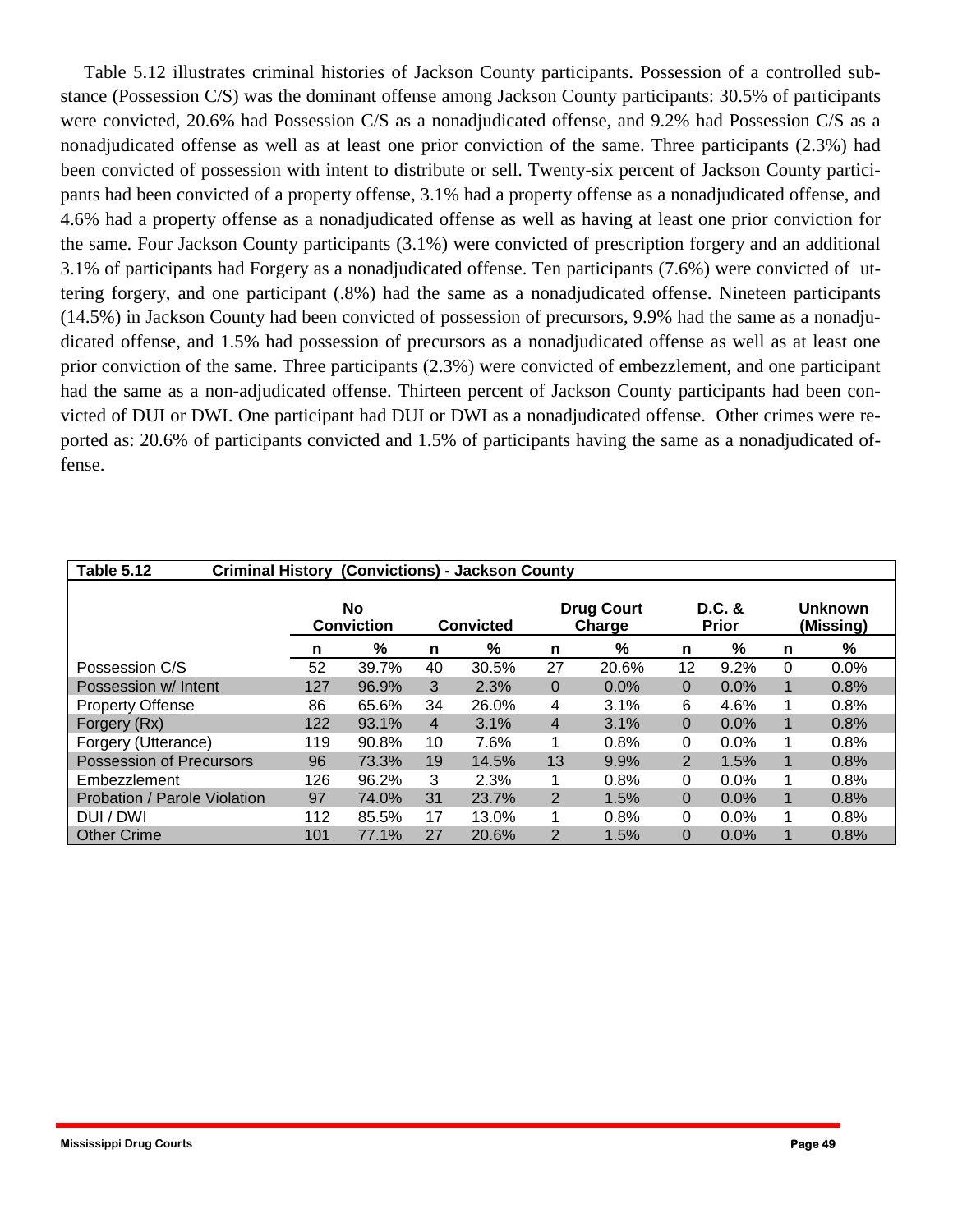### **Juvenile Drug Courts**

 Following the establishment of adult drug courts in 1989, jurisdictions began to establish juvenile versions of these specialized programs in 1995. The first juvenile and family drug courts were developed in Birmingham, Ala. Juvenile drug courts have the same basic philosophy, goals and structures as their adult counterparts; however, they also have many unique challenges that influence and challenge their operation. Juvenile drug courts are based around the ideals of rehabilitation and a team-oriented philosophy. In addition, these specialized dockets maintain the *parens patriae* orientation of the juvenile court, and the drug court team is expanded to include juvenile probation officers and school officials.

 are referred. A family drug court is a special docket for cases in which the parental rights of adult parties nal or civil in origin. They may include custody, visitation disputes, abuse, neglect, dependency proceedings, A juvenile drug court is a special program within a juvenile court to which substance-abusing juveniles have been placed in jeopardy because of their substance abuse. Family drug court cases may be either crimipetitions to terminate parental rights and guardianship matters. In either type of court, the judge, through frequent status hearings and active collaboration with a drug court team of prosecuting and defense attorneys social services workers, and treatment providers, uses the court's oversight authority to induce the defendant to commit to a course of treatment and rehabilitation.

 Currently, there are five juvenile drug courts in operation in the state of Mississippi. Juvenile drug courts are different than adult drug courts in that all cases are adjudicated. Clients enter these courts as a condition of their probation and often remain under the supervision of the Department of Youth Services after their eighteenth birthday. Juvenile records are confidential, and not considered "criminal records"; therefore juvenile clients have the option to expunging their records or of entering a program via pre-trial diversion.

# **Overview (Juvenile Drug Courts)**

This section provides aggregate data for the juvenile court participants. It was necessary to ascertain the composition of the sample in its entirety prior to analyzing each program. The analysis is of the two juvenile drug court programs in Adams and Madison Counties ( $n = 86$ ). Similar tables, figures and explanations are provided by county in later sections of this study.

 Mississippi has an approximate population of 2,900,000, 61.2% of which are Caucasian, 36.9% are African American, 0.4% are American Indian and Alaska Native, 0.7% are Asian, 0.6% are persons reporting two or more races, and 1.7% are Hispanic or Latino. Of the approximate population, 51.4% are female and 48.6% are male.

The juvenile drug court participants ( $n = 86$ ) ranged in age from 14 to 19 ( $M = 16.54$ , std. dev.  $= 1.304$ ). Of the 86 juvenile drug court participants 48 were Caucasian (55.8%), 37 were African-American (43%), and 1 Hispanic (.1.2%). However, due to the lack of diversity in the population for this study, race was dichotomized into Caucasian (55.8%) and Minority (44.2%). Gender was reported as 75 males (87.2%) and 11 females (12.8%).

 disability (1.2%). Mental disability was coded 62 never treated (72.1%), 10 past treatment (11.6%), and 13 present treatment (15.1%). Of the total juvenile drug court population ( $n = 86$ ), 94.2% were Protestant ( $n = 81$ ) and 5 did not report religious affiliation (5.8%). None of the 86 juvenile drug court participants reported having children. Physical disability was coded 73 having no physical disability (84.9%), 12 with present disability (14%), and 1 past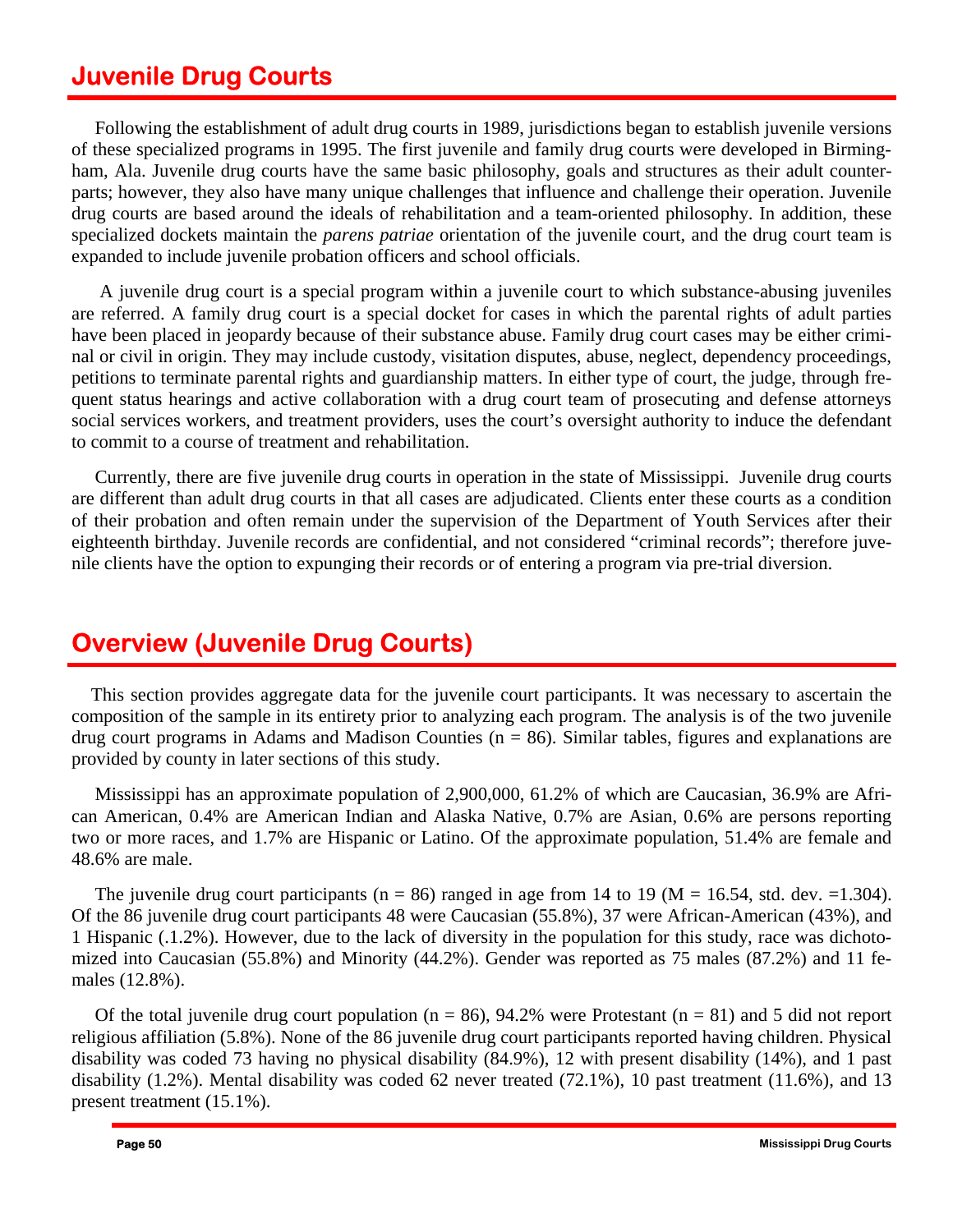Table 6.1 illustrates demographic and client status data for both juvenile drug courts. For this sample ( $n =$ 82), juvenile participants were fairly representative of the total approximated population for the state of Mississippi with regards to race (client status data were missing for four juvenile participants). Caucasians were under-represented by 2.7%. Like their adult counterparts, juvenile drug court participants' gender is not representative of the total approximated population in Mississippi (48.6% male), in that males were over represented in the juvenile drug courts (76.5% male). Caucasian males comprised the largest category of juvenile drug court participants (36.3%, n=38). Minority males composed the second largest group (40.2%, n=33). Caucasian females represented 12.2% (n=10) of juvenile drug court participants. There was only one minority female (1.2%) participating in a juvenile drug court. Active participants comprised the largest client status group (n=58) among juvenile drug court participants. Graduates (n=13) were the second largest group, outnumbering both absconded participants (n=4) and terminated participants (n=7).

| Table 6.1       |        | <b>Client Status, Race, and Gender (Madison County)</b> |               |    |                       |                |       |   |                   |               |       |  |
|-----------------|--------|---------------------------------------------------------|---------------|----|-----------------------|----------------|-------|---|-------------------|---------------|-------|--|
|                 |        |                                                         | <b>Active</b> |    | Graduate<br>Absconded |                |       |   | <b>Terminated</b> | <b>Totals</b> |       |  |
|                 |        | n                                                       | %             | n  | %                     | n              | %     | n | %                 | n             | %     |  |
| Caucasian       |        | 34                                                      | 58.6%         | 6  | 46.2%                 | 4              | 100%  | 4 | 57.1%             | 48            | 58.5% |  |
|                 | Female | 6                                                       | 10.3%         |    | 7.7%                  | $\overline{2}$ | 50%   | 1 | 14.3%             | 10            | 12.2% |  |
|                 | Male   | 28                                                      | 48.3%         | 5  | 38.5%                 | $\overline{2}$ | 50%   | 3 | 42.9%             | 38            | 36.3% |  |
| <b>Minority</b> |        | 24                                                      | 41.4%         | 7  | 53.8%                 | $\overline{0}$ | $0\%$ | 3 | 42.9%             | 34            | 41.5% |  |
|                 | Female | 1                                                       | 1.7%          | 0  | 0%                    | 0              | 0%    | 0 | 0%                |               | 1.2%  |  |
|                 | Male   | 23                                                      | 39.7%         | 7  | 53.8%                 | 0              | $0\%$ | 3 | 42.9%             | 33            | 40.2% |  |
| <b>Totals</b>   |        | 58                                                      | 100%          | 13 | 100%                  | 4              | 100%  |   | 100%              | 82            | 100%  |  |

Figure 6.1 illustrates education data for juvenile drug court participants. Nearly three-fourths (74%) of juvenile participants had not graduated high school (15% had an 8th grade education or below and 59% had some high school). Three percent had graduated high school. Ten percent of juvenile participants had obtained a G.E.D. Seven percent had some college education (likely made possible by duel enrollment programs). There were unavailable or missing education data for 6% of juvenile participants.



 It was unnecessary to compute aggregate employment data regarding juveniles, in that there were excessive amounts of missing employment information. Individual employment data for each county is presented later in this report.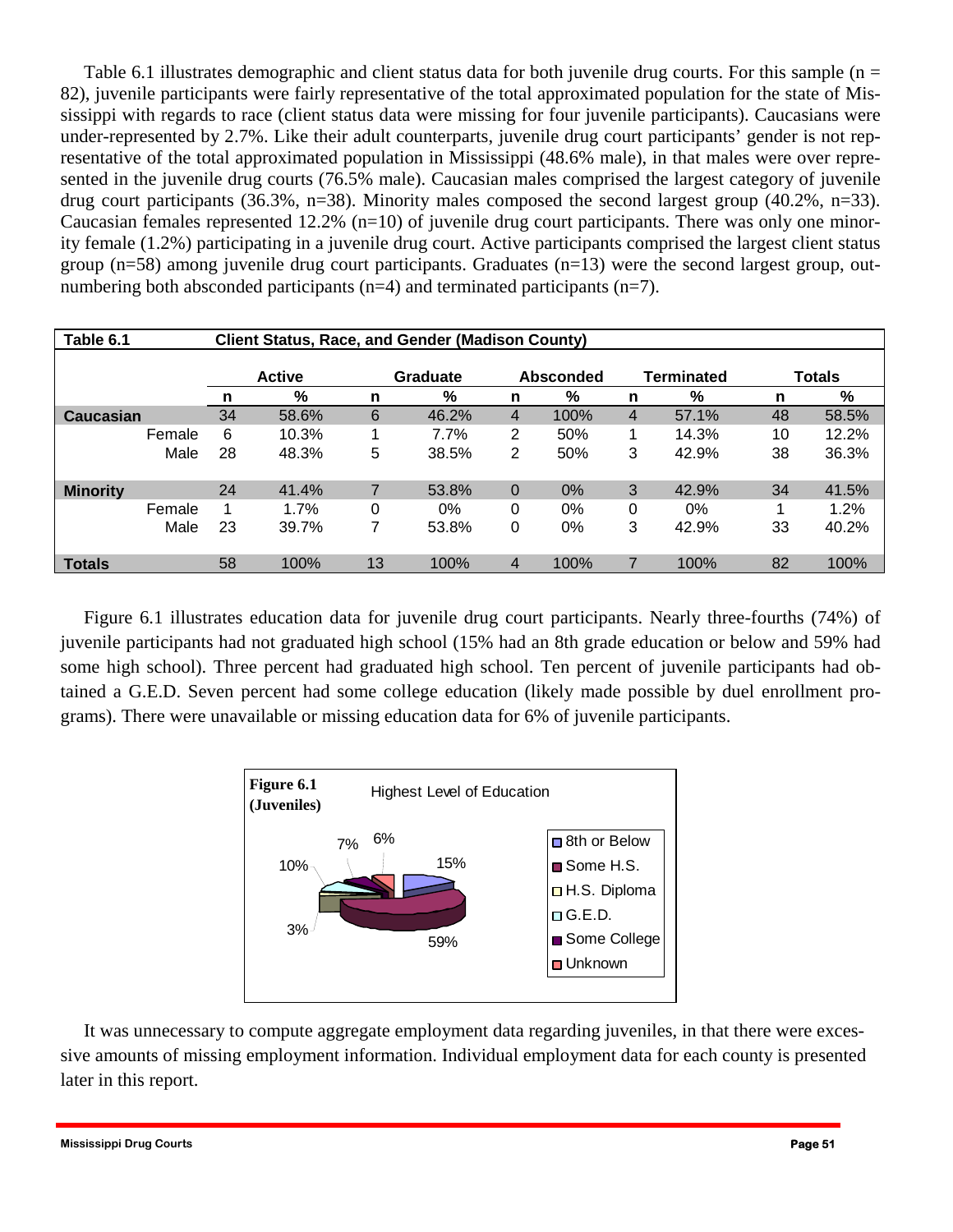Table 6.2 provides substance abuse data among client status categories in juvenile drug courts. Alcohol use was frequently reported among all client status groups, with 58.6% of active participants, 75.9% of graduates, 50% of absconded participants and 85.7% of terminated participants reporting alcohol use at intake. Marijuana use was also highly reported in all categories: 82.8% of active participants, 92.3% of graduates, 100% of absconded participants and 46.2% of terminated participants reporting use of the same. Powder or unspecified cocaine use was only reported by active participants (24.1% reporting use at intake). Reported use of crack cocaine was extremely low, with only active participants reporting any use (1.7%). Methamphetamine use was also low, with 8.6% of active participants reporting use at intake. No juvenile participants reported using heroine. Prescription drug use (Rx Drugs) was slightly elevated for active participants (27.6% reporting use) and absconded participants (25% reporting use), while graduates reported lower use of the same (15.4% reporting use at intake). Reported use of other drugs exhibited an identical trend: 27.6% of active participants, 15.4% of graduates and 25% of absconded participants reporting use at intake.

| Table 6.2          |               | <b>Client Status and Substance Abuse History</b> |                  |                   |
|--------------------|---------------|--------------------------------------------------|------------------|-------------------|
|                    | <b>Active</b> | <b>Graduate</b>                                  | <b>Absconded</b> | <b>Terminated</b> |
|                    | (n=58)        | (n=13)                                           | (n=4)            | (n=7)             |
| Alcohol            | 58.6%         | 76.9%                                            | 50%              | 85.7%             |
| Marijuana          | 82.8%         | 92.3%                                            | 100%             | 46.2%             |
| Cocaine - p        | 24.1%         | $0\%$                                            | 0%               | 0%                |
| Cocaine - r        | $1.7\%$       | $0\%$                                            | $0\%$            | $0\%$             |
| Meth               | 8.6%          | 0%                                               | 0%               | 0%                |
| Heroine            | $0\%$         | $0\%$                                            | $0\%$            | $0\%$             |
| <b>Rx Drugs</b>    | 27.6%         | 15.4%                                            | 25%              | 0%                |
| <b>Other Drugs</b> | 27.6%         | 15.4%                                            | 25%              | $0\%$             |

 Figure 6.2 illustrates juvenile drug use with regards to race. Alcohol use was reported by more Caucasians (79.2%) than minorities (44.1%). Marijuana use was more equivalent, with 83.3% of Caucasians and 88.2% of minorities reporting use at intake. Crack cocaine use was confined to one minority participant (2.9%). Methamphetamine was only used by Caucasian participants (10.4%). No heroine use was reported. Prescription drug use (Rx Drugs) was mainly reported by Caucasians (33.3%) as compared to minorities (8.8%). Other drug use was reported by 37.5% of Caucasians and 2.9% of minorities.

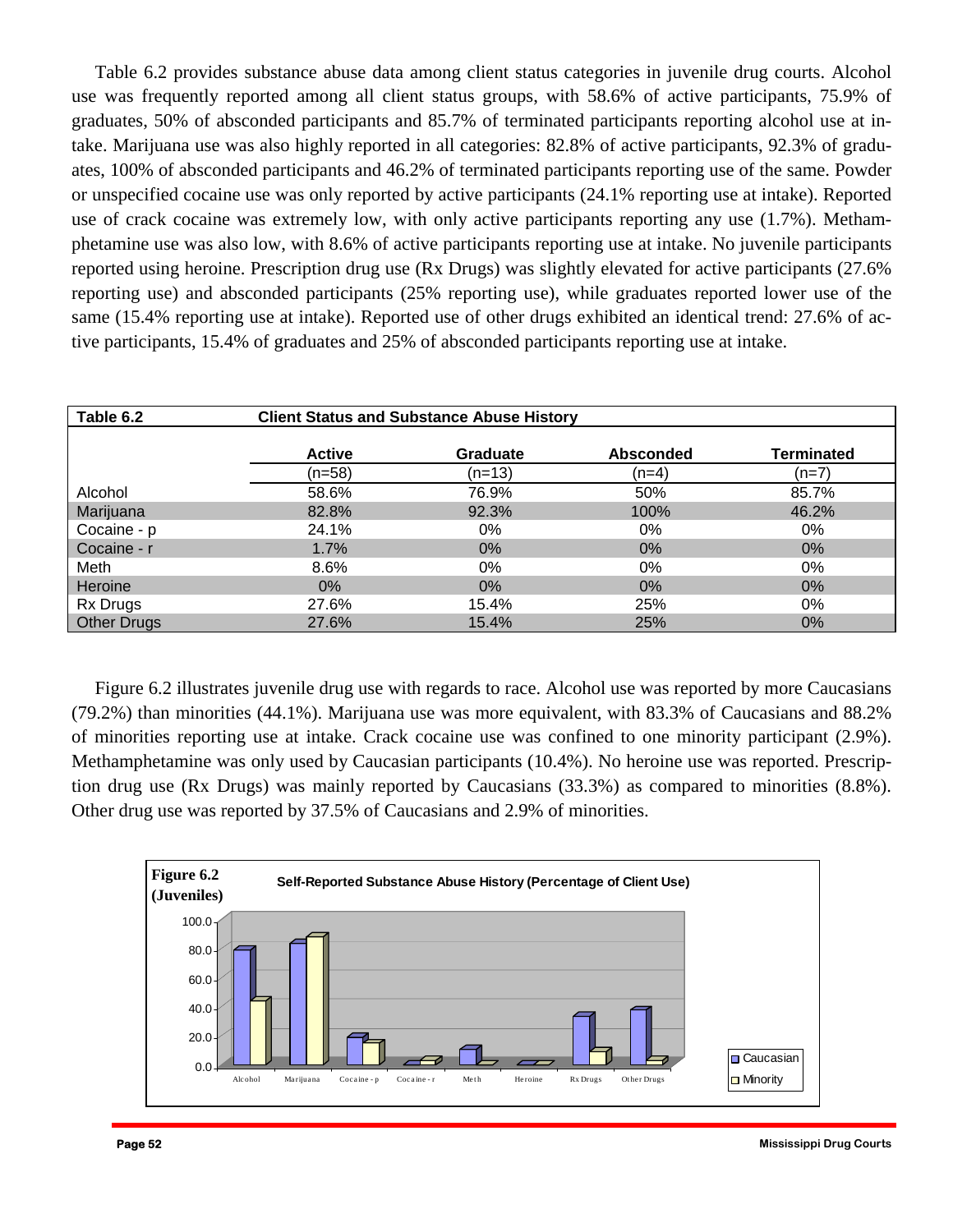Table 6.3 provides criminal histories among client status categories for juvenile drug court participants. Possession of a controlled substance (Possession C/S) was a widely reported offense among juveniles, with 36% (n=31) having Possession C/S as a nonadjudicated offense and 5.8% (n=5) having Possession C/S as a nonadjudicated offense as well as at least one prior conviction of the same. Two juveniles (2.3%) had possession with intent to distribute or sell as a nonadjudicated offense. Property offenses were reported as: three juveniles (3.5%) convicted, 12 juveniles (14%) having a property offense as a nonadjudicated offense, and five juveniles (5.8%) having a property offense as a nonadjudicated offense as well as at least one prior conviction of the same. Prescription forgery, Uttering forgery, possession of precursors, and embezzlement were not reported by any juveniles. Two juveniles (2.3%) were convicted of violating probation or parole, one juvenile (1.2%) had a probation or parole violation as a nonadjudicated offense, and one juvenile (1.2%) had a probation or parole violation as a nonadjudicated offense as well as at least one prior conviction of the same. One juvenile (1.2%) was convicted of DUI or DWI. Juveniles reported other crimes as the dominant offense, in that 9.3% were convicted  $(n=8)$ , 43% had other crime as a nonadjudicated offense  $(n=37)$ , and 11.6% had other crime as a nonadjudicated offense as a nonadjudicated offense as well as one or more prior convictions of the same. There were extensive amounts of missing criminal history data among juvenile offenders, which likely lessens the accuracy of data reported in Table 6.3.

| Table 6.3                       |                         | <b>Criminal History (Juveniles)</b> |                |                                                 |          |         |          |              |    |                             |  |
|---------------------------------|-------------------------|-------------------------------------|----------------|-------------------------------------------------|----------|---------|----------|--------------|----|-----------------------------|--|
|                                 | No<br><b>Conviction</b> |                                     |                | <b>Drug Court</b><br><b>Convicted</b><br>Charge |          |         |          | D.C. & Prior |    | <b>Unknown</b><br>(Missing) |  |
|                                 | n                       | %                                   | n              | %                                               | n        | %       | n        | %            | n  | %                           |  |
| Possession C/S                  | 6                       | 7.0%                                | 0              | 0.0%                                            | 31       | 36.0%   | 5        | 5.8%         | 44 | 51.2%                       |  |
| Possession w/ Intent            | 10                      | 11.6%                               | 0              | $0.0\%$                                         | 2        | 2.3%    | 0        | $0.0\%$      | 74 | 86.0%                       |  |
| <b>Property Offense</b>         | 8                       | 9.3%                                | 3              | 3.5%                                            | 12       | 14.0%   | 5        | 5.8%         | 58 | 67.4%                       |  |
| Forgery (Rx)                    | 10                      | 11.6%                               | $\Omega$       | $0.0\%$                                         | $\Omega$ | $0.0\%$ | 0        | $0.0\%$      | 76 | 88.4%                       |  |
| Forgery (Utterance)             | 10                      | 11.6%                               | 0              | $0.0\%$                                         | $\Omega$ | $0.0\%$ | $\Omega$ | $0.0\%$      | 76 | 88.4%                       |  |
| <b>Possession of Precursors</b> | 10                      | 11.6%                               | $\Omega$       | $0.0\%$                                         | $\Omega$ | $0.0\%$ | 0        | $0.0\%$      | 76 | 88.4%                       |  |
| Embezzlement                    | 10                      | 11.6%                               | 0              | $0.0\%$                                         | $\Omega$ | $0.0\%$ | 0        | $0.0\%$      | 76 | 88.4%                       |  |
| Probation / Parole Violation    | 8                       | 9.3%                                | $\overline{2}$ | 2.3%                                            |          | 1.2%    | 1        | 1.2%         | 74 | 86.0%                       |  |
| DUI / DWI                       | 10                      | 11.6%                               |                | 1.2%                                            | $\Omega$ | $0.0\%$ | 0        | $0.0\%$      | 75 | 87.2%                       |  |
| <b>Other Crime</b>              | $\overline{2}$          | 2.3%                                | 8              | 9.3%                                            | 37       | 43.0%   | 10       | 11.6%        | 29 | 33.7%                       |  |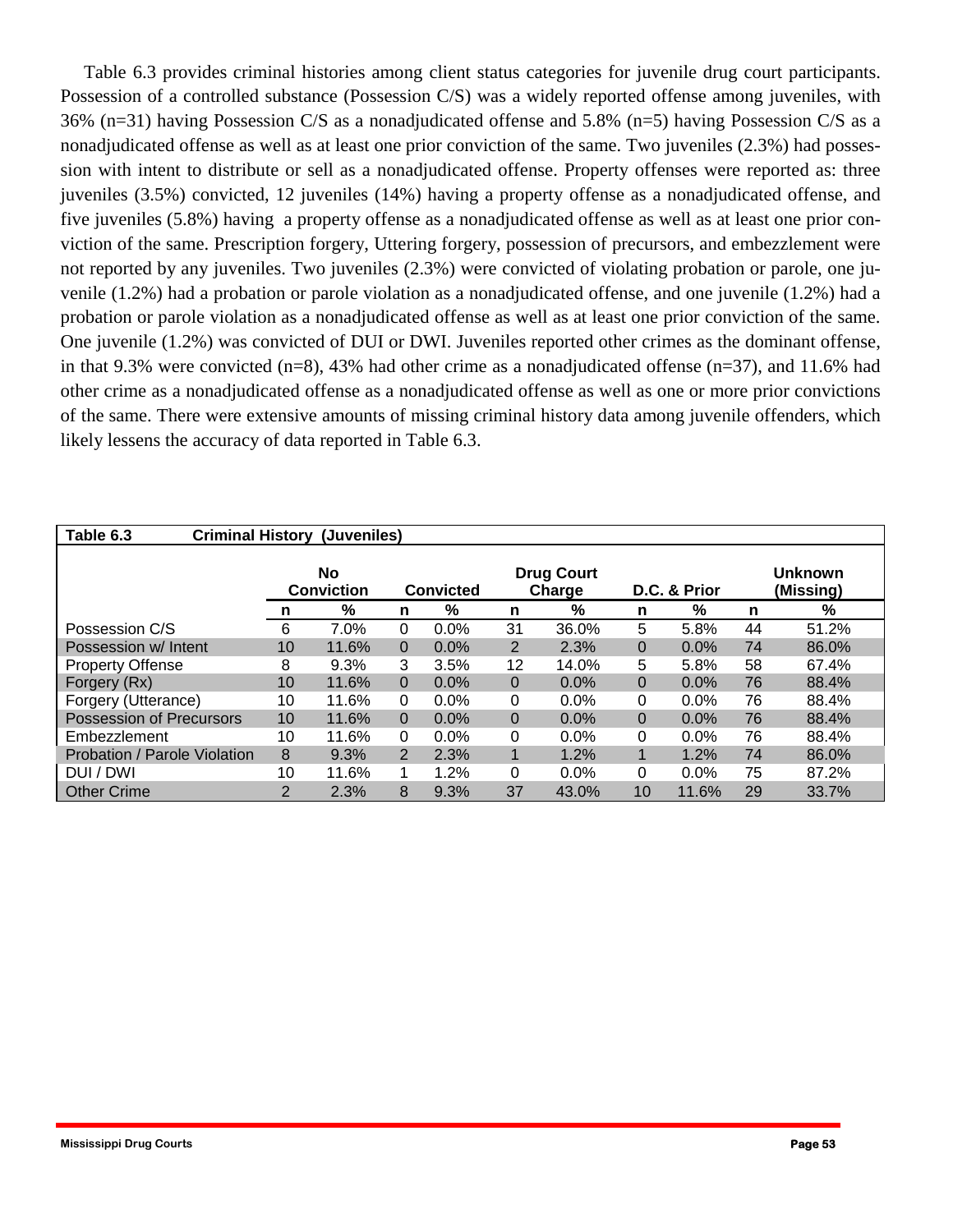# **Adams County Juvenile Drug Court**

Adams County has an approximate population of 32,626, 43.5% of which are Caucasian, 55.7% are African American, 0.1% are American Indian and Alaska Native, 0.3% are Asian, 0.4% are persons reporting two or more races, and .9% are Hispanic or Latino. Of the approximate population 53.7% are female and 46.3% are male.

Adams County juvenile drug court participants ( $n = 42$ ) ranged in age from 14 to 19 ( $x = 16.34$ , std. dev. 1.260). Of the 42 Adams County juvenile drug court participants 13 were white/Anglo (31%), and 29 were African American (69%). Gender was coded as 39 males (92.9%) and 3 females (7.1%). Four Adams County participants had unavailable or missing client status data. Additionally, no employment information was available for Adams County participants. It is important to note that 8 of the 42 unemployed participants either were not eligible for work (n = 5) or would have needed a work permit to do so (n = 3) due to child labor laws.

Of the Adams County drug court sample  $(n = 42)$ , 100% were Protestant. No participants reported being married or ever having been married, and no children were reported. NO Adams County participants reported having had any physical disability, past or present. Mental disability was reported as 33 never treated (78.6%), 3 past treatment (7.1%), and 5 present treatment (11.9%).

tative of the approximated county population (43.5% Caucasian and 56.5% minority), in that minorities were With regards to race, Adams County participants (34% Caucasian and 65.8% minority) were not represenoverrepresented by 9.3% (see Table 7.1). Furthermore, Adams County participants (92.1% male) were not representative of the general county population in respect to gender (46.3% male). Minority males ( $n = 25$ ) comprised the largest category of drug court participants (63.2%). Caucasian males represented 28.8% of Adams County participants (n=11). Caucasian females comprised 5.3% of participants (n=2) and minority females (2.6%, n=1) represented the smallest group among Adams County participants. Active participants (n=28) represented the largest client status group among Adams County participants. Graduates (n=5) and terminated participants (n=5) were equal in number. There were no absconded participants in the Adams County program.

| Table 7.1       |      | <b>Client Status, Race, and Gender (Adams County)</b> |       |             |                              |   |       |                |       |    |               |  |
|-----------------|------|-------------------------------------------------------|-------|-------------|------------------------------|---|-------|----------------|-------|----|---------------|--|
|                 |      | <b>Active</b>                                         |       |             | Graduate<br><b>Absconded</b> |   |       |                |       |    | <b>Totals</b> |  |
|                 |      |                                                       | %     | n           | %                            | n | %     | n              | %     | n  | %             |  |
| Caucasian       |      | 9                                                     | 32.1% |             | 20%                          | 0 | $0\%$ | 3              | 60%   | 13 | 34.2%         |  |
| Female          |      |                                                       | 3.6%  | 0           | $0\%$                        | 0 | $0\%$ | 4              | 20%   | 2  | 5.3%          |  |
|                 | Male | 8                                                     | 28.6% |             | 20%                          | 0 | 0%    | 2              | 40%   | 11 | 28.9%         |  |
|                 |      |                                                       |       |             |                              |   |       |                |       |    |               |  |
| <b>Minority</b> |      | 19                                                    | 67.9% | 4           | 80%                          | 0 | 0%    | $\overline{2}$ | 40%   | 25 | 65.8%         |  |
| Female          |      |                                                       | 3.6%  | $\mathbf 0$ | $0\%$                        | 0 | 0%    | 0              | $0\%$ |    | 2.6%          |  |
|                 | Male | 18                                                    | 64.3% | 4           | 80%                          | 0 | 0%    | 2              | 40%   | 24 | 63.2%         |  |
|                 |      |                                                       |       |             |                              |   |       |                |       |    |               |  |
| <b>Totals</b>   |      | 28                                                    | 100%  | 5           | 100%                         | 0 | 0%    | 5              | 100%  | 38 | 100%          |  |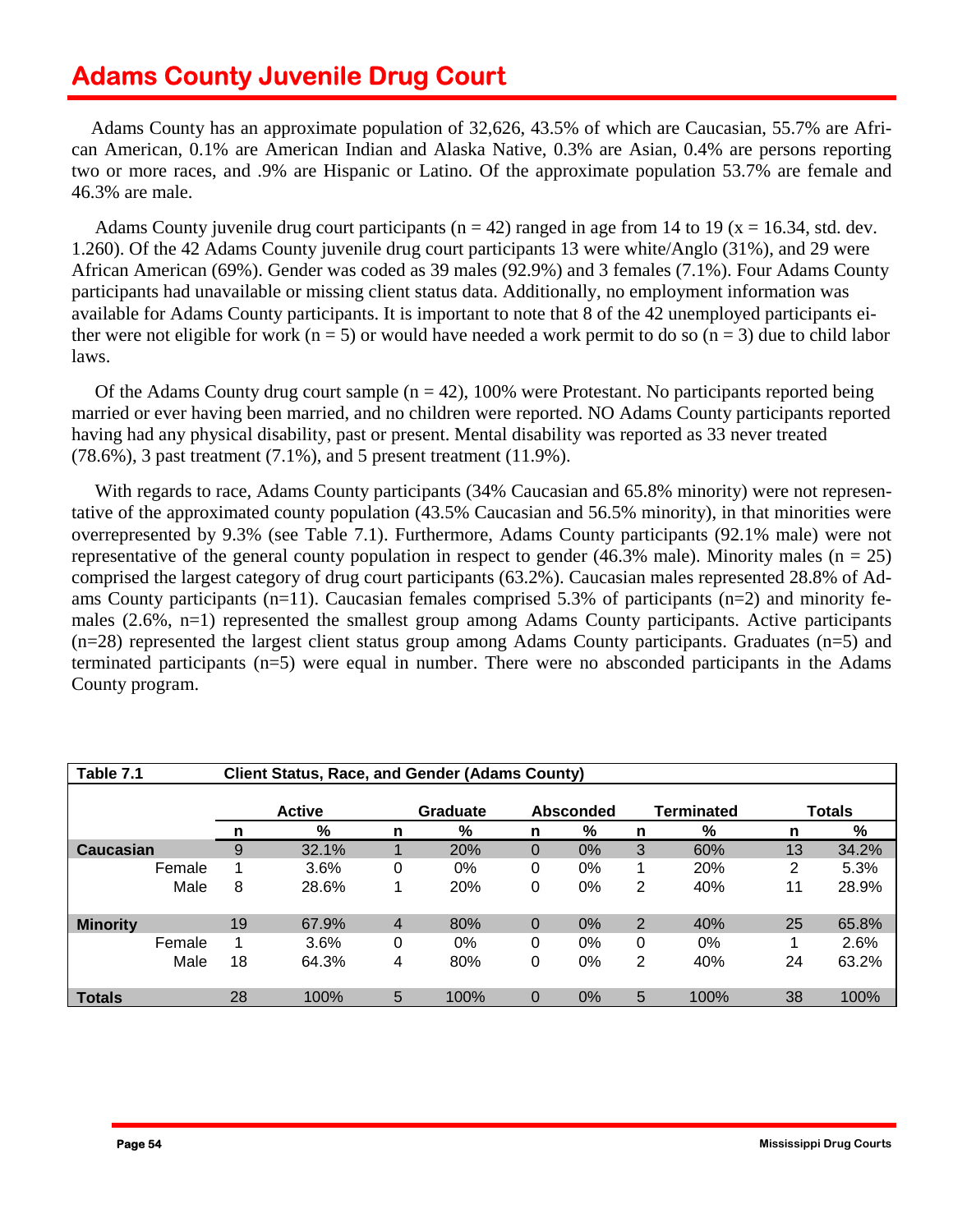Figure 7.1 illustrates education data for Adams County participants. Nearly three-fourths (72%) of Adams County participants had not graduated high school (14% had an 8th grade education or below and 58% had some high school). Two percent had graduated high school and 19% had obtained a G.E.D. Two percent of Adams County participants reported having some college education, likely through a duel enrollment program. Education data was unavailable or missing for 5% of Adams County participants.



 Table 7.2 provides substance abuse history among client status categories for Adams County participants. Alcohol use was widely reported among graduates (100% reporting use at intake) and terminated clients (80% reporting use at intake), and slightly less reported by active participants (21.4% reporting use at intake). Marijuana use was elevated for all client status categories: 75% of active participants, 100% of graduates, and 80% of terminated participants. Powder or unspecified cocaine use was only reported by active participants (21.4%). Additionally, crack cocaine use was only reported by active participants (3.6%). Prescription drugs (Rx Drugs) were also only reported by active participants (7.1%). No participants in Adams County reported using methamphetamine, heroine, or other drugs.

| Table 7.2          |               | <b>Client Status and Substance Abuse History (Adams County)</b> |                  |                   |
|--------------------|---------------|-----------------------------------------------------------------|------------------|-------------------|
|                    | <b>Active</b> | Graduate                                                        | <b>Absconded</b> | <b>Terminated</b> |
|                    | $(n=28)$      | (n=5)                                                           | $(n=0)$          | $(n=5)$           |
| Alcohol            | 21.4%         | 100%                                                            | 0%               | 80%               |
| Marijuana          | 75%           | 100%                                                            | $0\%$            | 80%               |
| Cocaine - p        | 21.4%         | 0%                                                              | 0%               | 0%                |
| Cocaine - r        | 3.6%          | 0%                                                              | $0\%$            | 0%                |
| Meth               | 0%            | 0%                                                              | 0%               | 0%                |
| Heroine            | $0\%$         | $0\%$                                                           | $0\%$            | $0\%$             |
| Rx Drugs           | 7.1%          | 0%                                                              | 0%               | 0%                |
| <b>Other Drugs</b> | 0%            | $0\%$                                                           | $0\%$            | $0\%$             |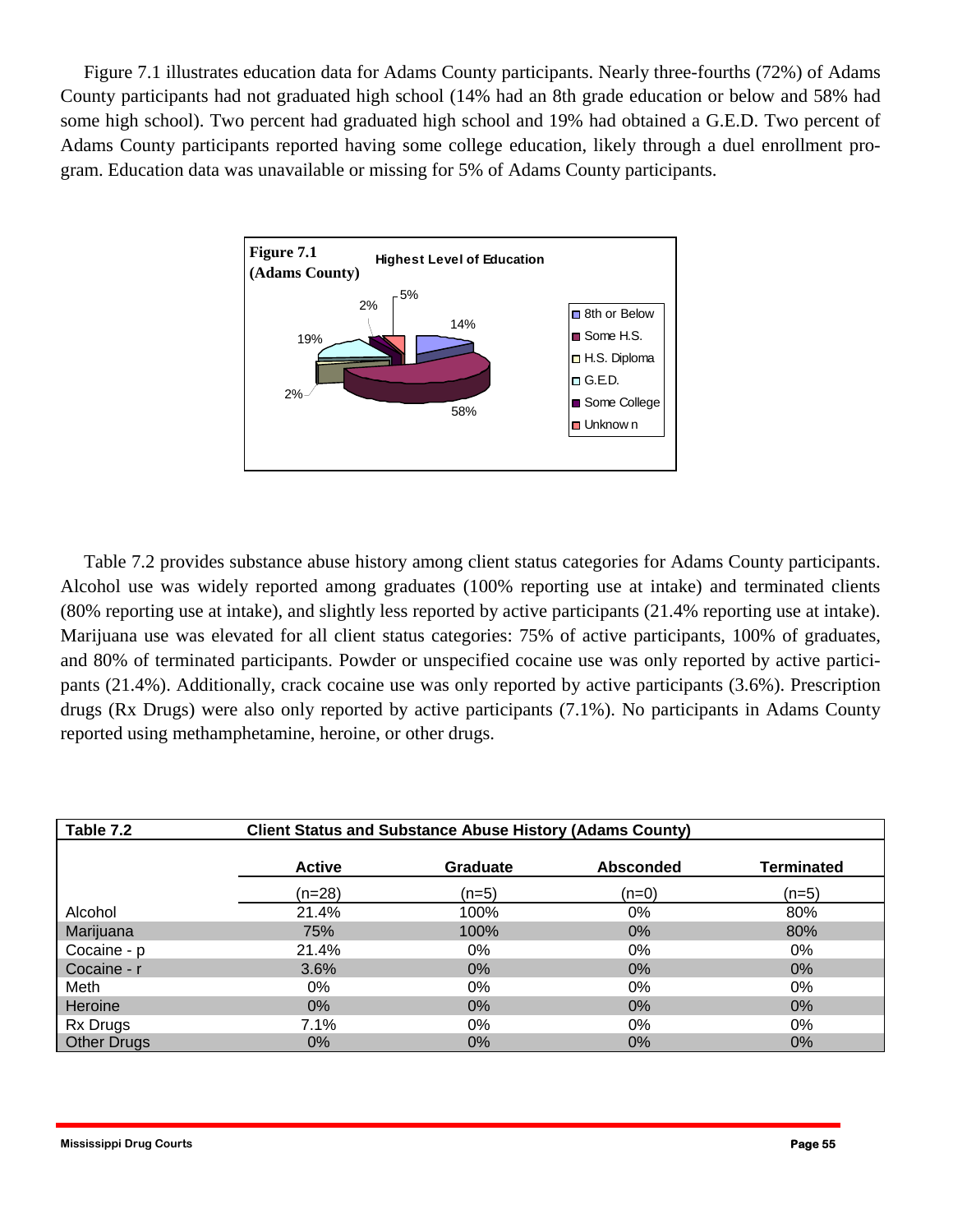Figure 7.2 illustrates substance abuse history among Adams County participants with regards to race. Alcohol use was reported by more Caucasians (53.9%) than minorities (36.0%), Marijuana use was high among both Caucasians (82.9%) and minorities (88.9%). Powder or unspecified cocaine use was reported by 7.7% of Caucasians and 20% of minorities. Crack cocaine use was limited to minorities (4%). Prescription drug use was low for both Caucasians (7.7%) and minorities (4%). No heroine methamphetamine, heroine or other drug use was reported by Adams County participants.



Table 7.3 provides criminal history data among for Adams County participants. Seventeen participants (40.5%) had possession of a controlled substance (Possession C/S) as a nonadjudicated offense. One participant (2.4%) had possession with intent to distribute or sell as a nonadjudicated offense. Eleven Adams County participants (26.2%) had a property offense as a nonadjudicated offense. Other crime was the dominant offense reported by Adams County participants, with 69% (n=29) of participants reporting having the same as a non-adjudicated offense. There were no reported prior criminal convictions among Adams County participants.

#### **Table 7.3 Criminal History (Convictions) - Adams County**

|                                 | No<br><b>Conviction</b> |      | <b>Convicted</b> |         | <b>Drug Court</b><br>Charge |         | D.C. &<br><b>Prior</b> |         |    | Unknown<br>(Missing) |
|---------------------------------|-------------------------|------|------------------|---------|-----------------------------|---------|------------------------|---------|----|----------------------|
|                                 | n                       | %    | n                | %       | n                           | %       | n                      | %       | n  | %                    |
| Possession C/S                  |                         | 2.4% | 0                | 0.0%    | 17                          | 40.5%   | 0                      | 0.0%    | 24 | 57.1%                |
| Possession w/ Intent            | 3                       | 7.1% | 0                | 0.0%    |                             | 2.4%    | 0                      | 0.0%    | 38 | 90.5%                |
| <b>Property Offense</b>         | ⌒                       | 4.8% | 0                | 0.0%    | 11                          | 26.2%   | 0                      | 0.0%    | 29 | 69.0%                |
| Forgery (Rx)                    | 3                       | 7.1% | 0                | $0.0\%$ | 0                           | $0.0\%$ | 0                      | $0.0\%$ | 39 | 92.9%                |
| Forgery (Utterance)             | 3                       | 7.1% | 0                | $0.0\%$ | 0                           | 0.0%    | 0                      | $0.0\%$ | 39 | 92.9%                |
| <b>Possession of Precursors</b> | 3                       | 7.1% | $\Omega$         | $0.0\%$ | $\overline{0}$              | $0.0\%$ | 0                      | $0.0\%$ | 39 | 92.9%                |
| Embezzlement                    | 3                       | 7.1% | 0                | $0.0\%$ | 0                           | 0.0%    | 0                      | $0.0\%$ | 39 | 92.9%                |
| Probation / Parole Violation    | 3                       | 7.1% | $\Omega$         | $0.0\%$ | 0                           | $0.0\%$ | 0                      | $0.0\%$ | 39 | 92.9%                |
| DUI / DWI                       | 3                       | 7.1% | 0                | $0.0\%$ | 0                           | 0.0%    | 0                      | 0.0%    | 39 | 92.9%                |
| <b>Other Crime</b>              |                         | 2.4% | 0                | $0.0\%$ | 29                          | 69.0%   | 0                      | 0.0%    | 12 | 28.6%                |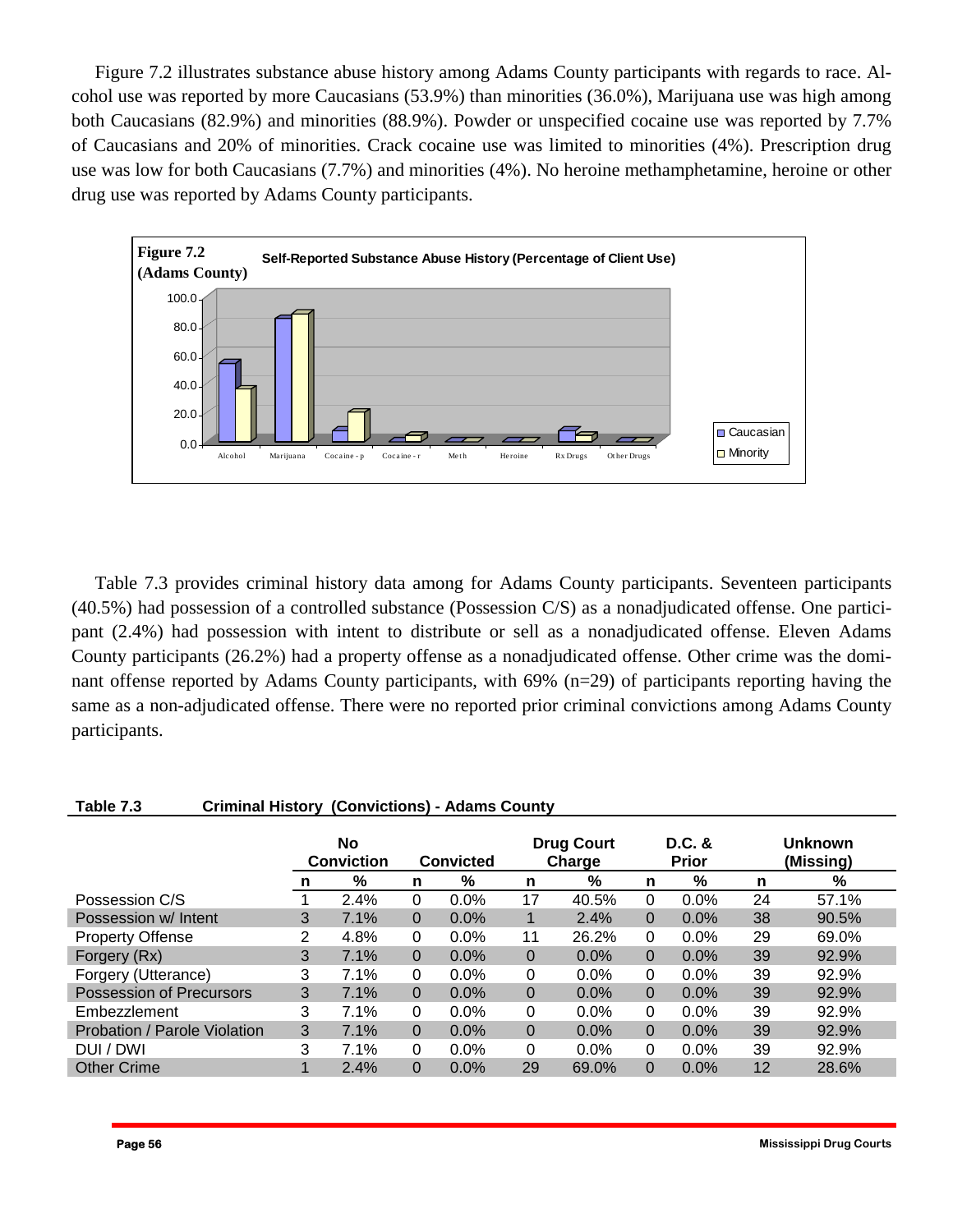Madison County has an approximate population of 87,419, 59.8% of which are Caucasian, 38% are African-American, 0.1% are American Indian and Alaska Native, 1.6% are Asian, 0.5% are persons reporting two or more races, and 1.3% are Hispanic or Latino. Of the approximate population 52.3% are female and 47.7% are male.

Madison County juvenile drug court participants ( $n = 44$ ) ranged in age from 14 to 19 ( $x = 16.73$ , std. dev. 1.339). Of the 44 Madison County juvenile drug court participants there were 35 white/Anglo (79.5%), 8 African-American (18.2%), and 1 Hispanic (2.3%). Gender was coded as 36 males (81.8%) and 8 females (18.2%). Due to the lack of diversity in the population and manageability race was dichotomized. The new dichotomized variables are Caucasian ( $n = 35$ ) and Minority ( $n = 9$ ).

Of the total juvenile drug court population ( $n = 44$ ), 88.6% were Protestant. None of the 44 juvenile drug court participants reported being married or ever having been married, and no children were reported. Physical Disability Status was coded as 31 None (70.5%), 1 Past Disability (2.3%), and 12 Present Disability (27.3). Mental disability was coded 29 never treated (65.9%), 7 past treatment (15.9%), and 8 present treatment (18.2%).

 Table 8.1 illustrates general demographic characteristics among client status categories with regard to race and gender. Madison County participants (79.5% Caucasian and 20.5 minority) did not represent the total approximated population for Madison County (59.8% Caucasian and 40.2% minority) with regards to race. Caucasians ( $n = 35$ ) were over-represented by 19.7%. Furthermore, Madison County juvenile drug court participants (81.9% male) were not representative of the total approximated population in Madison County (47.7% male), in that males were overrepresented by  $34.2\%$ . Caucasian males (61.4% n = 27) comprised the largest category of drug court participants. Minority males represented 20.5% (n=9) of Madison County participants. Caucasian females comprised 18.2% (n=8) of participants, and the were no minority females participating in the Madison County program. Active participants (n=30) represented the largest client status group in Madison County. Graduates (n=8) outnumbered both absconded participants (n=4) and terminated participants (n=2).

| Table 8.1       |        |               | <b>Client Status, Race, and Gender (Madison County)</b> |          |       |                |                  |   |            |    |               |  |  |  |
|-----------------|--------|---------------|---------------------------------------------------------|----------|-------|----------------|------------------|---|------------|----|---------------|--|--|--|
|                 |        |               |                                                         |          |       |                |                  |   |            |    |               |  |  |  |
|                 |        | <b>Active</b> |                                                         | Graduate |       |                | <b>Absconded</b> |   | Terminated |    | <b>Totals</b> |  |  |  |
|                 |        | n             | %                                                       | n        | %     | n              | %                | n | %          | n  | %             |  |  |  |
| Caucasian       |        | 25            | 83.3%                                                   | 5        | 62.5% | 4              | 100%             |   | 50%        | 35 | 79.5%         |  |  |  |
|                 | Female | 5             | 16.7%                                                   |          | 12.5% | 2              | 50%              | 0 | $0\%$      | 8  | 18.2%         |  |  |  |
|                 | Male   | 20            | 66.7%                                                   | 4        | 50%   | 2              | 50%              |   | 50%        | 27 | 61.4%         |  |  |  |
| <b>Minority</b> |        | 5             | 16.7%                                                   | 3        | 37.5% | $\overline{0}$ | 0%               | 1 | 50%        | 9  | 20.5%         |  |  |  |
|                 | Female | 0             | $0\%$                                                   | $\Omega$ | $0\%$ | 0              | 0%               | 0 | $0\%$      | 0  | 0%            |  |  |  |
|                 | Male   | 5             | 16.7%                                                   | 3        | 37.5% | 0              | 0%               |   | 50%        | 9  | 20.5%         |  |  |  |
| <b>Totals</b>   |        | 30            | 100%                                                    | 8        | 100%  | 4              | 100%             | 2 | 100%       | 44 | 100%          |  |  |  |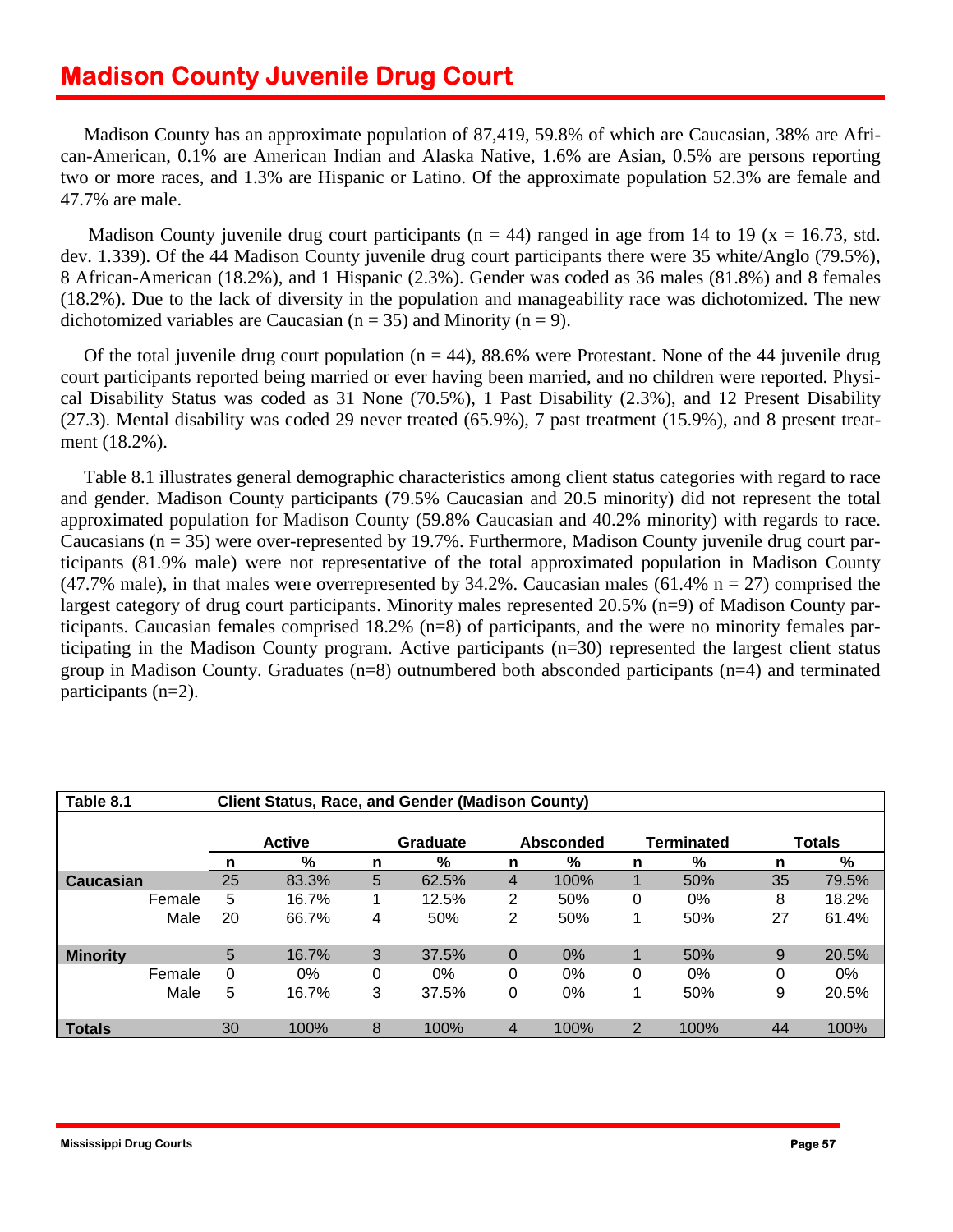Figure 8.1 illustrates education data for Madison County participants. Three-fourths (75%) of Madison County participants had not graduated high school (16% had an 8th grade education or below and 59% had some high school). Five percent of participants had graduated high school, and 2% had obtained a G.E.D. Eleven percent of Madison County participants had some college education (likely through duel enrollment programs). Seven percent of Madison County participants had unavailable or missing education data.



 Table 8.2 provides collapsed employment data for Madison County participants. Employment data regarding juvenile clients were limited; however, for Madison County employment was reported as unemployed  $(61.4\%, n=27)$ , food service  $(9.1\%, n=4)$ , sales  $(4.5\%, n=2)$ , student  $(13.6\%, n=6)$ , and other  $(6.8\%, n=3)$ . Two Madison County participants (4.5%) had unavailable or missing employment data. It is important to note that nine of the twenty-seven unemployed participants either were not eligible for work ( $n = 3$ ) or would have needed a work permit to do so  $(n = 6)$  due to child labor laws. As seen in Table 8.2, Madison County participants were likely to be unemployed regardless of client status.

| Table 8.2  | <b>Client Status and Employment at Intake (Madison County)</b> |       |          |       |           |      |            |      |        |       |
|------------|----------------------------------------------------------------|-------|----------|-------|-----------|------|------------|------|--------|-------|
|            | <b>Active</b>                                                  |       | Graduate |       | Absconded |      | Terminated |      | Totals |       |
|            |                                                                | %     |          | %     | n         | %    |            | %    |        | %     |
| Unemployed | 16                                                             | 38.1% | 6        | 14.3% | 3         | 7.1% |            | 4.8% | 27     | 64.3% |
| Employed   | 13                                                             | 31%   |          | 4.8%  |           | 0%   |            | 0%   | 15     | 35.7% |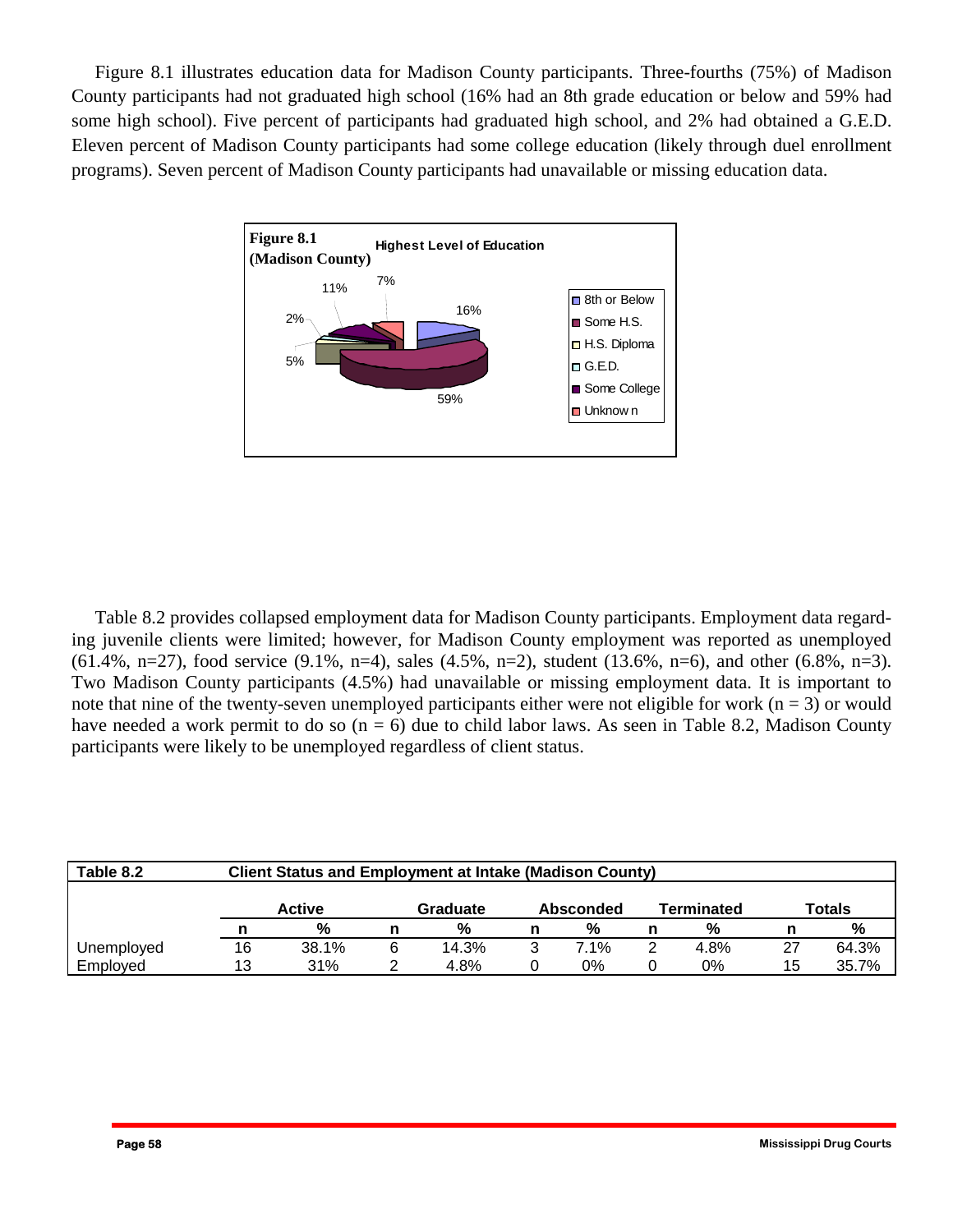Table 8.3 illustrates substance abuse history among client status categories for Madison County participants. Alcohol use was prevalent in all client status categories, with 93.3% of active participants, 62.5% of graduates, 50% of absconded participants, and 100% of terminated participants reporting use at intake. Marijuana use was reported by 90% of active participants, 87.5% of graduates, 100% of absconded participants, and 100% of terminated participants. Powder or unspecified cocaine use was only reported by active participants (26.7%). No Madison County participants reported using crack cocaine at intake. Reported methamphetamine use was limited to active participants (16.7%). No heroine use was reported among Madison County participants. Prescription drug use was elevated among active participants (46.7%), but slightly lower for graduates (25%) and absconded participants (25%). Other drug use was reported by 53.3% of active participants, 25% of graduates and 25% of absconded participants.

| Table 8.3          | <b>Client Status and Substance Abuse History (Madison County)</b> |                 |                  |                   |  |  |  |  |  |
|--------------------|-------------------------------------------------------------------|-----------------|------------------|-------------------|--|--|--|--|--|
|                    | <b>Active</b>                                                     | <b>Graduate</b> | <b>Absconded</b> | <b>Terminated</b> |  |  |  |  |  |
|                    | $(n=30)$                                                          | (n=8)           | (n=4)            | $(n=2)$           |  |  |  |  |  |
| Alcohol            | 93.3%                                                             | 62.5%           | 50%              | 100%              |  |  |  |  |  |
| Marijuana          | 90%                                                               | 87.5%           | 100%             | 100%              |  |  |  |  |  |
| Cocaine - p        | 26.7%                                                             | 0%              | $0\%$            | 0%                |  |  |  |  |  |
| Cocaine - r        | $0\%$                                                             | $0\%$           | $0\%$            | $0\%$             |  |  |  |  |  |
| Meth               | 16.7%                                                             | 0%              | $0\%$            | 0%                |  |  |  |  |  |
| Heroine            | $0\%$                                                             | 0%              | $0\%$            | $0\%$             |  |  |  |  |  |
| Rx Drugs           | 46.7%                                                             | 25%             | 25%              | 0%                |  |  |  |  |  |
| <b>Other Drugs</b> | 53.3%                                                             | 25%             | 25%              | $0\%$             |  |  |  |  |  |

 Figure 8.2 illustrates substance abuse history with regards to race for Madison County participants. Alcohol use was reported by 88.6% of Caucasians and 66.7% of minorities. Marijuana use was nearly equivalent among Caucasians (82.9%) and minorities (88.9%). The use of powder or unspecified cocaine was limited to Caucasians (22.9%). No crack cocaine use was reported by Madison County participants. Methamphetamine use was also limited to Caucasians (14.3%). No heroine use was reported. Prescription drug use was more prevalent among Caucasians (42.9%) than minorities (22.2%). Other drug use was reported by 51.4% of Caucasians and 11.1% of minorities.

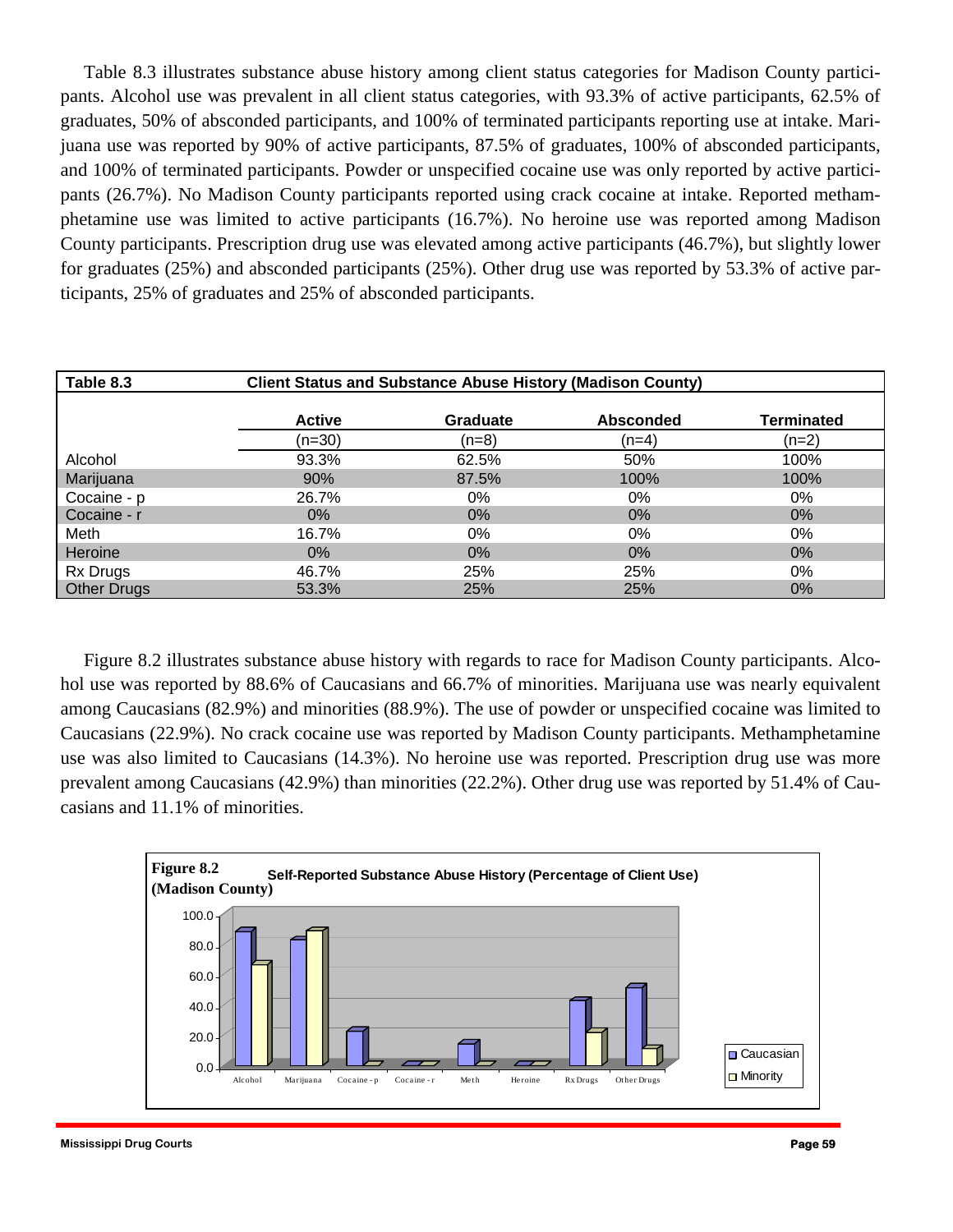Table 8.4 provides criminal history data for Madison County participants. It should be noted that this table illustrates statistics based on convictions or drug court charges, not simply arrests. Possession of a controlled substance (Possession C/S) was the dominant offense among Madison County participants. Fourteen participants (31.8%) had Possession C/S as a nonadjudicated offense and five participants (11.4%) had Possession C/S as a nonadjudicated offense as well as at least one prior conviction of the same. One participant (2.3%) had possession with intent to distribute or sell as a nonadjudicated offense. Three participants (6.8%) were convicted of property offenses, one participant (2.3%) had a property offense as a nonadjudicated offense, and five participants (11.4%) had a property offense as a nonadjudicated offense as well as having at least one prior conviction of the same. Prescription forgery (Forgery-Rx), uttering forgery (Forgery-Utterance), possession of precursors, and embezzlement were not reported as committed offenses by Madison County participants. Two participants (4.5%) were convicted of probation or parole violation, one participant (2.3%) had a probation or parole violation as a nonadjudicated offense, and one participant (2.3%) had a probation / parole violation as a nonadjudicated offense as well as at least one prior conviction of the same. One participant (2.3%) in Madison County was convicted of DUI or DWI. Other crimes were reported as: 18.2% convicted (n=8), 18.2% as a nonadjudicated offense (n=8), and 22.7% as a nonadjudicated offense as well as at least one prior conviction of the same  $(n=10)$ . There was a great deal of unavailable or missing data regarding Madison County participants' criminal history, and as such the figures in Table 8.4 may not fairly represent participants' actual criminal behavior.

| Table 8.4<br><b>Criminal History (Convictions) - Madison County</b> |                                |       |                |                                                                 |          |         |          |         |                             |       |  |
|---------------------------------------------------------------------|--------------------------------|-------|----------------|-----------------------------------------------------------------|----------|---------|----------|---------|-----------------------------|-------|--|
|                                                                     | <b>No</b><br><b>Conviction</b> |       |                | <b>Drug Court</b><br>Charge<br>D.C. & Prior<br><b>Convicted</b> |          |         |          |         | <b>Unknown</b><br>(Missing) |       |  |
|                                                                     | n                              | %     | n              | %                                                               | n        | %       | n        | %       | n                           | %     |  |
| Possession C/S                                                      | 5                              | 11.4% | $\Omega$       | 0.0%                                                            | 14       | 31.8%   | 5        | 11.4%   | 20                          | 45.5% |  |
| Possession w/ Intent                                                | 7                              | 15.9% | $\Omega$       | 0.0%                                                            | 1        | 2.3%    | $\Omega$ | $0.0\%$ | 36                          | 81.8% |  |
| <b>Property Offense</b>                                             | 6                              | 13.6% | 3              | 6.8%                                                            |          | 2.3%    | 5        | 11.4%   | 29                          | 65.9% |  |
| Forgery (Rx)                                                        | 7                              | 15.9% | $\Omega$       | 0.0%                                                            | $\Omega$ | 0.0%    | $\Omega$ | $0.0\%$ | 37                          | 84.1% |  |
| Forgery (Utterance)                                                 |                                | 15.9% | $\Omega$       | $0.0\%$                                                         | 0        | $0.0\%$ | 0        | $0.0\%$ | 37                          | 84.1% |  |
| <b>Possession of Precursors</b>                                     |                                | 15.9% | $\Omega$       | 0.0%                                                            | 0        | $0.0\%$ | $\Omega$ | $0.0\%$ | 37                          | 84.1% |  |
| Embezzlement                                                        | 7                              | 15.9% | $\Omega$       | $0.0\%$                                                         | 0        | $0.0\%$ | 0        | $0.0\%$ | 37                          | 84.1% |  |
| Probation / Parole Violation                                        | 5                              | 11.4% | $\overline{2}$ | 4.5%                                                            | 1        | 2.3%    | 1        | 2.3%    | 35                          | 79.5% |  |
| DUI / DWI                                                           |                                | 15.9% |                | 2.3%                                                            | 0        | 0.0%    | 0        | $0.0\%$ | 36                          | 81.8% |  |
| <b>Other Crime</b>                                                  |                                | 2.3%  | 8              | 18.2%                                                           | 8        | 18.2%   | 10       | 22.7%   | 17                          | 38.6% |  |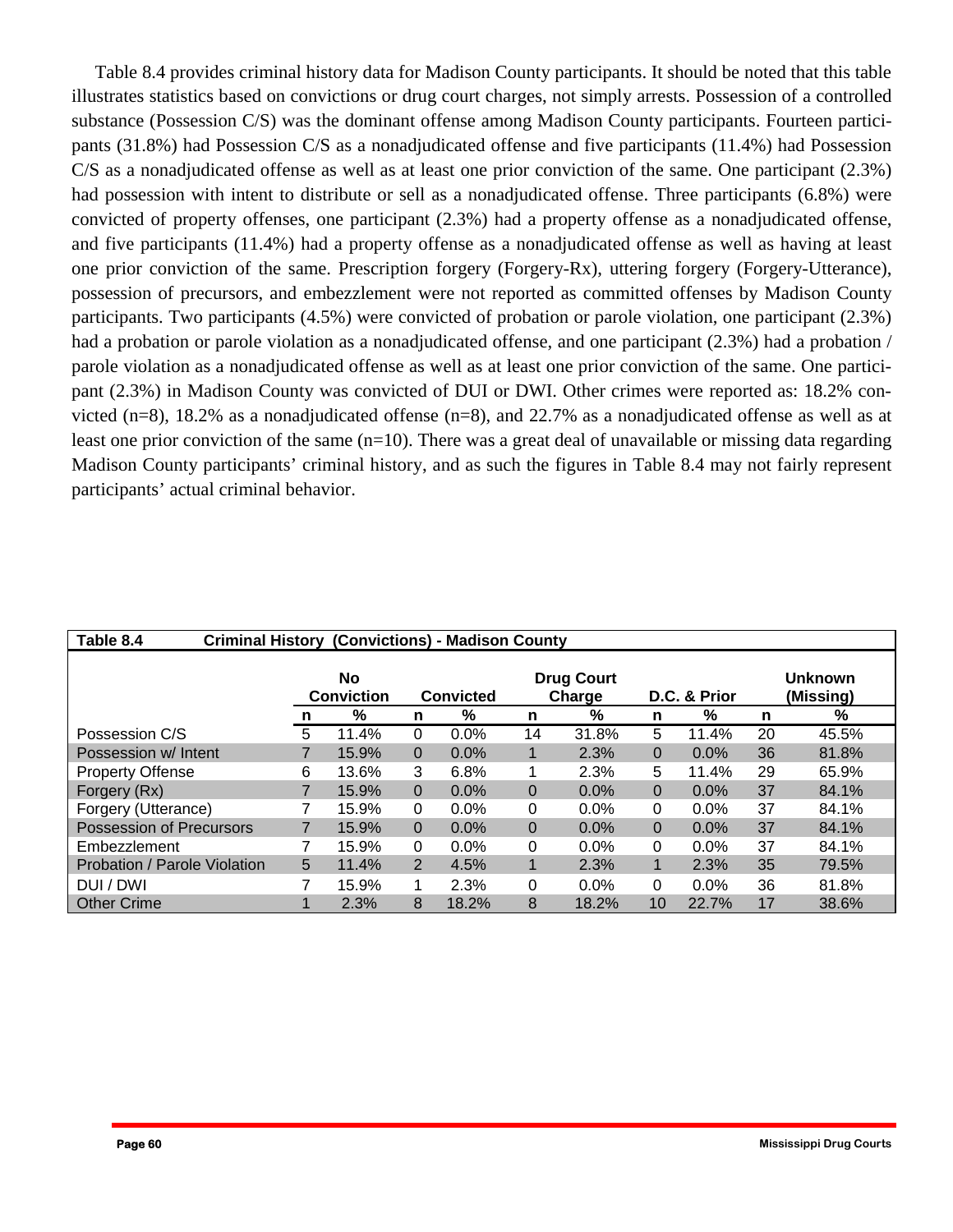### **Perspectives**

 tor, and probation officer. The staff members were asked to complete the surveys and return them by mail. Drug court staff members were asked to complete individual surveys ascertaining their opinions on drug courts as well as demographic information. Surveys were administered to each drug court judge, administra-The surveys were used as a qualitative evaluation instrument and do not necessarily reflect individual program performance. Responses are presented below.

# **Drug Court Judges**

Seven drug court judges were surveyed in this study. Four returned usable questionnaires for an overall response rate of 57%. The judges ranged in age from 52 to 64 (M=57). The respondents were all Caucasian males. The average length of service as a drug court judge was two to three years. Half of the drug court judges reported attending six to ten drug court training programs or conferences.

#### **Judges were asked how drug court programs impacted the judicial system, and reported the following:**

- reduction of jail/prison overcrowding
- reduction of recidivism
- ensures that drug offenders received treatment
- combats crime in general
- offers correctional alternatives for drug offenders
- reduces the costs associated with processing and incarcerating drug offenders

#### **Additionally, the respondents reported the most positive aspects of drug court as:**

- a second chance for juvenile offenders
- restoration of family structure
- positive impact on the community as a whole
- drug courts save lives

#### **The judges reported negative aspects of drug courts as:**

- participants trying to "work" the system
- long delays from arrest to participation due to staff shortages in the public defenders' and district attorneys' offices
- drug courts are time consuming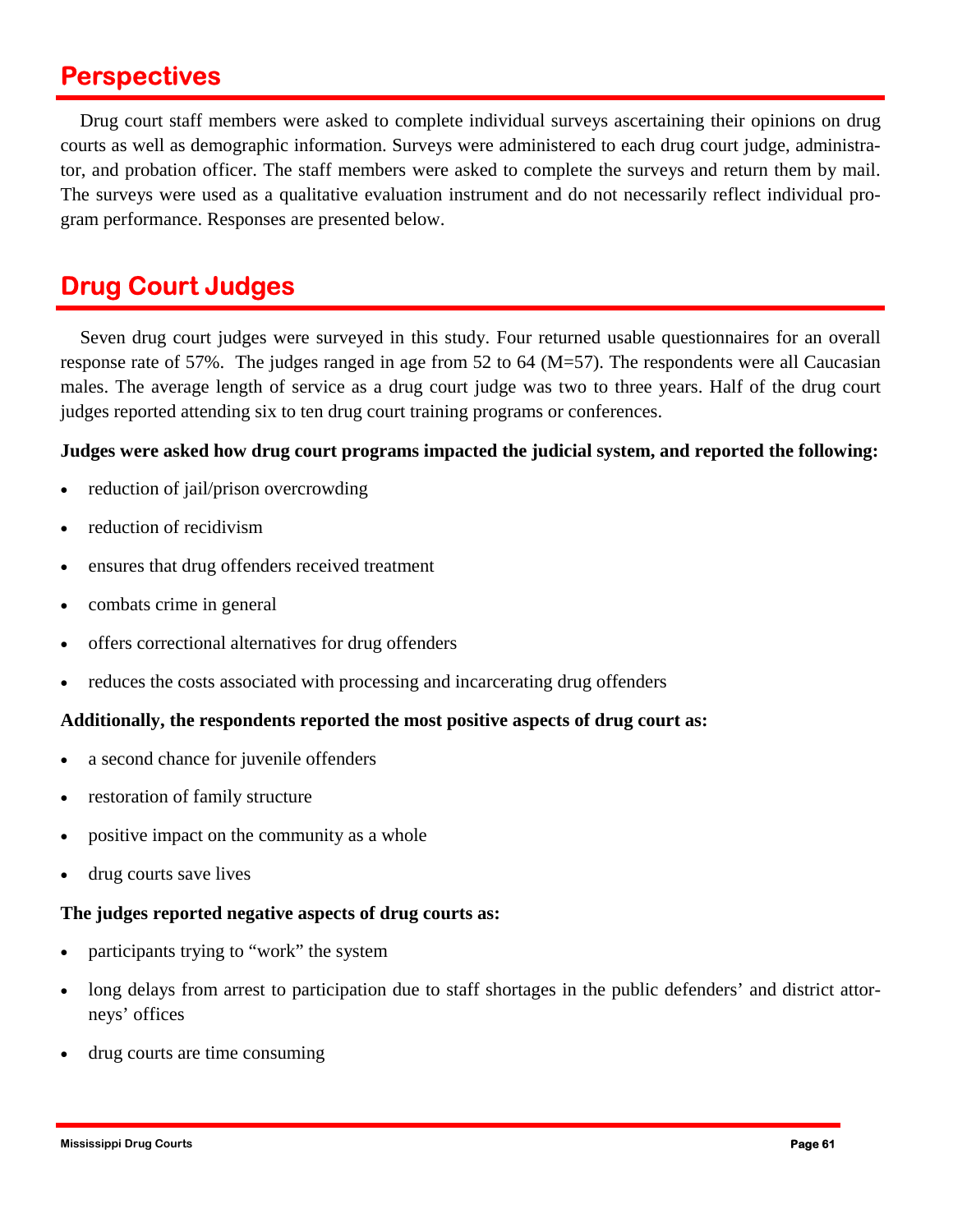# **Drug Court Administrators and Coordinators**

Six drug court administrators were surveyed in this study, and all returned useable questionnaires for an overall response rate of 100%. The respondents ranged in age from 35 to 52 (M=43). All of the respondents were female; five were Caucasian (83.3%), and one was African-American (16.7%). Education varied among the respondents: one had some college (16.7%); two had bachelor degrees (33.3%); and three had graduate degrees (50%).

#### **The administrators reported positive aspects of drug courts as:**

- opportunity for recovery
- opportunity to become productive members of society
- restoration of family units
- development of life skills
- provision of services for juveniles and their families who would otherwise not be able to afford them
- increases self-esteem
- educates the community about drug use and abuse

#### **Respondents reported negative aspects of drug courts as:**

- lack of detention centers
- delays in consequences for behavior
- positive drug tests
- lack of adequate gender specific treatment facilities (total female beds for juveniles in the state of Mississippi is less than 15)
- waiting lists for residential drug treatment centers
- not having a treatment center designed specifically for drug court offenders (for long term treatment)
- client termination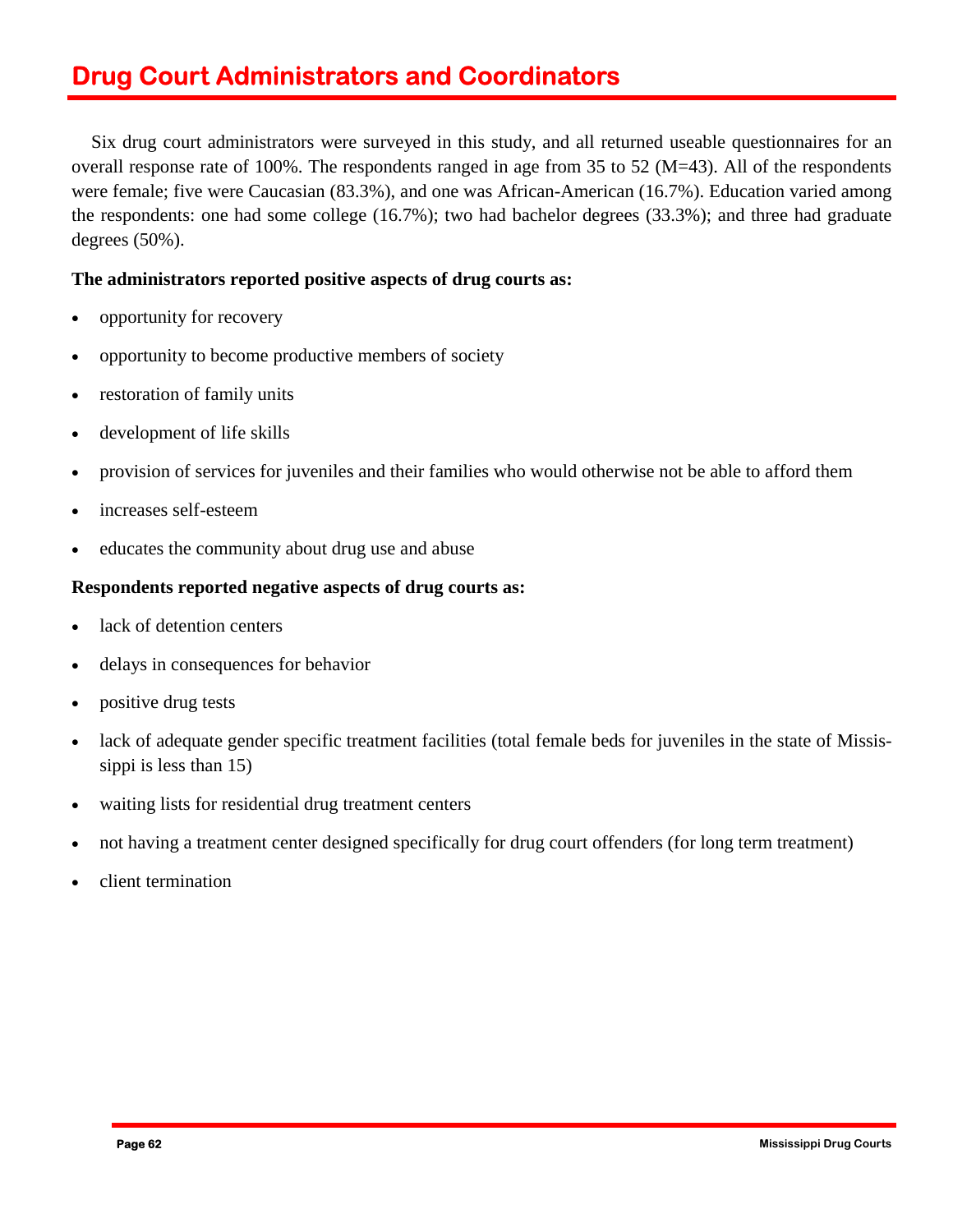# **Drug Court Probation Officers**

 Eight drug court probation officers were surveyed in this study. All returned useable questionnaires for an overall response rate of 100%. Respondents ranged in age from  $32-53$  (M=43). Of the eight officers, two were female (25%), and six were male (75%); five were Caucasian (62.5%) and three were African-American (37.5%).

Four officers had one year of service as a probation officer (50%); two had two to three years of service (25%); one had six to ten years of services (12.5%); and one had more than 10 years of service (12.5%). Five officers reported having some college (62.5%); two reported having a bachelor's degree (25%); and one reported having a graduate degree (12.5%).

#### **Officers reported positive aspects of drug court as:**

- the relationship between child, parents, and drug court personnel
- saving the participant's life
- giving participants back their families
- helping participants create a more rewarding life style
- low recidivism
- reduction in child neglect

#### **Negative aspects of drug court were reported as:**

- **failures**
- not having the resources to provide needed services
- uneducated law enforcement community
- high client-to-drug court staff ratio
- lack of financial support
- out-of-date drug testing equipment
- warrants
- inconsistent sanctions
- politics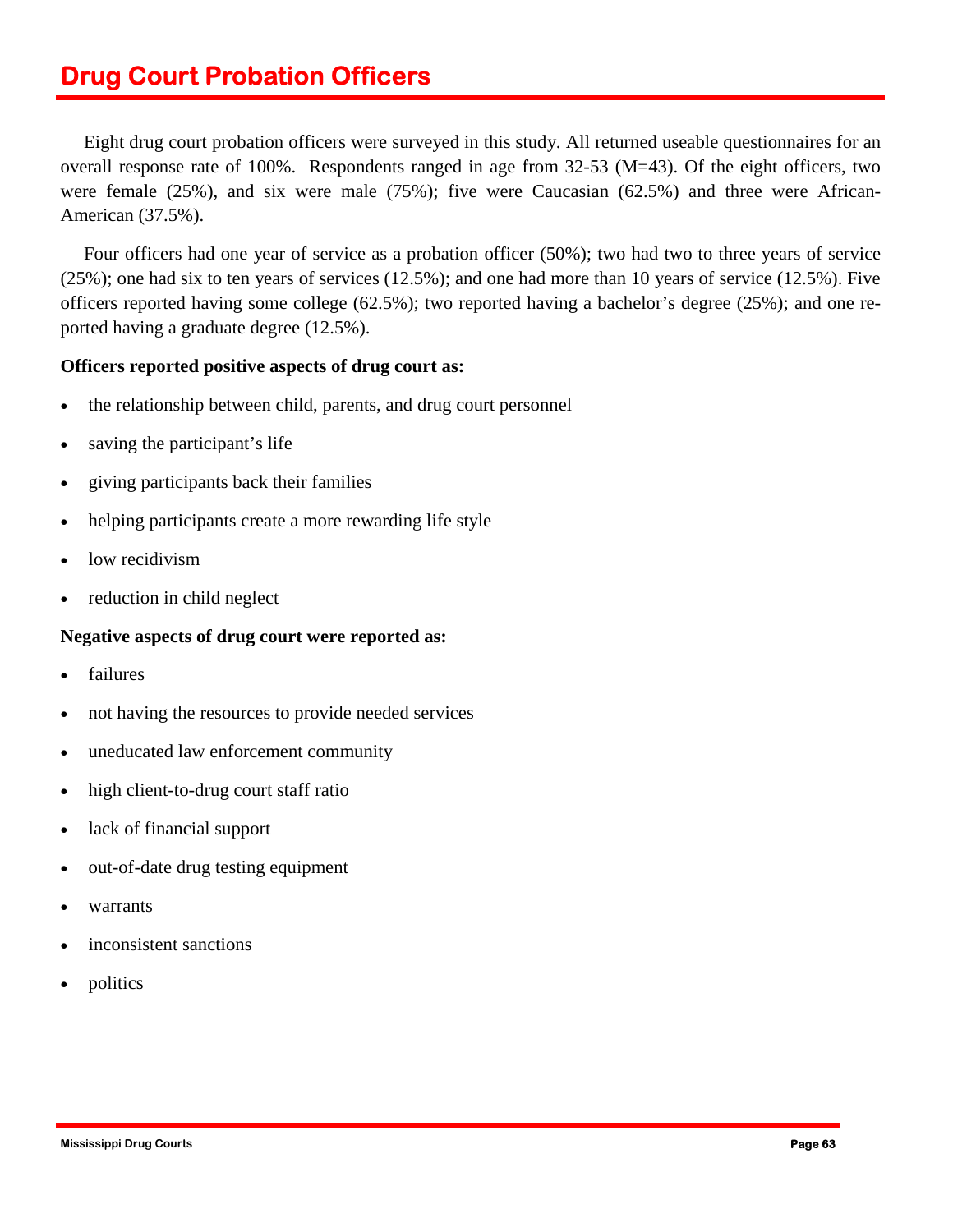#### • **Initial Collection of Information**

Although most drug court programs strive to collect as much information as possible, it was generally found that client data (both intake and tenure) were inconsistent. Each drug court program had an individual intake form specific to that program and each form collected various personal characteristics and history from each client-candidate. Some courts allowed the candidates to fill out the intake forms, while others utilized case managers or administrators to complete intake forms. Typically, intake forms were modeled after the 14th Circuit's initial intake form. The specific needs and characteristics of each drug court program facilitated various changes in intake forms, policies and procedures.

#### • **Program Structure**

Drug courts are unique, in that organizational structure is determined by the drug court judge and program administrator or coordinator. Job descriptions and titles differ among each program; client entry and staff qualification requirements vary. Interestingly, some drug courts hire their own graduates to act as quasi-case managers.

 Program requirements are similar, but vary in distinct ways: one program only required the *pursuit* of a high school diploma or GED—not attainment; some programs allowed clients to enter with a charge of *possession with intent to sell*; one program allowed a client to enter even though they were previously convicted of domestic violence.

 Obviously, these differences manifest themselves due to variations in client demographics, program location and specific community needs; they should not necessarily be viewed as negative. These differences illustrate the inevitability of evolution in developing court programs.

#### • **Data Management**

 ment capabilities. Notably, these inconsistencies did not appear to affect program operations. Collecting the data proved to be the most difficult task in this project. Each program had unique methods of creation, organization and maintenance of client files. Only two programs organized their files by county and phase. Most programs were consistent in inter-program file composition, but older programs had large portions of missing client information due to staff turnover, limited storage space and limited data manage-

 Program administrators were extremely knowledgeable concerning their clients, staff and daily operations. They kept an enormous amount of information committed to memory, though not by choice. Every administrator was acutely aware of their limitations in data management and expressed a strong desire for creation of a central drug court data management system that would eventually facilitate a paperless drug court program.

#### • **Treatment Options**

Treatment regimens were also varied among programs. Most programs required at least 30 days in an inpatient treatment facility before entering drug court. Some programs allowed intensive outpatient treatment for clients who were not able to complete an inpatient treatment program (due to employment obligations, child care or financial hardship). Treatment while in the program consisted of Alcoholics Anonymous or Narcotics Anonymous meetings. Aftercare programs were also utilized by many clients.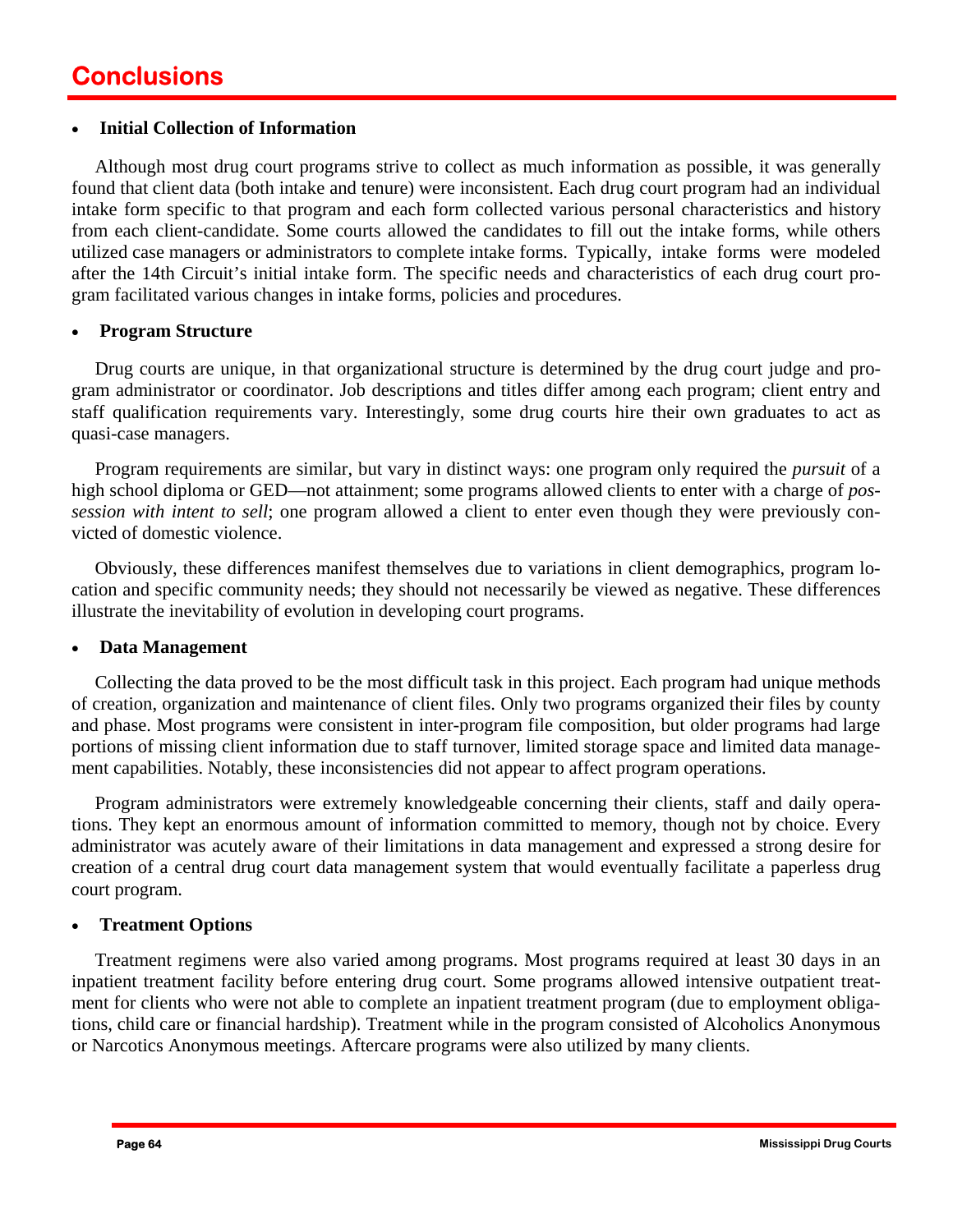One administrator suggested that a centralized drug court treatment facility be created to serve the needs of Mississippi drug court clients. Other administrators thought this was impossible due to logistics. Clients typically pay for and choose the location of the treatment center. Indigent clients receive treatment through funds acquired in many different ways. One program funds treatment through the board of supervisors; some programs pay for client treatment outright; other programs "lend" clients the money to pay for treatment or partially fund their treatment. Treatment is tantamount to client success. Research has shown that retention, or time in treatment (both initial and ongoing), is a significant factor in ensuring program completion.

### **Recommendations**

#### • **Increase public and system awareness about drug court programs.**

It is absolutely essential that the general public be made aware of these programs. It is also essential for law enforcement, corrections and court personnel to understand the goals of drug court programs. Increased awareness of drug courts would likely facilitate increased enrollment and public support, both of which are vital to the stability of drug court programs.

#### • **Increase drug court personnel.**

The increase of personnel would certainly benefit the clients as well as the general public, by increasing the number of clients a program can sufficiently supervise, therefore increasing program revenue and reducing the population of nonviolent drug offenders in jail and prison.

#### • **Secure additional resources from state and local governments.**

 Additional revenue would allow for increased treatment options for clients, staff expansion, and increased client supervision. Increasing resources could also facilitate program growth or expansion.

#### • **Increase uniformity among program operations.**

 Uniformity in program operations would allow clients to transfer drug court programs without repeating program requirements. It could also lead to uniform training among drug court personnel (on a state level) as well as intra-program personnel exchanges. Increased uniformity would also allow for the creation of an oversight entity that could monitor the progress of each program.

#### • **Implement a statewide MIS system to facilitate data management.**

 Data management is vital to any organization. The evidence supporting a central data management system is overwhelming, and program administrators are eager to implement such a system upon availability and state approval. Uniform data management would also benefit future process evaluations and research, providing investigators with a way to compare Mississippi drug court programs with each other, nationally, and internationally.